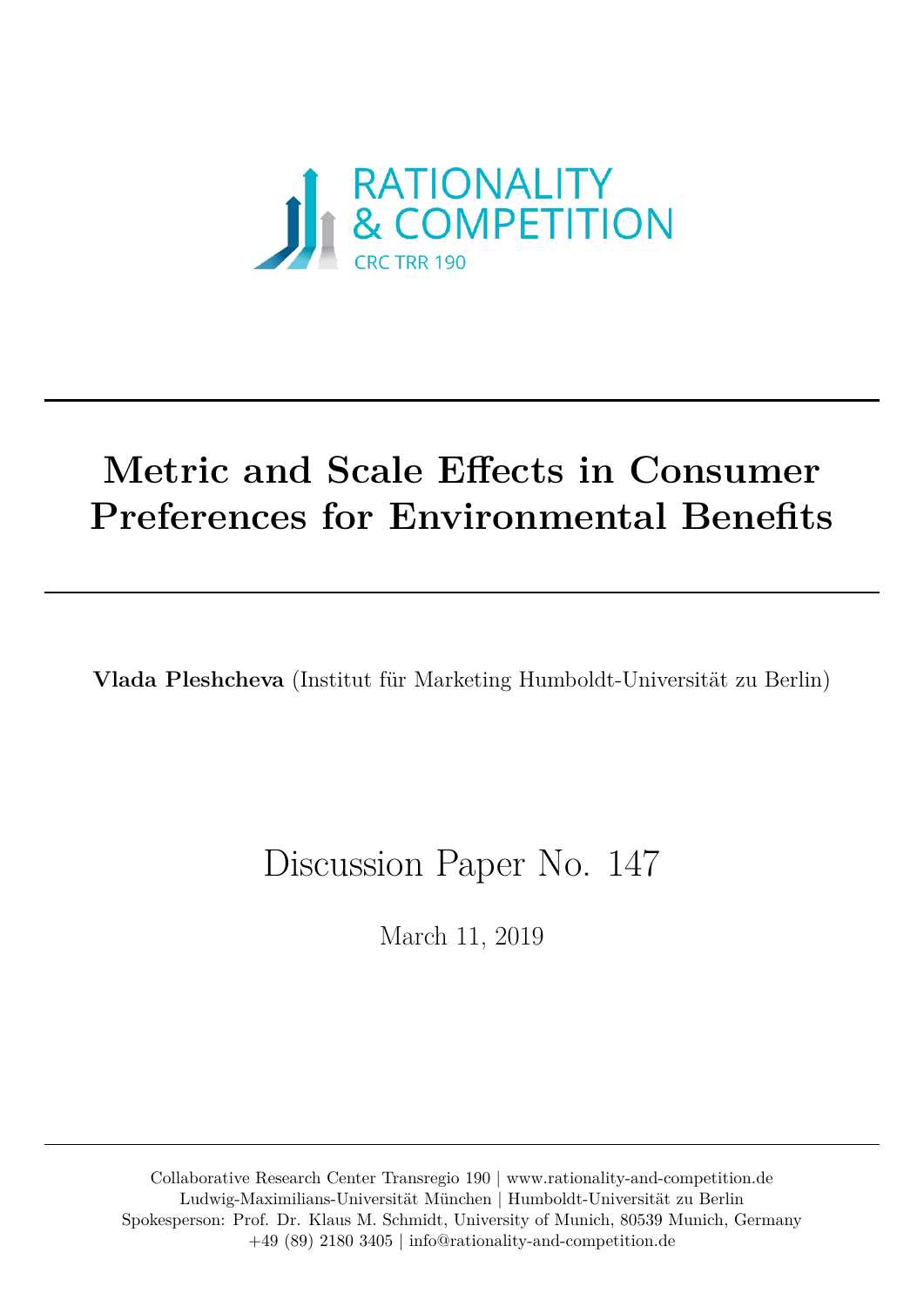## Metric and Scale Effects in Consumer Preferences for Environmental Benefits <sup>∗</sup>

Vlada Pleshcheva<sup>1</sup>

<sup>1</sup>Institute for Marketing, Humboldt-University Berlin

March 11, 2019

#### Abstract

The present study investigates how the framing of information on the environmental impact of vehicles affects consumers' preferences for identical improvements in car quality. In online choice experiments, the effects of two metrics (fuel consumption vs.  $CO<sub>2</sub>$  emissions) and three scales of one metric  $(CO<sub>2</sub>$  in kg/km vs. g/km vs. g/100 km) are examined. First, from a technical perspective, fuel consumption (FC) and CO<sup>2</sup> emissions are linearly connected by a constant factor and are thus isomorphic in describing the environmental friendliness of a car. Second, rescaling identical information should not change consumer decisions. However, as this study demonstrates, the type of information presented to consumers significantly affects consumers' valuation of environmental benefits from a reduction in  $FC$  or  $CO<sub>2</sub>$ . The study's contribution lies in quantifying the differences in consumers' preferences for two measures of the same information that have not been previously directly compared. Additionally, the differences in the framing effects are explored for diesel and gasoline vehicles. The estimation accounts for heterogeneity in the tastes, environmental attitudes and knowledge of the respondents. The insights of this study serve to guide policy makers and car manufacturers on how to present information on car offers.

JEL classification: D12, D90, M31, Q51. Keywords: Choice architecture, environmental impact, framing effects, vehicle choice.

## 1 Introduction

Information provision in the form of energy labels for energy-consuming durable goods is an instrument of government policy to reduce environmental pollution and address issues

<sup>∗</sup>Financial support by Deutsche Forschungsgemeinschaft through CRC TRR 190 is gratefully acknowledged.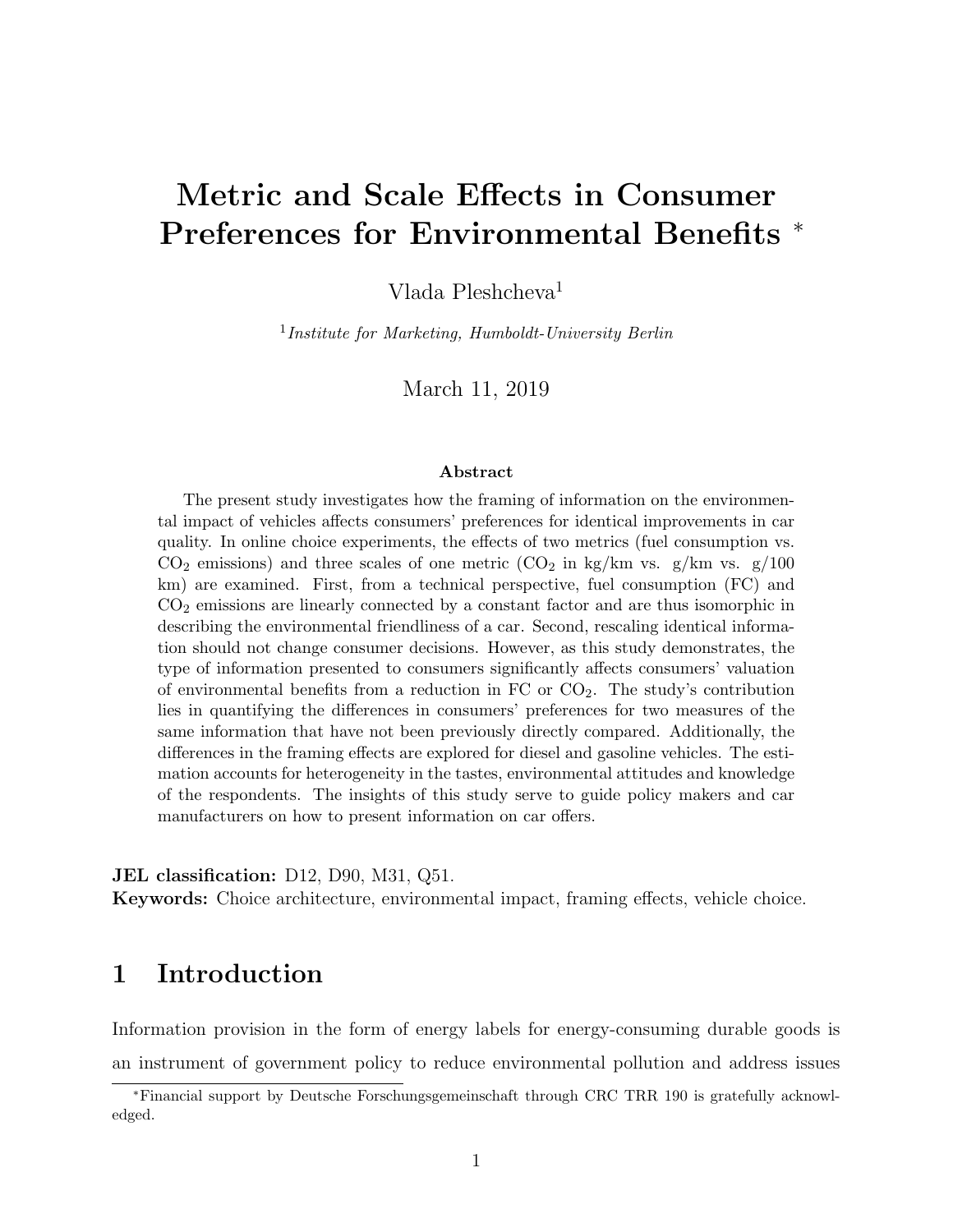related to climate change. Road transport is the second-largest source of greenhouse gas (GHG) emissions in the European Union, and passenger vehicles account for 12% of total European Union emissions of carbon dioxide  $(CO_2)$ , the main GHG that contributes to climate change.<sup>[1](#page-2-0)</sup> To reduce transport  $CO<sub>2</sub>$  emissions, environmental policies (e.g., Directive  $1999/94/EC$  in the EU<sup>[2](#page-2-1)</sup> and 49 CFR 575.401 in the US<sup>[3](#page-2-2)</sup>) ensure that information on the fuel efficiency and  $CO<sub>2</sub>$  emissions of passenger cars is made available to consumers to facilitate informed choices. As a demand-side policy, car labeling is a complementary measure to the specific  $CO<sub>2</sub>$  emission targets imposed on car manufacturers. For policies on both the demand and supply sides to be effective at promoting low-carbon and fuel-efficient vehicles, it is crucial that consumers value improvements in the fuel consumption (hereafter, FC) and CO<sup>2</sup> emissions of cars. From a technical perspective, these two metrics are linearly connected by a specific (constant) factor and thus are equivalent in describing the environmental impact of vehicles.<sup>[4](#page-2-3)</sup> However, it remains unclear whether consumers value improvements in  $CO<sub>2</sub>$  as much as improvements in FC. If consumers' car choices vary across metrics, such shift in choices may lead to negative financial consequences for consumers and higher environmental costs from car use.

The aim of the current study is to investigate whether and how consumers differ in their preferences and willingness-to-pay (WTP) for identical improvements in the FC versus  $CO<sub>2</sub>$  emissions of cars. No prior work has directly compared consumers' preferences for these two metrics. Prior research on revealed preferences has not been able to separately identify these effects because the metrics are correlated, and research on stated preferences has focused either on one of these environmentally important attributes or simultaneously considered both measures. To separately identify preferences for  $FC$  versus  $CO<sub>2</sub>$  emissions in this study, participants were presented with choice experiments that showed information either on  $FC$  or  $CO<sub>2</sub>$  emissions and were asked to choose a car to rent for an extensive holiday trip. As a result, the present study recovers the WTP for marginal changes in FC and  $CO<sub>2</sub>$ 

<span id="page-2-1"></span><span id="page-2-0"></span><sup>1</sup>[https://ec.europa.eu/clima/policies/transport/vehicles/cars\\_en](https://ec.europa.eu/clima/policies/transport/vehicles/cars_en) (accessed: March 08, 2018)  $2$ <http://eur-lex.europa.eu> (accessed: March 08, 2018)

<span id="page-2-2"></span> $3$ <https://www.ecfr.gov> (accessed: March 08, 2018)

<span id="page-2-3"></span><sup>&</sup>lt;sup>4</sup>One liter of fuel produces approximately 26.5 and 23.2 grams of  $CO<sub>2</sub>$  per kilometer driven by diesel and gasoline vehicles, respectively ([http://www.kba.de/SharedDocs/Publikationen/DE/Statistik/Fahrzeuge/](http://www.kba.de/SharedDocs/Publikationen/DE/Statistik/Fahrzeuge/FZ/Fachartikel/emission_20110315.pdf) [FZ/Fachartikel/emission\\_20110315.pdf](http://www.kba.de/SharedDocs/Publikationen/DE/Statistik/Fahrzeuge/FZ/Fachartikel/emission_20110315.pdf), p. 6. Accessed: March 08, 2018).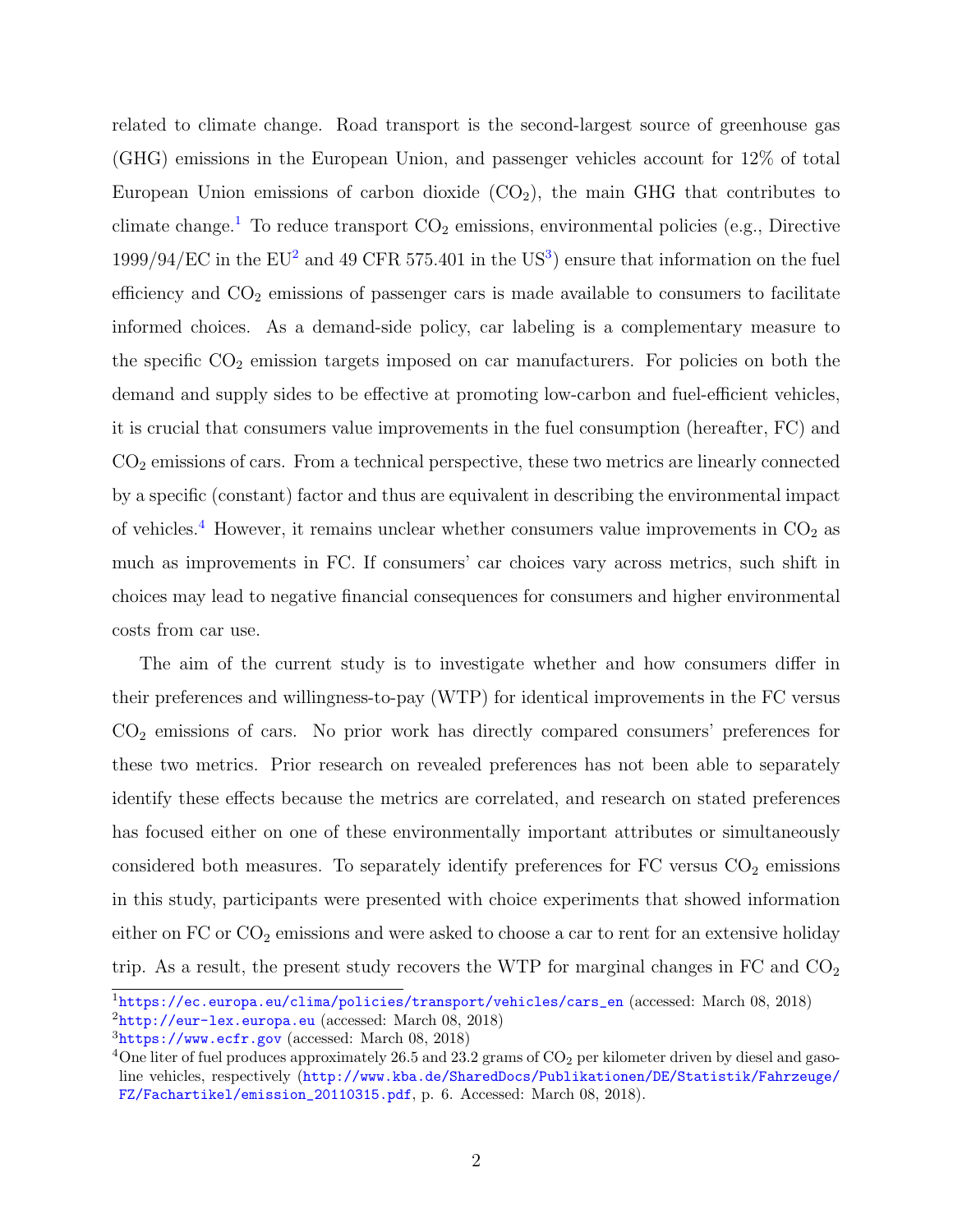independently and, additionally, is able to quantify relative differences in these values for each person and relate them to individual-specific characteristics.

The current research relates to the broad literature on how choice architecture – how choices are presented, described, and structured – affects consumers' decisions [\(Tversky](#page-37-0) [and Kahneman,](#page-37-0) [1981;](#page-37-0) [Thaler et al.,](#page-37-1) [2014;](#page-37-1) Münscher et al., [2016\)](#page-36-0). In contrast to previous research, the current study does not examine the effect of valence framing of information [\(Levin et al.,](#page-35-0) [1998;](#page-35-0) [Avineri and Waygood,](#page-33-0) [2013\)](#page-33-0) but explores the differences in consumers' WTP for environmental benefits when they are represented in terms of two metrics that have not previously been explicitly compared. The description of the environmental impact of car options in terms of  $FC$  and  $CO<sub>2</sub>$  represents a specific type of choice architecture [\(Ungemach](#page-37-2) [et al.,](#page-37-2) [2017\)](#page-37-2). For a rational agent, the presentation of both attributes is redundant because each metric presents a "translation" of the same underlying information [\(Ungemach et al.,](#page-37-2) [2017\)](#page-37-2). However, prior research has demonstrated that consumers might perceive various measures of the same information differently (hereafter, a metric effect). For example, when the fuel efficiency of cars is framed in terms of fuel per distance (e.g., in l/100 km), instead of distance per unit of fuel (e.g., in km/l), people tend to have a more accurate perception of potential fuel savings [\(Schouten et al.,](#page-36-1) [2014;](#page-36-1) [Allcott,](#page-33-1) [2011;](#page-33-1) [Larrick and Soll,](#page-35-1) [2008\)](#page-35-1) – a perceptual error referred to in the literature as the "MPG illusion" [\(Larrick and Soll,](#page-35-1) [2008\)](#page-35-1). As a result, this cognitive error may lead to suboptimal decisions at the consumer level and reduce demand for environmentally friendly vehicles. [Camilleri and Larrick](#page-33-2) [\(2014\)](#page-33-2) also observed that people tended to select a more fuel-efficient car when fuel economy was expressed as the fuel costs rather than the amount of fuel consumed.

In addition to the metric effect, prior work has also indicated that a change in the units in which quantitative information is provided affects consumer preferences [\(Pelham et al.,](#page-36-2) [1994;](#page-36-2) [Burson et al.,](#page-33-3) [2009\)](#page-33-3). The same attribute differences appear larger on scales with many units or expanded scales than on contracted scales (hereafter, a scale effect; [Pandelaere et al.,](#page-36-3) [2011\)](#page-36-3). This effect was explained by people's tendency to judge quantitative information by the number of units without considering the type of the units. For example, [Camilleri and](#page-33-2) [Larrick](#page-33-2) [\(2014\)](#page-33-2) found that information on fuel costs on the most expanded scale (as in 5,000 per 100,000 miles) resulted in higher preferences for a more fuel-efficient alternative than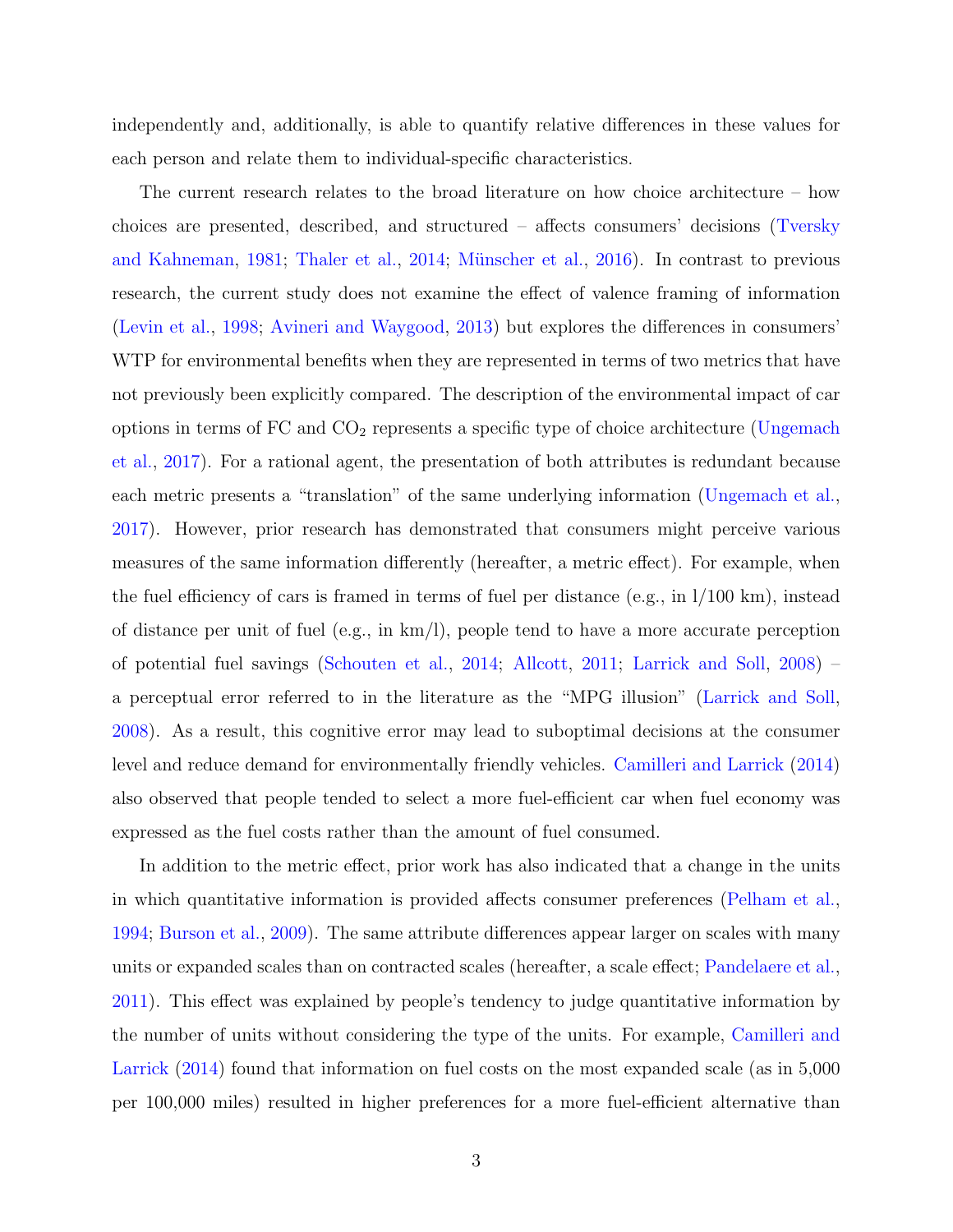on other more contracted scales (as in 5 per 100 miles and 750 per 15,000 miles). [Cadario](#page-33-4) [et al.](#page-33-4) [\(2016\)](#page-33-4) replicated the scale effect for information on carbon emissions – consumers exposed to an expanded scale of  $CO_2$  emissions (as in 100 g/km) more frequently selected an environmentally friendly car than those exposed to a contracted scale (as in 0.100 kg/km). The current paper extends the investigation of the scale effect in [Cadario et al.](#page-33-4) [\(2016\)](#page-33-4) by exploring the effects of three scales for  $CO_2$  emissions  $(0.100 \text{ kg/km vs. } 100 \text{ g/km vs. } 10,000 \text{ g/km}$  $g/100 \text{ km}$ ) that varied between subjects in the choice experiment. The use of three scales makes it possible to test for the default unit effect [\(Lembregts and Pandelaere,](#page-35-2) [2013\)](#page-35-2) and a diminishing effect of scale expansion [\(Aribarg et al.,](#page-33-5) [2017\)](#page-33-5). The default unit effect would lead to higher WTP for an attribute expressed in familiar units  $(CO<sub>2</sub>$  in  $g/km$  in Germany and most European countries) compared to a more expanded scale (such as  $g/100 \text{ km}$ ), whereas the curvilinearity of the scale effect suggests that there is an inflection point at which the positive impact of scale expansion on attribute perception flattens and then reverses.

Compared to [Cadario et al.](#page-33-4) [\(2016\)](#page-33-4), [Camilleri and Larrick](#page-33-2) [\(2014\)](#page-33-2), and [Pandelaere et al.](#page-36-3) [\(2011\)](#page-36-3), the investigation in this paper is based on consumer choices from optimally designed choice experiments. [Aribarg et al.](#page-33-5) [\(2017\)](#page-33-5) also used optimal experiment designs, but that study focused only on the scale effect. Using a similar question as in [Pandelaere et al.](#page-36-3) [\(2011\)](#page-36-3) on perceived differences between two alternatives described by an attribute expressed on an expanded or a contracted scale, the current study found that participants were often inclined to opt for the middle response option regardless of the scale considered, potentially because they experienced difficulties in assessing the differences. Therefore, implementing an optimally designed choice experiment makes it possible to indirectly elicit consumer preferences for the investigated metrics by mimicking the actual choice situation, while additionally controlling for various determinants of choices.

Furthermore, the choice experiment in the present study is designed to be able to test for differences in the metric and scale effects by vehicle engine type (diesel versus gasoline). Because diesel and gasoline vehicles differ in both their environmental impact per unit of distance driven and fuel prices, consumers' perceptions of improvements in  $FC$  and  $CO<sub>2</sub>$  for these two types of vehicles may vary [\(Olson,](#page-36-4) [2013\)](#page-36-4).

Various outcome measures are considered in the analysis: in addition to the proportion of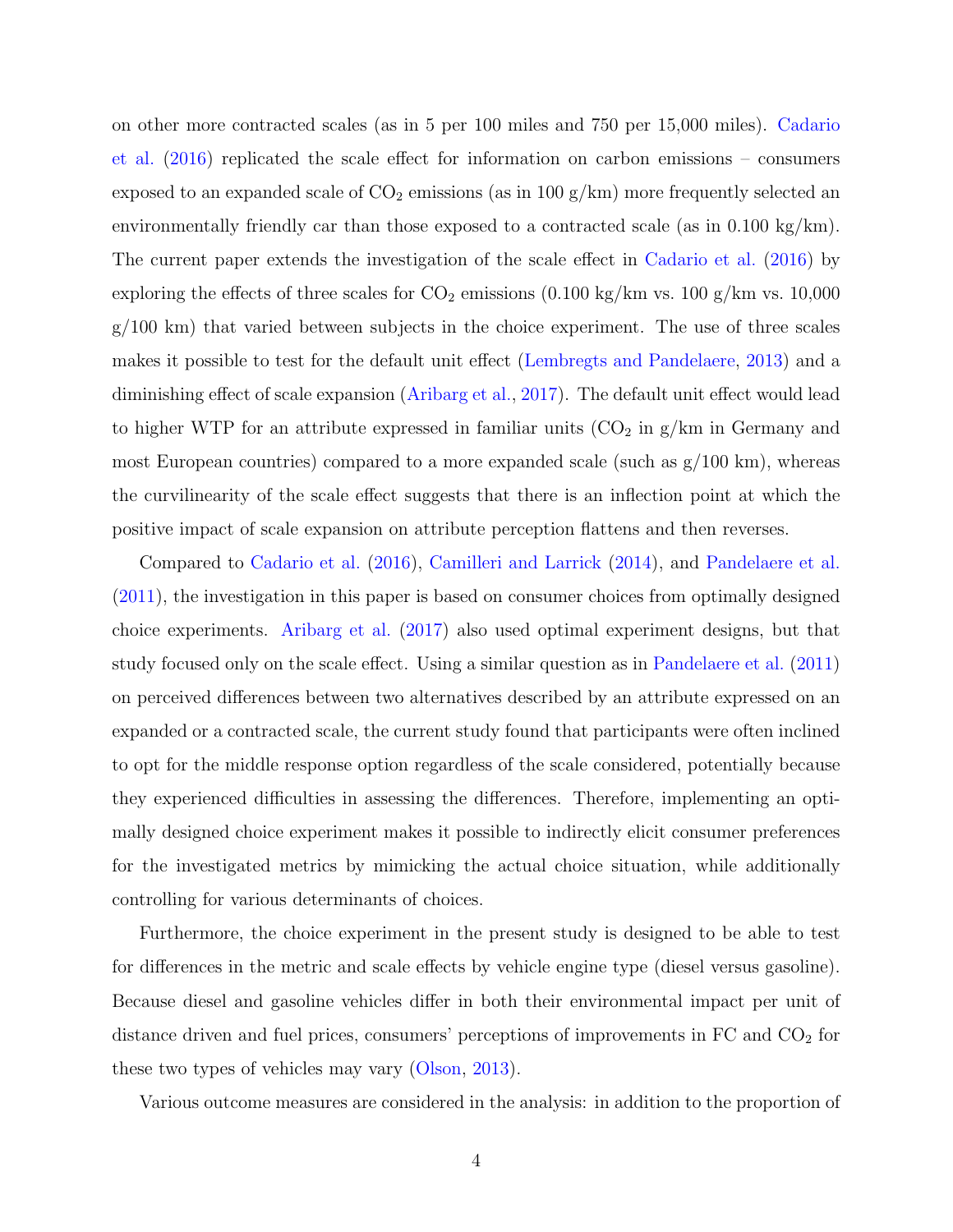choices in favor of a more environmentally friendly vehicle, attribute importance, and WTP for  $FC$  and  $CO<sub>2</sub>$  emissions, changes in individual choices between two alternatives that trade off on price per rental day, total financial costs, and total environmental costs are examined with respect to the framing of information (metric and scale effects). The distribution of the WTP for  $FC$  or  $CO<sub>2</sub>$  emissions is recovered by estimating a mixed (random coefficient) logit model that accounts for consumers' unobserved heterogeneity in tastes in addition to the observed heterogeneity in the respondents' socio-demographic characteristics, car use experience, and environmental attitudes and knowledge.

The results of the present study suggest that participants value improvements in FC significantly more highly than the corresponding reduction in  $CO<sub>2</sub>$  emissions. Moreover, this discrepancy is greater when  $CO<sub>2</sub>$  emissions are presented on the most contracted scale. On the most contracted  $CO_2$  scale (in kg/km), respondents are willing to pay, on average, for only 55% of the fuel savings and environmental benefits from better  $FC$  and  $CO<sub>2</sub>$  emissions. Individual attitudes and knowledge concerning environmental and climate issues significantly contribute to reducing the framing effects. There is a significant difference in consumers' choices based on whether they are driven by financial or pro-environmental motives. Based on this paper's findings, if consumers' car choices are guided solely by financial incentives, they may neglect the environmental damage caused by cars with lower fuel economy when information on  $CO<sub>2</sub>$  emissions, instead of FC, is presented.

Examining consumer valuations of and propensity to choose an environmentally friendly car is of great interest to policy makers. The insights from the current study are useful to understand how metric and scale design, as a choice architecture tool, can be used to "nudge" consumers to make better decisions [\(Thaler and Sunstein,](#page-37-3) [2008;](#page-37-3) [Johnson et al.,](#page-35-3) [2012\)](#page-35-3). As the findings indicate, presenting information on the environmental impact of cars and policies that increase people's awareness of the correlation of  $FC$  and  $CO<sub>2</sub>$  emissions are both crucial to generate reductions in carbon emissions from vehicle use. Thus, this study also contributes to the literature on information-based policies for energy-consuming durable goods [\(Teisl et al.,](#page-36-5) [2008;](#page-36-5) Newell and Siikamäki, [2014;](#page-36-6) [Cohen and Vandenbergh,](#page-34-0) [2012;](#page-34-0) [Heinzle,](#page-34-1) [2012\)](#page-34-1) applied to vehicle preferences. Furthermore, the results may inform car manufacturers how to address the environmental benefits of car offers in their advertising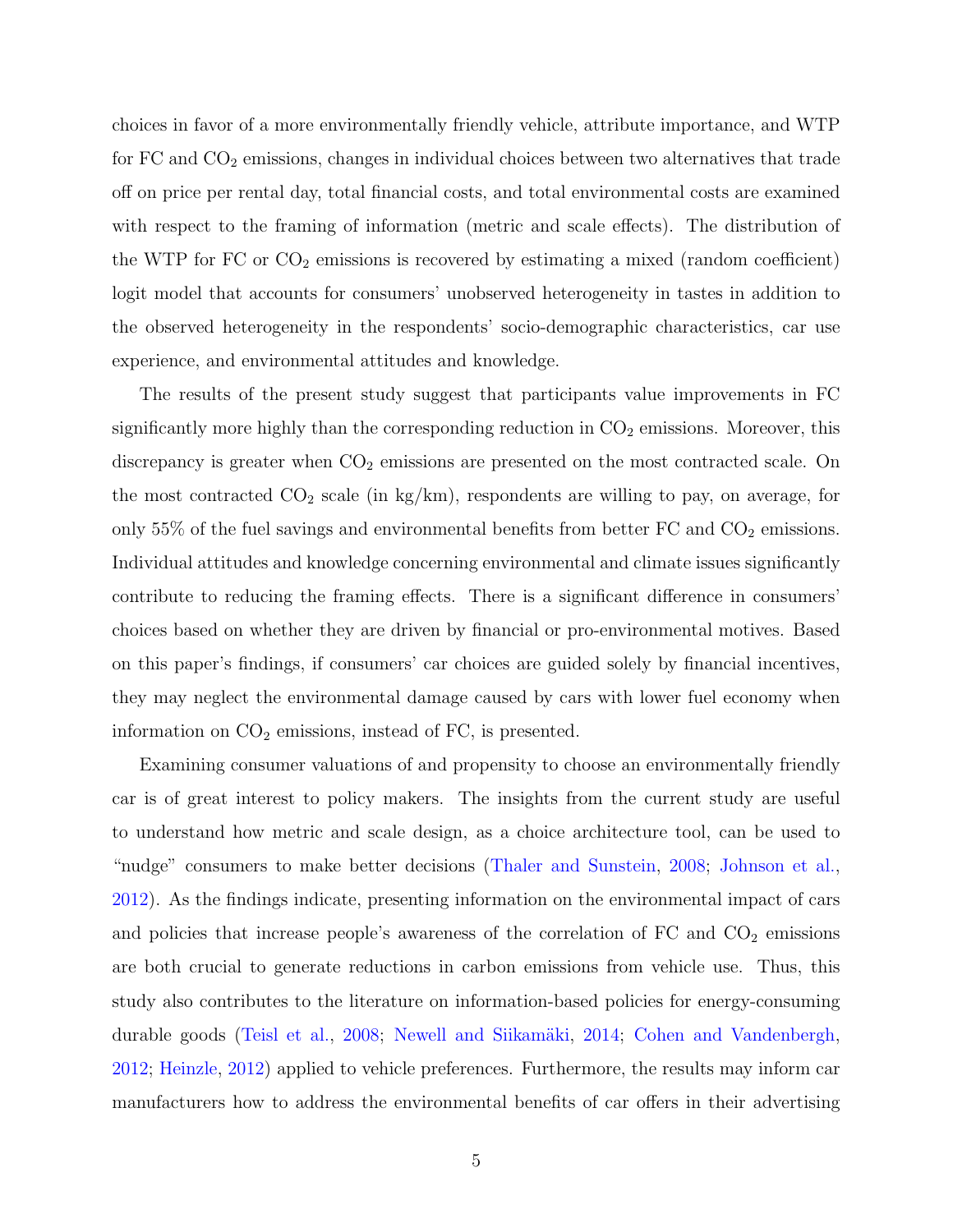#### [\(Xie and Kronrod,](#page-37-4) [2012;](#page-37-4) [Chang et al.,](#page-34-2) [2015\)](#page-34-2).

The remainder of this paper proceeds as follows. Section [2](#page-6-0) and Section [3](#page-8-0) present the conceptual framework and research methodology, respectively. Section [4](#page-14-0) describes the data and presents initial (model-free) evidence for the metric and scale effects on consumers' preferences for environmental benefits. Section [5](#page-18-0) discusses the results of the estimation. Section [6](#page-25-0) critically examines the findings, discusses the conceptual contributions and limitations of the study, and proposes future research directions. Section [7](#page-31-0) concludes.

### <span id="page-6-0"></span>2 Conceptual Framework

The present research tests three main hypotheses. The first hypothesis (H1) is designed to replicate the results of previous studies on the scale effect [\(Pandelaere et al.,](#page-36-3) [2011;](#page-36-3) [Cadario](#page-33-4) [et al.,](#page-33-4) [2016;](#page-33-4) [Camilleri and Larrick,](#page-33-2) [2014\)](#page-33-2). The current study examines the effects of three scales for presenting information on  $CO_2$  emissions – kg/km, g/km, and g/100 km.  $CO_2$  values in kg/km correspond to the most contracted scale relative to those in  $g/km$  and  $g/100$ km, whereas  $g/100$  km is the most expanded scale. For example, 0.001 kg  $CO<sub>2</sub>$  per kilometer is equal to 1 g  $CO<sub>2</sub>/km$  and 100 g  $CO<sub>2</sub>/100$  km. According to the scale effect, consumers should perceive same attribute differences to be larger when the attribute is expressed on expanded versus contracted scales, and thus, the WTP for improvements in  $CO<sub>2</sub>$  emissions should increase as the scale is expanded. Following the reasoning above, the first hypothesis suggests the following result:

> **H1a:** WTP (100 g  $CO_2/100 \text{ km}$ ) > WTP (1 g  $CO_2/\text{km}$ ) **H1b:** WTP  $(1 g CO_2/km) > WTP (0.001 kg CO_2/km)$

The three scales considered here also make it possible to investigate the potential curvilinear relationship between scale expansion and attribute importance weight [\(Aribarg et al.,](#page-33-5) [2017\)](#page-33-5) and to examine the role of the default unit effect [\(Lembregts and Pandelaere,](#page-35-2) [2013\)](#page-35-2). The former effect would manifest in a diminishing positive impact of scale expansion on the WTP for improvements in  $CO<sub>2</sub>$  emissions (differences in WTP in H1a smaller than those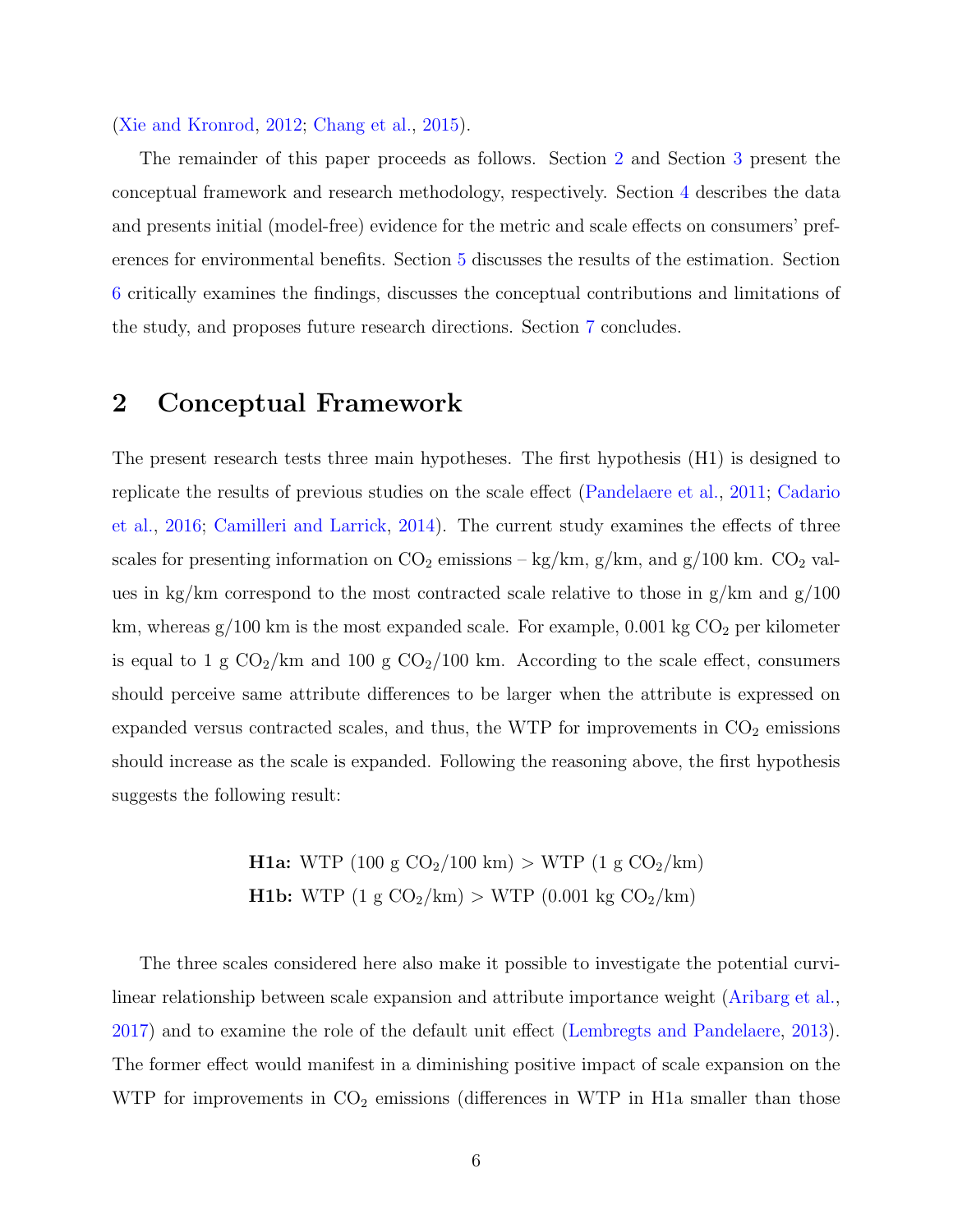in H1b). The default unit effect would result in a smaller WTP for  $CO<sub>2</sub>$  reduction when the attribute is expressed in  $g/100 \text{ km}$  (despite its expanded scale) than in  $g/\text{km}$  (reverse  $H1a$ , as the latter unit is the default presentation of  $CO<sub>2</sub>$  emissions in Germany and many European countries.

The other two hypotheses are novel and concern the metric effect. First, consumers' WTP for identical improvements in cars' environmental-friendliness is hypothesized to be greater when information on FC, instead of  $CO<sub>2</sub>$  emissions, is presented (H2a and H2b):

**H2a:** Diesel 
$$
\triangle WTP = WTP (11/100 \text{ km}) - WTP (26.5 \text{ g/km}) > 0
$$
  
**H2b:** Gasoline  $\triangle WTP = WTP (11/100 \text{ km}) - WTP (23.2 \text{ g/km}) > 0$ 

This hypothesis is based on the presumption that financial costs are more important for consumers than environmental costs. According to the theory of context-dependent choices, consumers may attach disproportionately large weights to salient attributes and be inattentive to less salient or obvious information [\(Bordalo et al.,](#page-33-6) [2013;](#page-33-6) [Gsottbauer and van den](#page-34-3) [Bergh,](#page-34-3) [2011\)](#page-34-3). In the context of automobile choice decisions, a car's price might be more important for consumers than its ongoing fuel costs, and fuel costs might be more salient than environmental costs.

Finally, the differences in consumers' perceptions of and WTP for the two metrics are explored across diesel and gasoline vehicles (H3). Because diesel fuel is less expensive, individuals may prefer diesel vehicles due solely to a financial motive, to save on operating costs. Accordingly, these consumers could more frequently pay attention to FC but not to  $CO<sub>2</sub>$  emissions than do drivers of gasoline vehicles. For example, in one of the conjoint studies that included the effects of pro-green attitudes on car choices, [Olson](#page-36-4) [\(2013\)](#page-36-4) found that, relative to gasoline buyers, diesel buyers have less interest in environmental issues and are more likely to seek the cheapest alternative regardless of its impact on the environment.

H3: Diesel ∆WTP > Gasoline ∆WTP

All hypotheses are formulated in terms of average effects. Additionally, individual dif-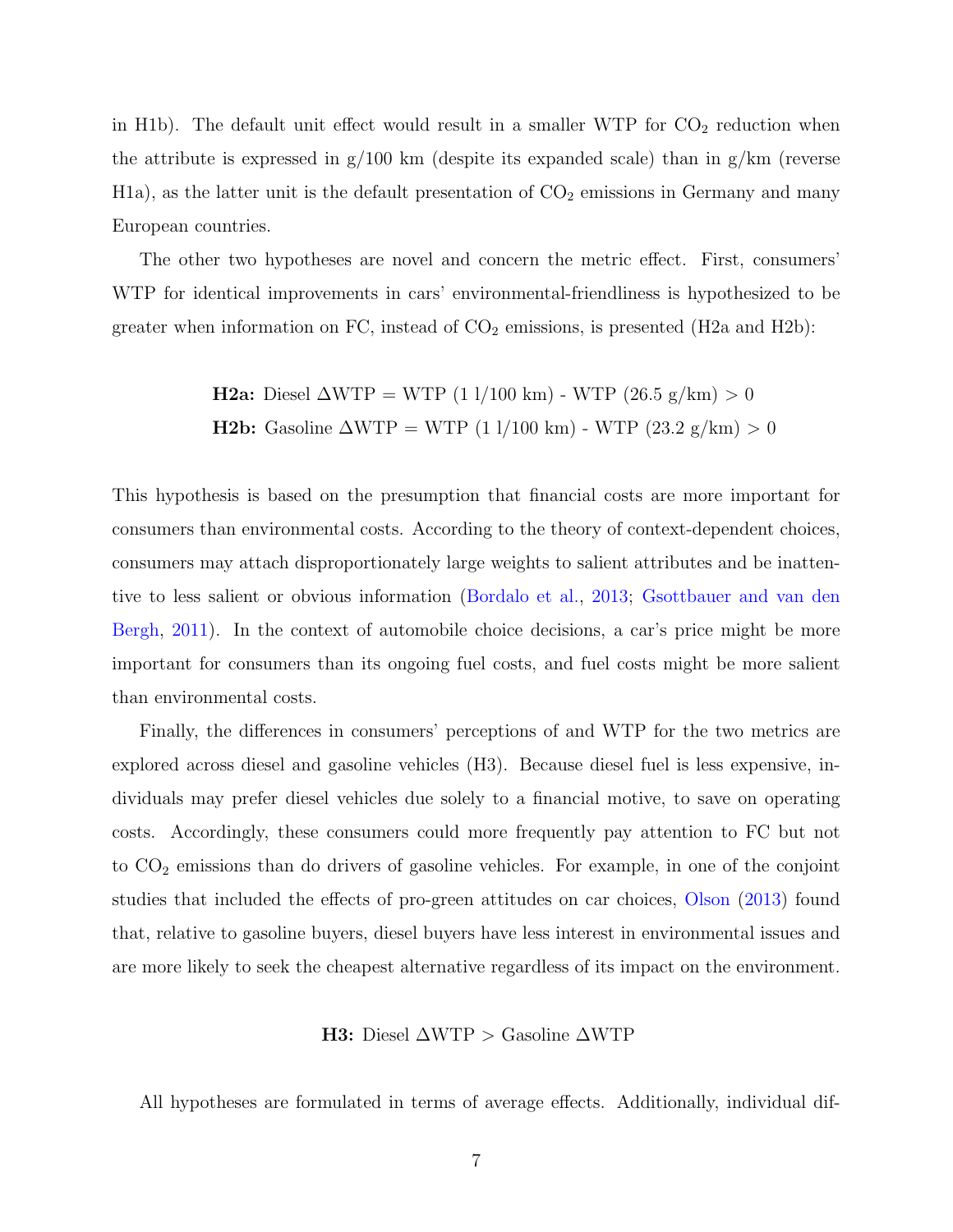ferences may weaken or amplify the proposed relationships. For example, education and pro-environmental attitudes are expected to be associated with more accurate perceptions of the environmental impact of vehicles [\(Meyer,](#page-35-4) [2015;](#page-35-4) [Poortinga et al.,](#page-36-7) [2004;](#page-36-7) [Hines et al.,](#page-35-5) [1987\)](#page-35-5) and thus result in smaller discrepancies in the WTP between the metrics and scales. Various consumer characteristics are included in the estimated models to study these differences.

### <span id="page-8-0"></span>3 Research Methodology

#### 3.1 Questionnaire design

As a framework to investigate the effects of the framing of vehicles' environmental impact, this study considers a car rental for a holiday trip. In contrast to automobile purchases, the choice of which car to rent is less complicated but a longer trip with a rented car still has non-negligible environmental and financial consequences.

The questionnaire to study personal preferences for selected features of a car rental service in Europe contained an introduction to the survey, which described its purpose, time required for completion, and an incentive to participate; questions regarding respondents' car rental experience; two choice experiments that were separated by questions on respondents' perceptions of differences between pairs of attribute levels in terms of their environmental benefits; questions on respondents' knowledge and attitudes towards environmental issues and car use; and finally, questions on respondents' socio-economic characteristics.

The environmental attitudes and knowledge of the respondents were measured with various scales. First, the scale used by the German Federal Environment Agency was used – the "General Environmental Consciousness" scale [\(UBA,](#page-37-5) [2016;](#page-37-5) [Best,](#page-33-7) [2011\)](#page-33-7). This scale combines cognitive, affective, and conative environmental orientations into a single score. The confirmatory factor analysis delivers a high internal consistency estimate of reliability of this scale in the present study – the Cronbach's  $\alpha$  is 0.83 with a bootstrap confidence interval of 0.80-0.86.<sup>[5](#page-8-1)</sup> The path diagram and model fit statistics are presented in Figure [B1.](#page-44-0)

<span id="page-8-1"></span><sup>5</sup>The bootstrap confidence interval was computed based on 1,000 bootstrap samples of size 400 from the initial 586 observations.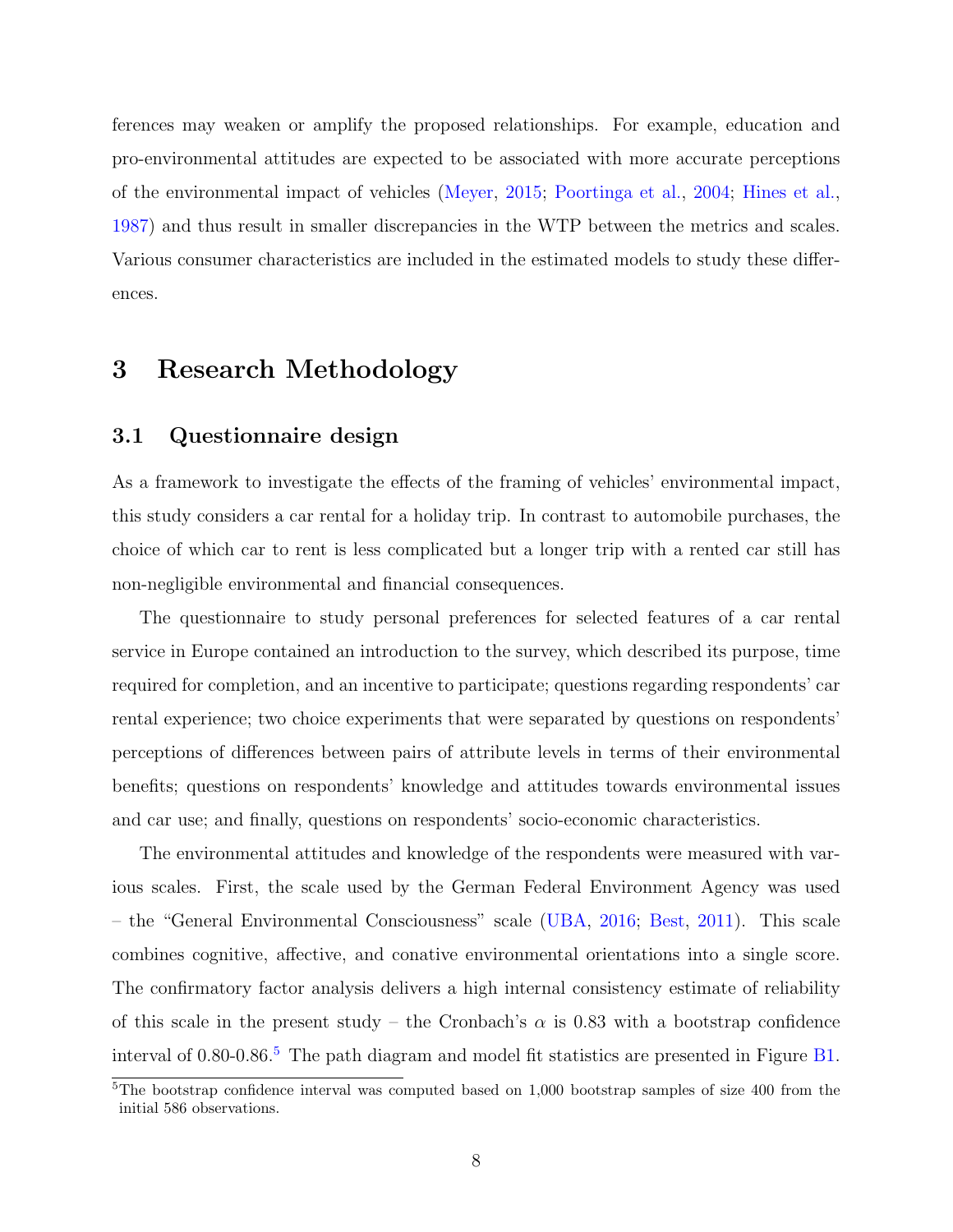Second, statements related to the perception of car use, financial motives, and knowledge were taken from previous studies or formulated specifically for the present study. The order of the items varied among the respondents. Responses were measured on a four-point Likert scale from "strongly disagree" to "strongly agree" and also included a "do not know" option. Additionally, the participants reported how well informed they are on issues related to climate change and how significant the problem of climate change is to them personally. These questions were presented to participants after the choice experiments to mitigate a priming of their decisions as being environmentally related.

#### 3.2 Choice experiments

Within the choice experiments, participants were asked to assume that they planned to rent a car for a ten-day holiday trip and to drive 2000 kilometers in total. Additionally, fuel prices for diesel and gasoline were provided. Respondents were asked to consider the presented car offers to be identical and acceptable to them in all attributes not mentioned and were informed that comprehensive insurance coverage and all rental fees were included in the price per day. Participants responded to two choice experiments – with information either on FC (hereafter, the FC design) or  $CO<sub>2</sub>$  emissions on various scales (hereafter, the  $CO<sub>2</sub>$  design) as one of the attributes of the presented car options. In total, four designs  $(FC + CO<sub>2</sub> \times 3$  scales) of the choice experiment were constructed. Each design had three attributes: engine type, with two levels; price per day, with four levels; and metric (FC or  $CO<sub>2</sub>$ ), with four levels (see Table [1\)](#page-10-0).

The attribute levels were selected to correspond to current market offers. Moreover, the levels of the rental price were chosen to ensure that there are alternatives within choice tasks that trade off on the price per day  $(\epsilon)$ , total financial costs  $(\epsilon$  for the whole trip), and environmental costs (kg of  $CO<sub>2</sub>$  for the whole trip). The total financial costs (TC) were computed as  $P \times$  Days + FC/100  $\times$  FP  $\times$  KM, and the environmental costs (EnvC) were given by  $CO_2 \times KM$ , where P is the rental price in  $\epsilon$  per day, FC is fuel consumption in liters per 100 kilometers, FP is fuel price for diesel or gasoline in  $\epsilon$ /liter, CO<sub>2</sub> is the amount of  $CO<sub>2</sub>$  emissions in g/km, and KM stands for kilometers driven over 10 days. For example, if an alternative with the highest price per day in a choice task should have the lowest total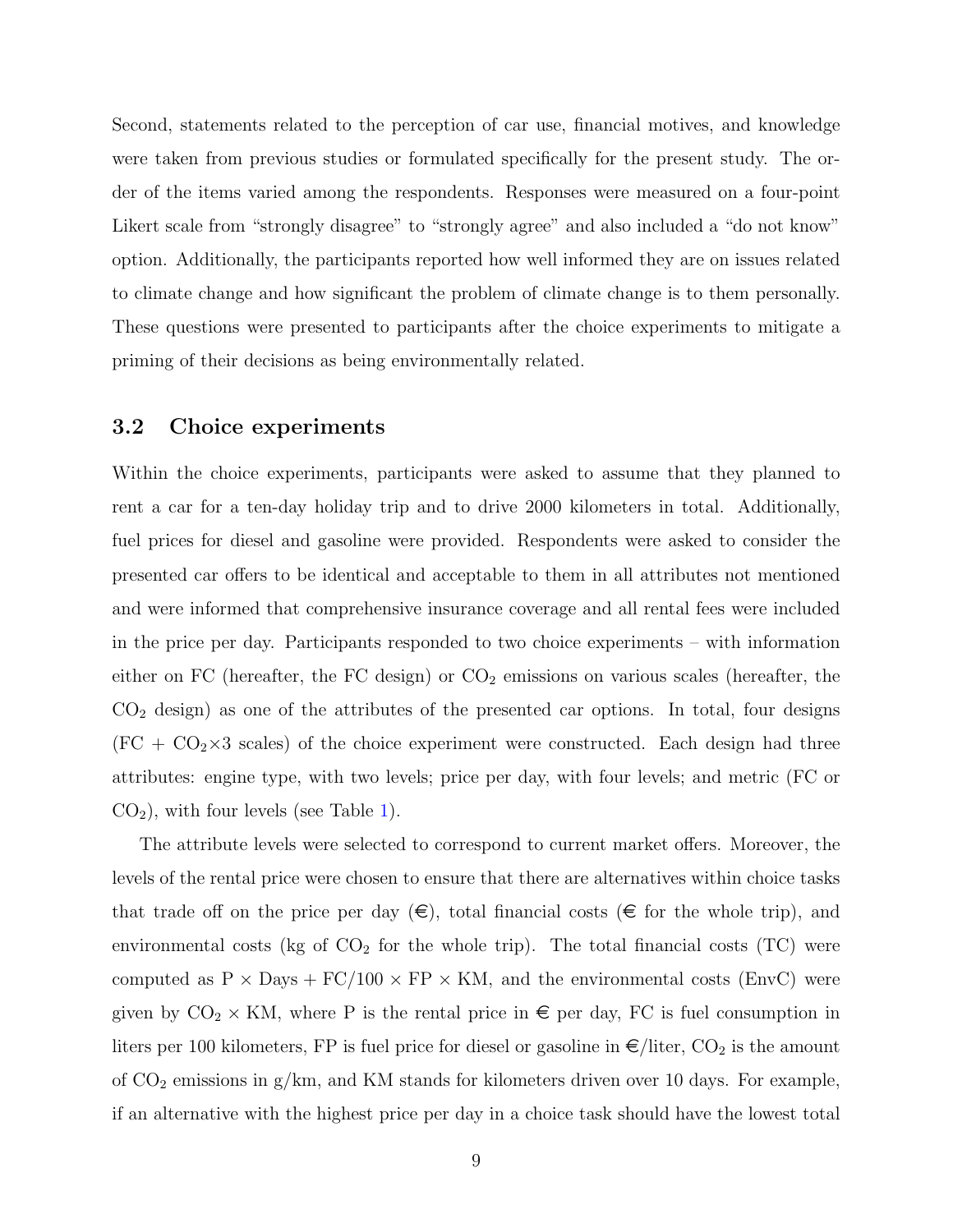<span id="page-10-1"></span><span id="page-10-0"></span>financial costs, then the condition [\(1\)](#page-10-1) should hold.

$$
(P1 - P2) < (FP2 \times FC2 - FP1 \times FC1) \times \frac{KM}{Days \times 100} \tag{1}
$$

Table 1: Attributes in the choice experiment design

|                                | Attribute Attribute levels                  |
|--------------------------------|---------------------------------------------|
|                                | Engine Diesel; gasoline                     |
| Price $(€/day)$ 23; 26; 30; 33 |                                             |
|                                | Metric FC, 1/100 km (3.2; 4.2; 5.2; 6.2)    |
|                                | CO2, $g/100$ km (8500; 11100; 13800; 16400) |
|                                | CO2, $g/km$ (85; 111; 138; 164)             |
|                                | CO2, kg/km (0.085; 0.111; 0.138; 0.164)     |

The metric (FC or  $CO<sub>2</sub>$ ) varied within subjects, whereas the  $CO<sub>2</sub>$  scale varied across subjects. The within-subject design enables this study to compare preferences for FC versus  $CO<sub>2</sub>$  for the same participants; the between-subject design makes it possible to eliminate learning effects while investigating the impact of various scales on choices. Based on the D-efficiency criterion, 14 choice tasks for each design were constructed. Each choice task consisted of two car alternatives and the no-choice option. The D-efficiency of the final experimental design with 14 choice tasks, 3 alternatives, linear effects of the attributes, and restrictions on the composition of the second option is 93.81% (compared to an unrestricted version, created by the shifting method). A test of the experimental designs based on the simulated choices, which were generated following random utility theory, indicated that a sample size of at least 400 individuals is sufficient to efficiently evaluate the effects of interest, including the interaction term (see Table [A4](#page-41-0) for the results).

The examples of one choice task for the  $FC$  design and the  $CO<sub>2</sub>$  design are presented in Figure [1.](#page-11-0) The order of the presentation of the choice tasks for either the FC design or  $CO<sub>2</sub>$ design, the position of the displayed attributes within choice tasks, and the order of profiles were randomized across participants.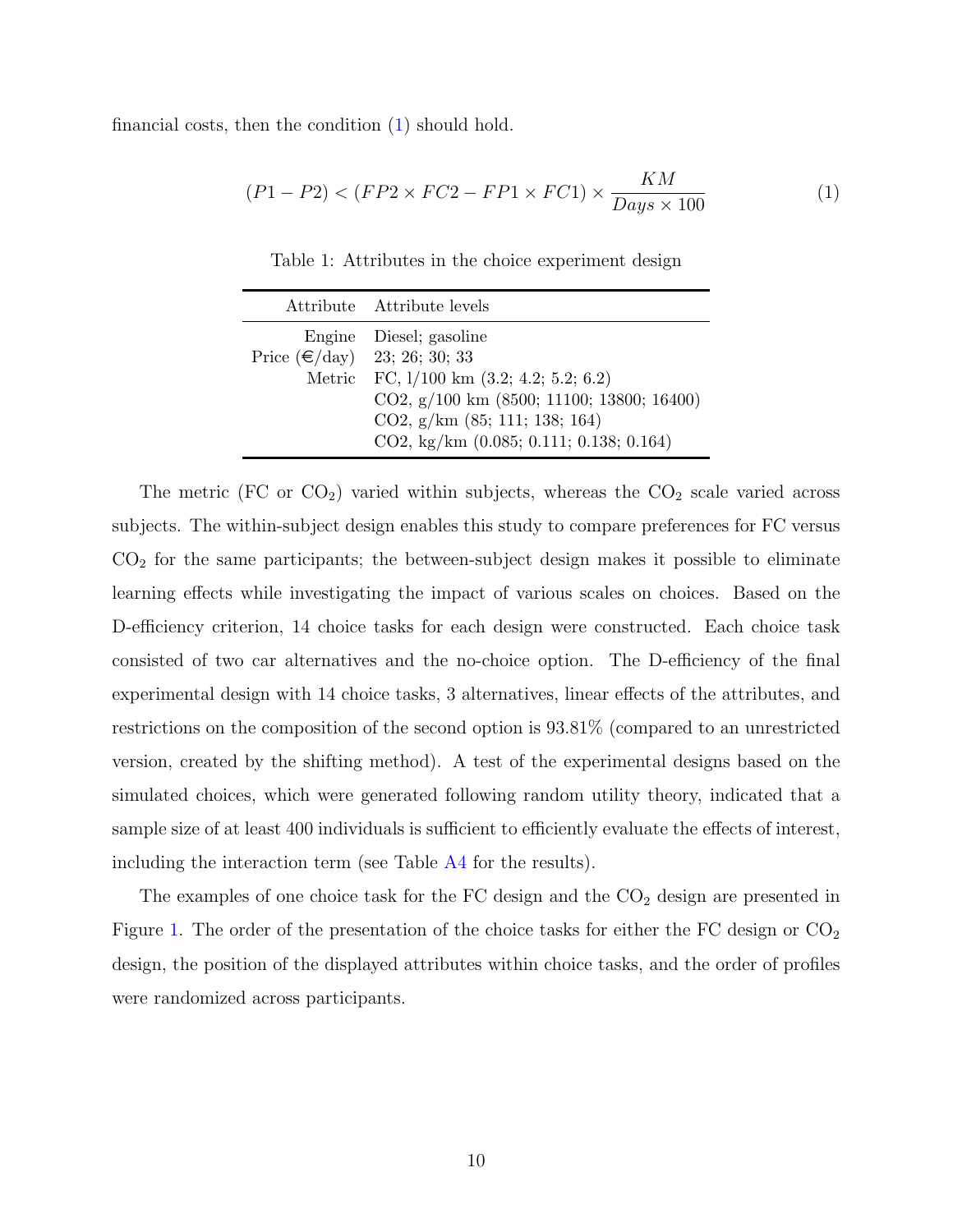<span id="page-11-0"></span>

Figure 1: Example of choice tasks for both designs

#### <span id="page-11-1"></span>3.3 Model specification

The choices between options in the experiments are modeled according to random utility theory [\(McFadden,](#page-35-6) [1973;](#page-35-6) [Train,](#page-37-6) [2009\)](#page-37-6). It states that a rational economic consumer selects the option among a finite set of alternatives that provides the highest utility, with utility being a latent construct modeled in a probabilistic way. Individual choices related to characteristics of the persons and/or alternatives are used to infer their contributions to the utility derived from products. Following standard notations in the literature, the utility  $U_{njt}$  that consumer  $n \in \{1, ..., N\}$  obtains from alternative  $j \in \{1, ..., J\}$  for a choice situation  $t \in \{1, ..., T\}$ consists of two additive components: a deterministic part  $V_{njt}$  and a non-observable random part  $\varepsilon_{njt}$  [\(Train,](#page-37-6) [2009;](#page-37-6) [McFadden and Train,](#page-35-7) [2000\)](#page-35-7). The deterministic part is assumed to be a linear-additive utility function of observed product attributes. The random part is given by  $\varepsilon_{jnt}$  and reflects unobserved determinants that influence consumer choices. Given the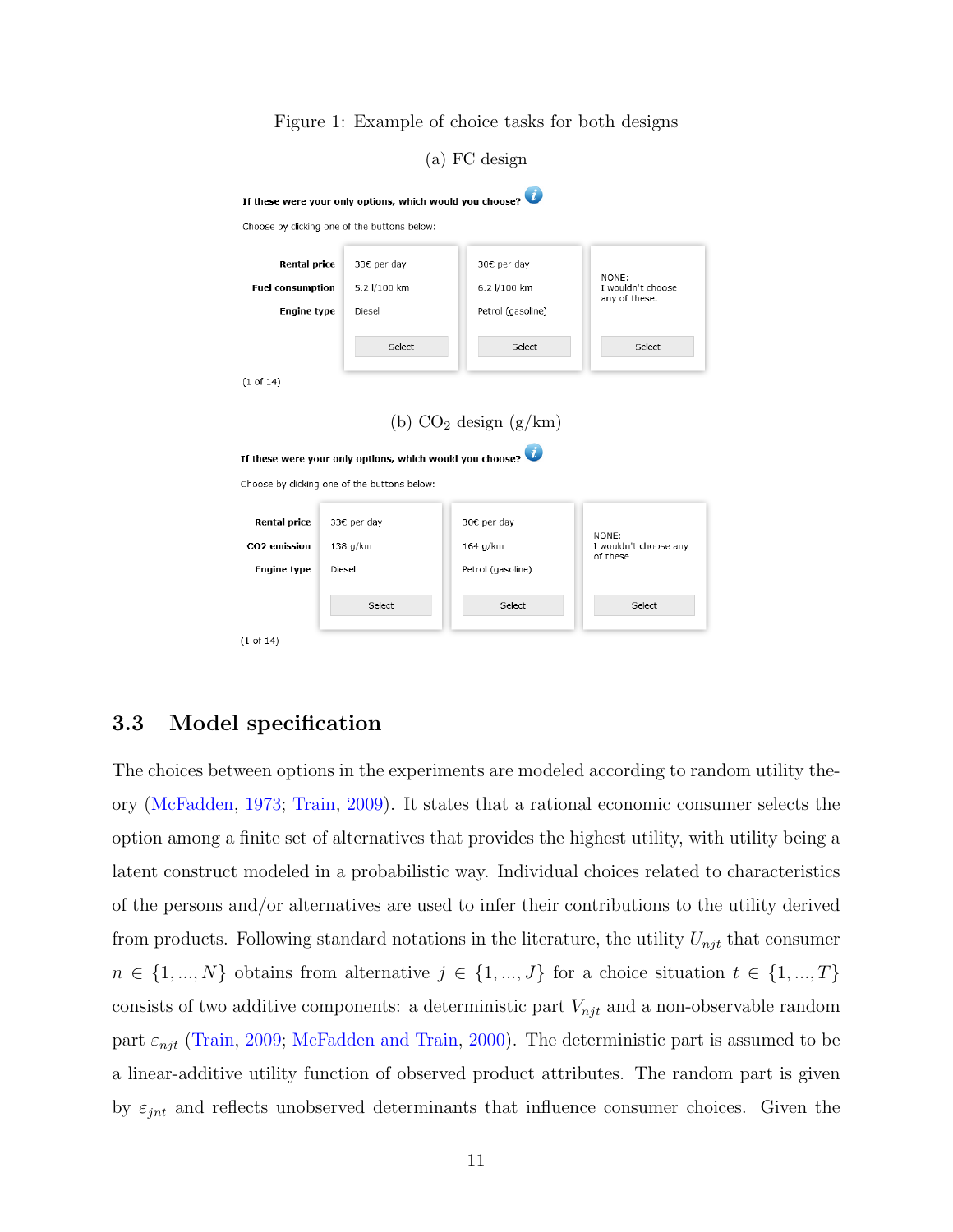attributes in the current study, the utility function is specified as in equation [2:](#page-12-0)

<span id="page-12-0"></span>
$$
U_{njt} = V_{njt} + \varepsilon_{njt} = \alpha_{0n} \cdot \text{None}_{njt} + \alpha_{1n} \cdot \text{Engine}_{njt} - \alpha_{2n} \cdot \text{Metric}_{njt}
$$

$$
+ \alpha_3 \cdot \left( \text{Metric}_{njt} \cdot \text{Engine}_{njt} \right) - \beta_n \cdot P_{njt} + \varepsilon_{njt},
$$

$$
\tag{2}
$$

where None<sub>njt</sub> is the no-choice option, the utility of which is given by  $U_{0nt} = \alpha_{0n} + \varepsilon_{0nt}$ ;  $P_{njt}$ indicates the rental price in  $\epsilon$ /day; Engine<sub>nit</sub> stands for engine type (diesel vs. gasoline); Metric<sub>njt</sub> represents either FC in l/100 km or  $CO_2$  in g/km;  $\alpha_n$  are the utility coefficients that reflect the associated importance weights assigned by consumers to each of the product attributes except price; and  $\beta_n$  is the price sensitivity. The unobserved term  $\varepsilon_{njt}$  is assumed to be *iid* extreme value. While  $\alpha_{3n}$  is fixed for all individuals, the taste parameters  $\alpha_{0n}$ ,  $\alpha_{1n}$ ,  $ln(\alpha_{2n})$ , and  $ln(\beta_n)$  are allowed to vary across individuals and are assumed to be multivariate normally distributed, with  $\bar{\theta}$  being a vector of population means of the parameters and  $\Sigma$ being a variance-covariance matrix:

$$
\theta_n = [\alpha_{0n}, \alpha_{1n}, \ln(\alpha_{2n}), \ln(\beta_n)]' \sim MVN(\bar{\theta}, \Sigma)
$$
\n(3)

Engine type enters the utility function with a normally distributed coefficient because different people might prefer different fuels. The coefficient on the interaction term reflects differences in consumers' perceptions of improvements in the metric for diesel and gasoline vehicles and can take either signs. The coefficients for the price  $\beta_n$  and the metric  $\alpha_{2n}$  are restricted to be non-positive for all individuals by assuming log-normal distributions for these parameters. The mean of the metric coefficient is also allowed to depend on the observed respondents' characteristics as presented in equation [4,](#page-12-1) where  $\bar{\alpha}_2$  is the mean of the metric effect in the population,  $Z_{nk}$  is kth person-specific characteristic,  $\pi_k$  is its effect on the metric parameter, and  $\sum_{m=1}^{4} \sigma_{2m} \eta_{2n}$  is a linear combination of  $\eta_{2n} \sim N(0, 1)$  and elements of a lower triangular (Cholesky) matrix  $\sigma_{2m}$  for all random utility parameters. The coefficient of the interaction term of engine type and metric is held constant across individuals.

<span id="page-12-1"></span>
$$
\alpha_{2n} = \bar{\alpha}_2 + \sum_{k=1}^{K} \pi_k \cdot Z_{nk} + \sum_{m=1}^{4} \sigma_{2m} \eta_{2n}
$$
 (4)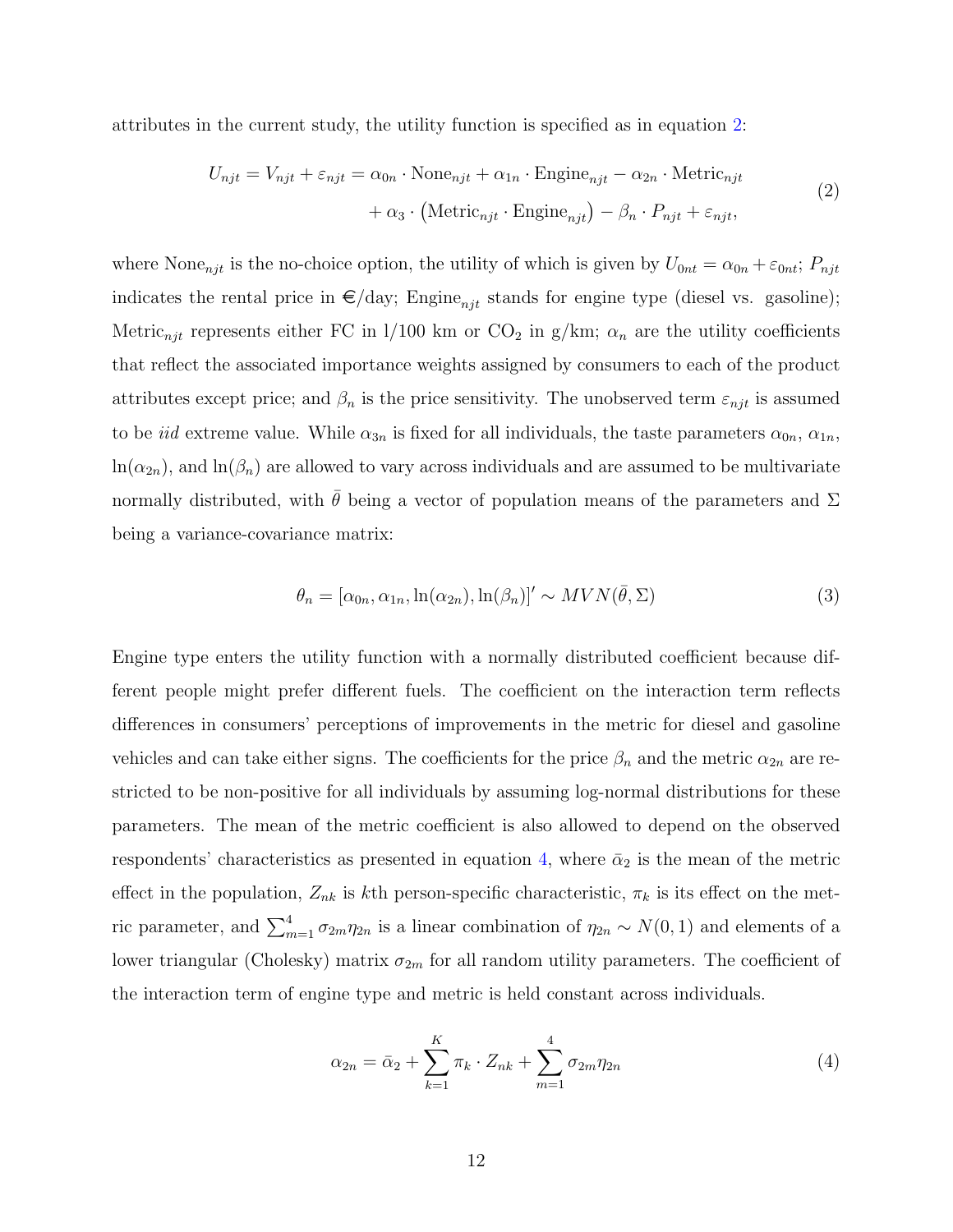The specified random coefficient or mixed logit (hereafter, MXL) model yields the probability that decision-maker *n* will choose a specific sequence of alternatives  $\mathbf{j} = \{j_1, ..., j_{Tn}\}\$ , which is given by the integral of the standard logit formula over the density of  $\theta_n$  parameters (equation [5\)](#page-13-0).

$$
MXLP_{nj} = \int_{-\infty}^{\infty} \prod_{t=1}^{T_n} \left( \frac{\exp(V_{njt})}{\sum_l \exp(V_{nlt})} \right) f(\theta) d\theta \tag{5}
$$

<span id="page-13-0"></span>The parameters in equation [5](#page-13-0) remain constant within decision-makers, but vary across persons. To estimate the parameters of the density distribution of  $\theta_n$ , the present study uses a Maximum Simulated Likelihood approach [\(Train,](#page-37-6) [2009;](#page-37-6) [Bhat,](#page-33-8) [2001\)](#page-33-8), whereby 2000 Halton draws are employed to approximate the log-likelihood function<sup>[6](#page-13-1)</sup>.

To ease the interpretation of the estimation results, measures of relative attribute importance (RAI) weights and WTP for two metrics are used. The RAI equals the relative range in the utility estimates for an attribute, computed for each person [\(Verlegh et al.,](#page-37-7) [2002\)](#page-37-7). The WTP for an improvement in  $FC$  or  $CO<sub>2</sub>$  is given by the negative of the ratio of the coefficients for the metric and price [\(Train,](#page-37-6) [2009\)](#page-37-6):

$$
WTP_n = -\frac{\alpha_{2n} + \alpha_3 \times \text{Engine}}{\beta_n} \tag{6}
$$

All derived measures (RAI, WTP, shares) are computed from 10,000 draws from the estimated population distribution of the taste parameters. Additionally, to reflect the estimation error, standard errors and confidence intervals for all measures are evaluated by using 300 bootstrap samples of the draws [\(Efron and Tibshirani,](#page-34-4) [1986\)](#page-34-4). Because of the interdependence between the  $FC$  and  $CO<sub>2</sub>$  values, the WTP for one of these environmentally important car characteristics implies the WTP values for the other metric. For example, the implied WTP (FC) values based on the estimated WTP  $(CO<sub>2</sub>)$  can be computed as WTP  $(CO<sub>2</sub>)\times24.85$  for both engine types on average. The reciprocal functional relationship holds for the implied WTP  $(CO_2)$  based on the estimated WTP for fuel consumption.

<span id="page-13-1"></span><sup>&</sup>lt;sup>6</sup>[Train](#page-37-6) [\(2009\)](#page-37-6) argues that Halton draws provide better approximations to the integral than (pseudo-) random draws. In the case of many explanatory variables, a number of draws greater than 1000 is recommended to reduce a simulation noise [\(Elshiewy et al.,](#page-34-5) [2017b\)](#page-34-5). See also [Elshiewy et al.](#page-34-6) [\(2017a\)](#page-34-6) for a good overview of implementation of the discrete choice models.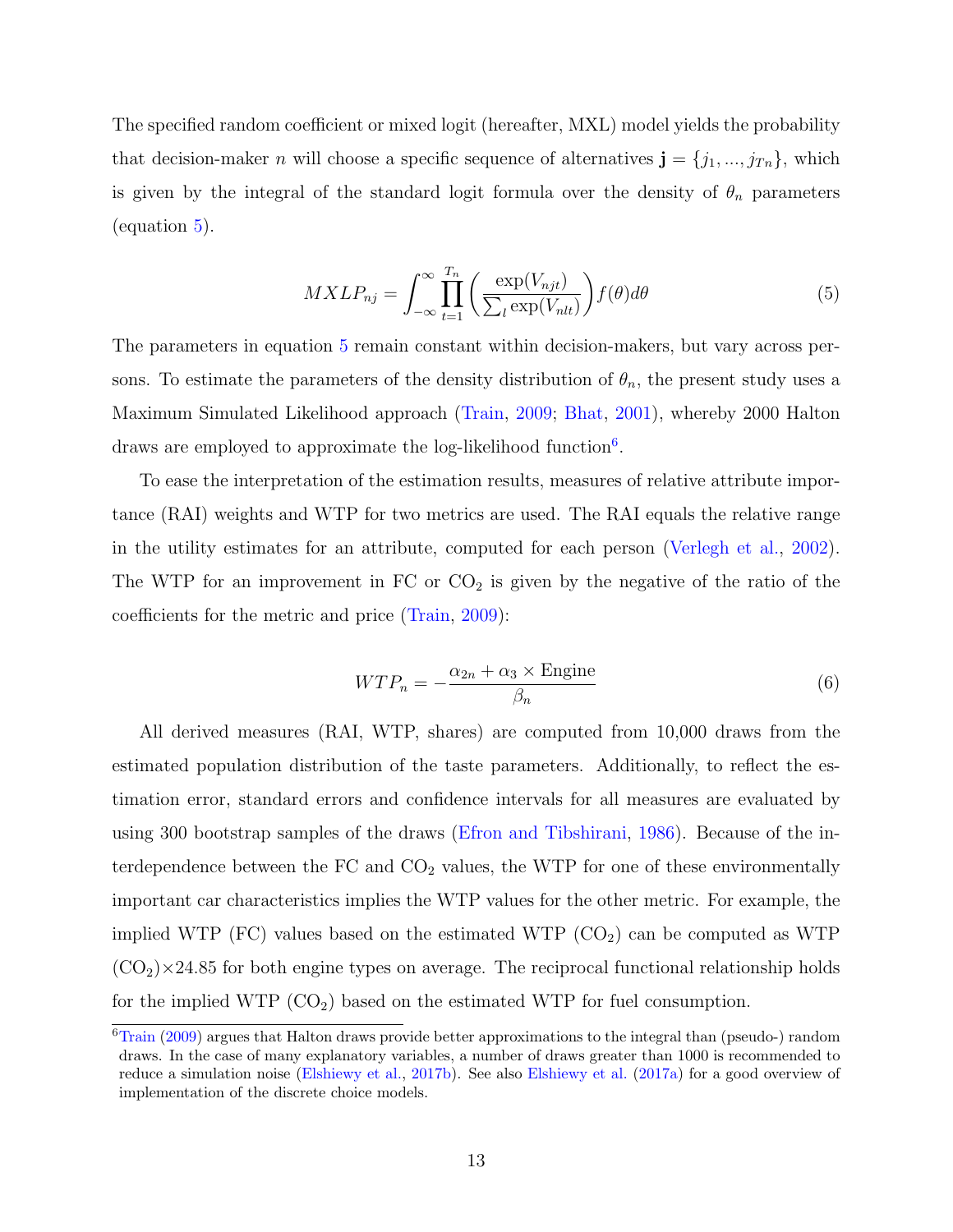### <span id="page-14-0"></span>4 Data and Initial Insights

This section describes the data and presents initial (model-free) evidence for metric and scale effects on consumer preferences for environmental benefits.

#### 4.1 Summary statistics

This study uses a convenience sample of 586 eligible respondents that were randomly and equally distributed across the experimental designs. Participants were recruited online from July to November 2017 via social media networks, networks of students from German universities, and various online platforms to collect data (e.g., PollPool, SurveyCircle). No statistically significant differences in the respondents' socio-demographic characteristics (e.g., gender, age, income) or car rental experience were found across the designs (see Table [2\)](#page-15-0). On average, it took 16 minutes for the participants to complete the questionnaire. The sample consists predominantly of participants from Germany, with an average age of 29 years, of both genders in similar proportion, and an average net monthly income of  $\epsilon 1,000 - \epsilon 1,500$ . More than 60% of the participants have experience with a car rental service, and more than 80% of them had rented a car within the previous two years. Those participants who had rented a car for a holiday or tourism (approximately 80% of the sample) had driven, on average, 151 kilometers over nine days. Hence, the proposed scenario for the choice experiment is consistent with real-world experiences of car rentals for holiday trips.

Additional variables related to the respondents' environmental attitudes, financial motives, and knowledge served as potential covariates in the discrete choice models to control for the observed consumer heterogeneity. For example, a majority of the respondents (78%) reported being willing to pay higher prices for products that pollute less (see Table [3\)](#page-15-1). The participants also evaluated their personal knowledge on climate issues as average and their perception of the importance of problems related to climate change as slightly higher than average. On the other hand, for 67% of respondents, improvements in a car's FC were foremost linked to financial savings. Moreover, only 12% of the respondents were aware of the link between values of  $FC$  and  $CO<sub>2</sub>$  emissions.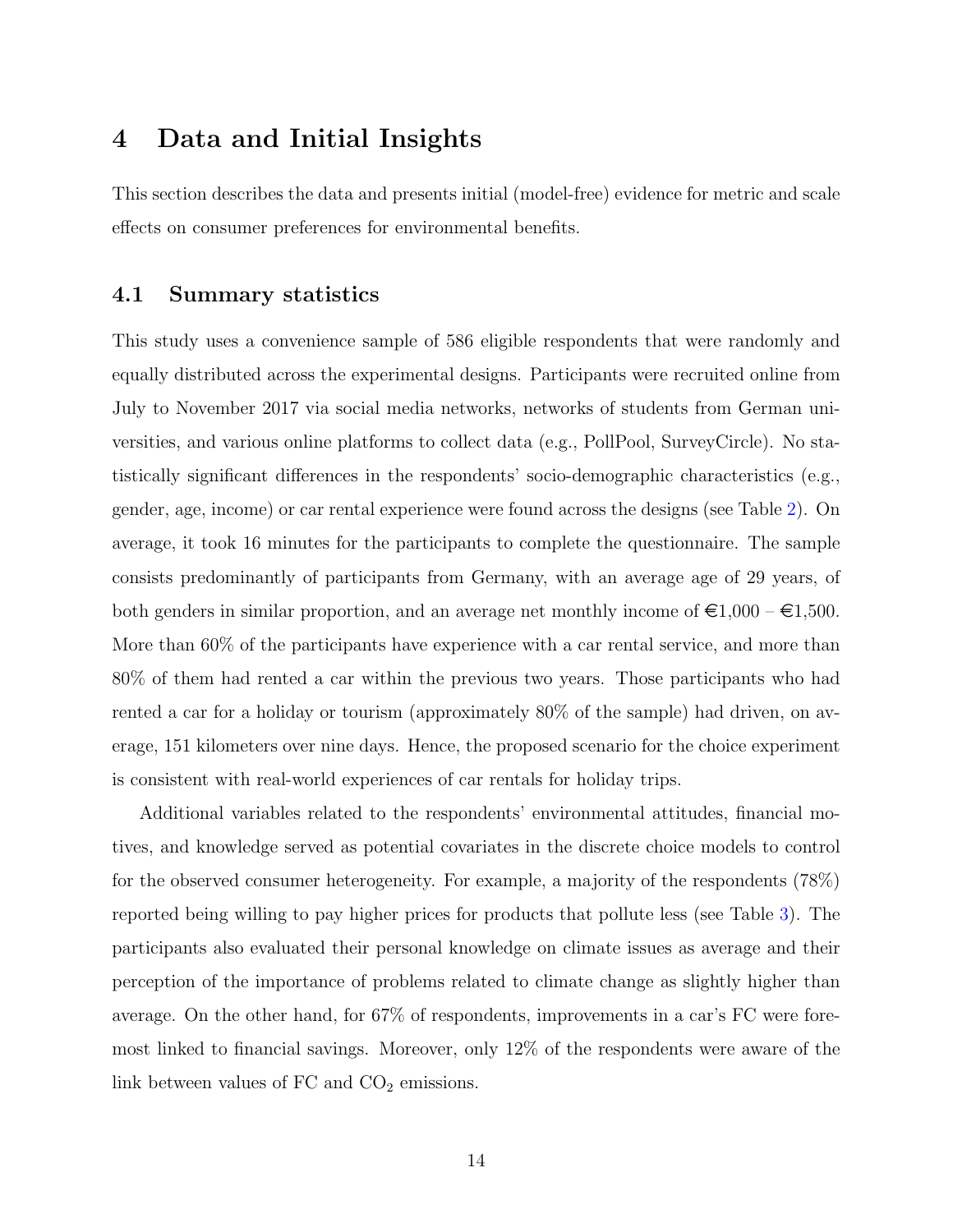<span id="page-15-0"></span>

|                                        |            | $CO2$ in g/100 km<br>$(N = 194)$ |        |        | $CO2$ in g/km<br>$(N = 196)$ |        | $CO2$ in kg/km<br>$(N = 196)$ | Total Sample<br>$(N = 586)$ |           |
|----------------------------------------|------------|----------------------------------|--------|--------|------------------------------|--------|-------------------------------|-----------------------------|-----------|
| Characterisites                        | Units      | Mean                             | SD.    | Mean   | SD.                          | Mean   | <b>SD</b>                     | Mean                        | <b>SD</b> |
| First shown (FC Design $= 1$ )         | 0/1        | 0.53                             | 0.50   | 0.48   | 0.50                         | 0.47   | 0.50                          | 0.49                        | 0.50      |
| Time spent                             | minutes    | 17.82                            | 13.30  | 15.64  | 10.93                        | 13.61  | 8.59                          | 15.69                       | 11.22     |
| Country of residence (Germany $= 1$ )  | 0/1        | 0.98                             | 0.15   | 0.97   | 0.17                         | 0.93   | 0.25                          | 0.96                        | 0.19      |
| Gender (Male $= 1$ )                   | 0/1        | 0.46                             | 0.50   | 0.47   | 0.50                         | 0.49   | 0.50                          | 0.47                        | 0.50      |
| Age                                    | years old  | 28.37                            | 10.36  | 28.84  | 9.76                         | 28.68  | 9.93                          | 28.63                       | 10.00     |
| Net monthly income                     | group      | 2.67                             | 1.68   | 3.11   | 1.79                         | 3.14   | 1.81                          | 2.97                        | 1.77      |
| Children under 18 (Yes $= 1$ )         | 0/1        | 0.12                             | 0.33   | 0.16   | 0.37                         | 0.10   | 0.30                          | 0.13                        | 0.33      |
| University degree (Yes $= 1$ )         | 0/1        | 0.51                             | 0.50   | 0.59   | 0.49                         | 0.62   | 0.49                          | 0.57                        | 0.50      |
| Own car $(Yes = 1)$                    | 0/1        | 0.36                             | 0.48   | 0.35   | 0.48                         | 0.37   | 0.48                          | 0.36                        | 0.48      |
| Rental experience (Yes $= 1$ )         | 0/1        | 0.64                             | 0.48   | 0.63   | 0.48                         | 0.62   | 0.49                          | 0.63                        | 0.48      |
| Rent for holidays/tourism (Yes $= 1$ ) | 0/1        | 0.77                             | 0.42   | 0.76   | 0.43                         | 0.84   | 0.37                          | 0.79                        | 0.41      |
| N days (holidays)                      | number     | 8.97                             | 10.71  | 8.13   | 5.71                         | 8.77   | 6.95                          | 8.63                        | 8.03      |
| Km per day (holidays)                  | kilometers | 145.22                           | 103.94 | 163.82 | 153.71                       | 144.27 | 126.73                        | 150.93                      | 129.64    |

Table 2: Summary statistics of the sample by choice design

NOTE: The average monthly income was computed without responses for income group 8 ("Prefer not to answer") and corresponds to " $\in 1,000$  to under  $\in 1,500$ " (group 3). There are no statistically significant differences in the respondents' socio-demographic characteristics or car rental experience across the designs. SD stands for standard deviation.

<span id="page-15-1"></span>Table 3: Summary statistics for variables related to the environmental attitudes and knowledge

|                                                         | Units                                  | Mean |      | Min              | Max  |
|---------------------------------------------------------|----------------------------------------|------|------|------------------|------|
| Environmental consciousness <sup><math>(a)</math></sup> | score                                  |      |      | -4.67            | 1.91 |
| "WTP for less pollution" $(b)$                          | 0/1                                    | 0.78 | 0.41 | $\left( \right)$ |      |
| "Financial motive" $(0, c)$ "                           | 0/1                                    | 0.67 | 0.47 | $\Omega$         |      |
| "FC-CO <sub>2</sub> knowledge" <sup>'</sup>             | 0/1                                    | 0.12 | 0.32 | $\left( \right)$ |      |
| "Self-reported knowledge" <sup>(e)</sup>                | $(1)$ : Not at all $ (7)$ : Expertly   | 4.44 | 1.00 | 2                |      |
| "Self-reported importance" $(f)$                        | $(1)$ : Not at all - $(7)$ : Extremely | 5.10 | 1 29 |                  |      |

NOTE: (a) A score from the confirmatory factor analysis for the "General Environmental Consciousness" scale [\(UBA,](#page-37-5) [2016\)](#page-37-5);  $(b) = 1$  if a person responded "somewhat agree" or "strongly agree" to the statement "I am willing to pay higher prices for products that are less polluting";  $(c) = 1$  if a person responded "somewhat" agree" or "strongly agree" to the statement "For me, improvements in fuel consumption of a car are foremost linked to savings in my expenses";  $(d) = 1$  if a person responded "somewhat disagree" or "strongly disagree" to the statement "It is possible to improve the fuel consumption of a car, while keeping its  $CO<sub>2</sub>$  emission constant"; (e) How well informed would you say you are about issues related to climate change? (f) How important is the issue of climate change to you personally?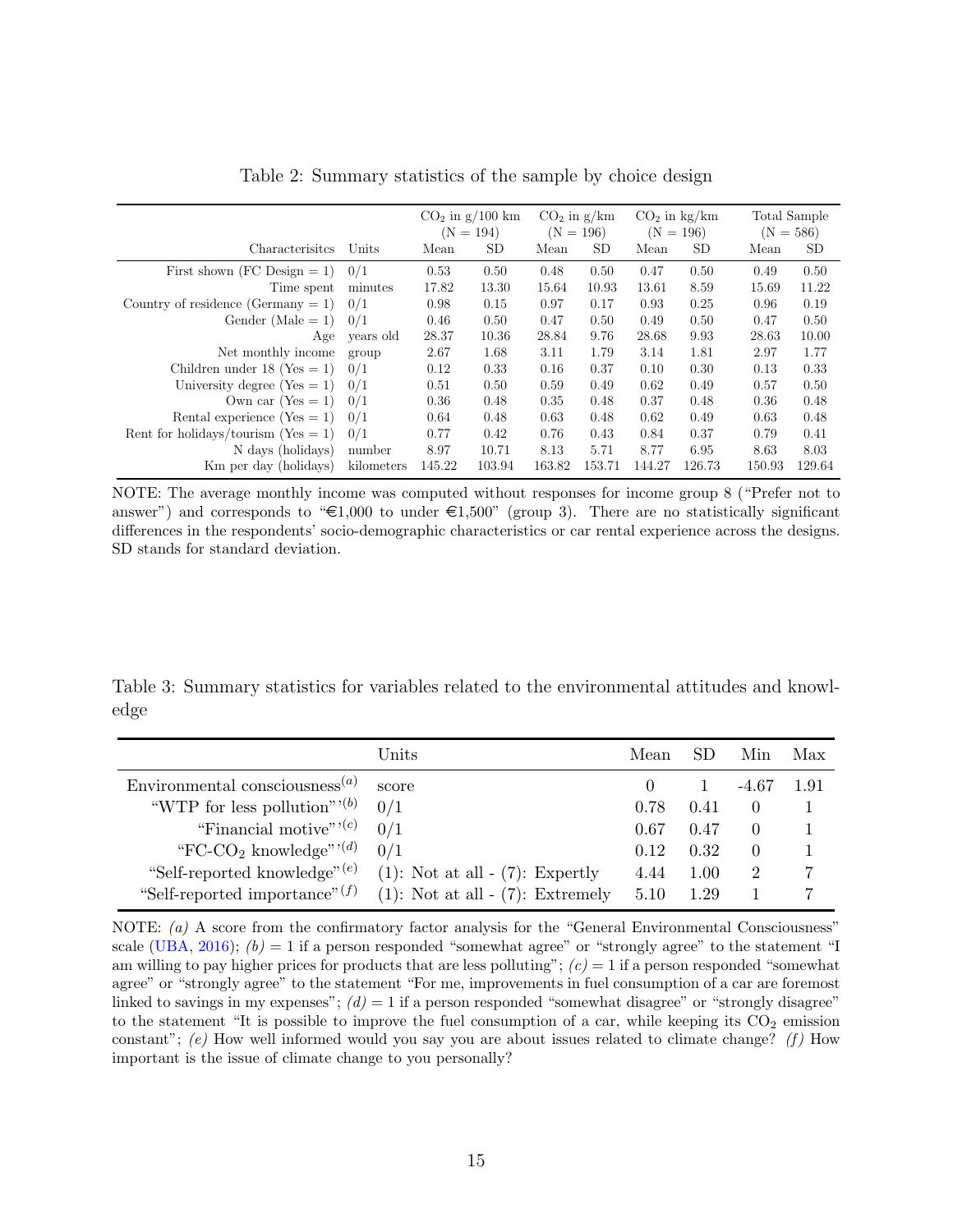In the choice experiments, the average share of the no-choice option did not exceed 5% for both designs. This implies that respondents substituted between the two car options and did not exit the market in response to choice set compositions. The average choice shares for the first and second alternatives were 51.3% and 44.19% in the FC design and 46.42% and  $48.76\%$  in the  $CO<sub>2</sub>$  design, respectively.

#### 4.2 Model-free evidence

The metric and scale effects on consumers' preferences for environmental benefits are explored by looking at various outcome measures. Here, model-free evidence is presented. The next section then discusses the results derived from the discrete choice model estimation.

Similar to [Pandelaere et al.](#page-36-3) [\(2011\)](#page-36-3) and [Aribarg et al.](#page-33-5) [\(2017\)](#page-33-5), respondents were asked to indicate their perceptions of differences between two values of one attribute (FC or  $CO<sub>2</sub>$ ). In the FC design, the question was "In your perception, how much is a car with FC of 5.2  $l/100$  km ecologically better than a car with 6.2  $l/100$  km?", with seven possible responses ranging from 1 ("Not at all") to 7 ("Extremely"). For the  $CO<sub>2</sub>$  design, similar questions with two pairs of the corresponding  $CO<sub>2</sub>$  values were offered, which varied with the scale and engine type. For example, a car with a FC of  $5.2$  l/km emits 138 grams of  $CO<sub>2</sub>$  per kilometer (0.138 kg/km or 13,780 g/100 km) in the case of a diesel engine and 121 g  $CO<sub>2</sub>/km$  (0.121) kg/km or 12,064 g/100 km) in the case of a gasoline engine. For all pairs, the first option was 16% ecologically better. Figure [2](#page-17-0) presents average values of the perceived differences for all pairs of the comparison along with the confidence interval. The results are in line with the prediction that a more expanded scale induces greater perceived differences in the values of attribute levels. Thus, the scale effect occurs due to shifts in mental representations of attribute values. Few statistically significant differences in the responses among the designs are due to the respondents' tendency to select a middle response option if they have difficulty to compare the attribute values. Therefore, it is essential to also indirectly elicit the metric and scale effects on consumer decisions, for example through choice experiments.

The analysis of the choice data (see Figure [3a\)](#page-17-1) demonstrates that respondents selected the highest level of the metric  $(FC \text{ or } CO<sub>2</sub>)$  that corresponds to higher fuel costs and environmental costs more often 1) under the  $CO<sub>2</sub>$  design than under the FC design (metric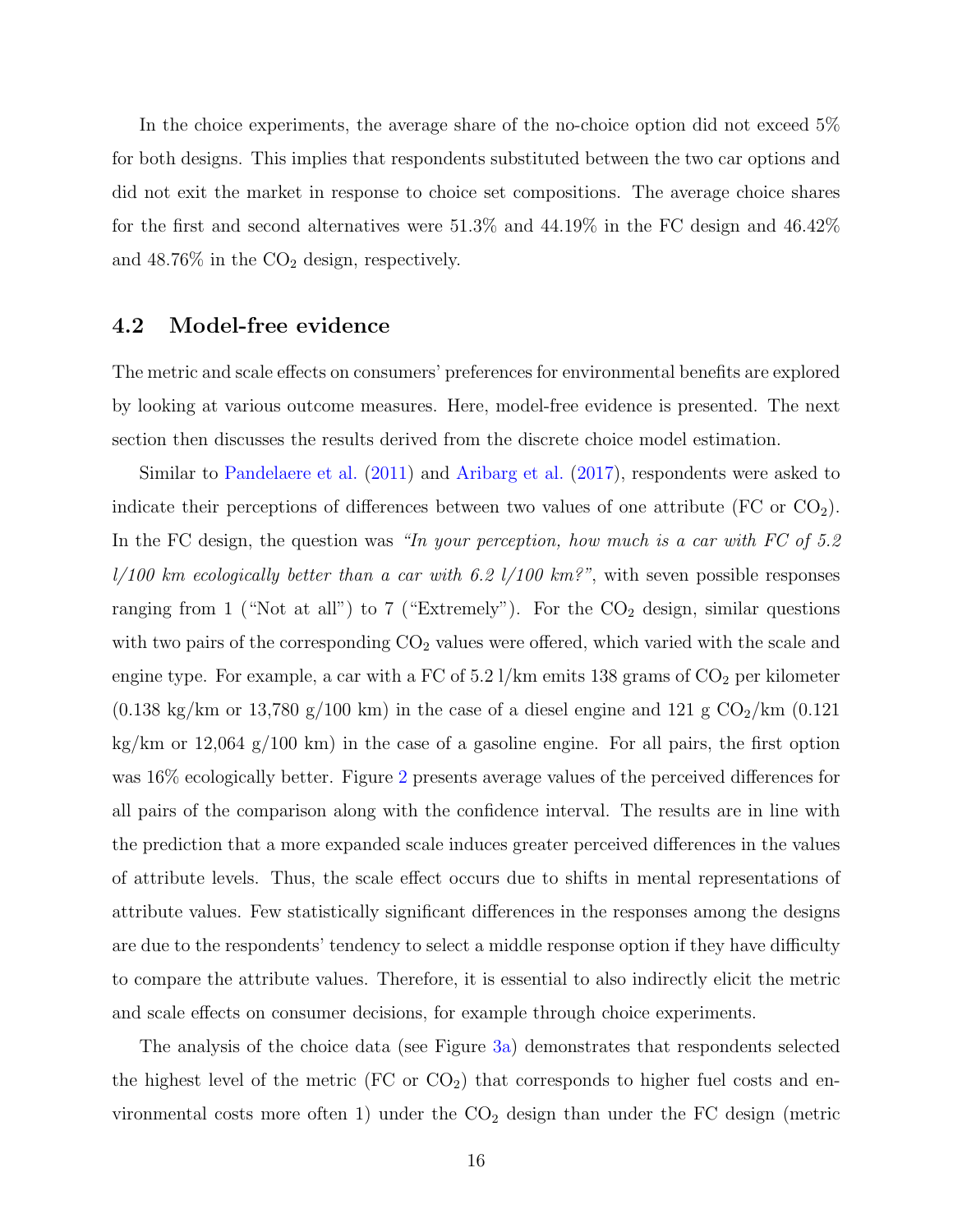

<span id="page-17-0"></span>Figure 2: Perceived differences between attribute values

NOTE: Based on responses to the question "In your perception, how much is [Attribute value 1] ecologically better than *[Attribute value*  $2$ *]?*" on the scale ranging from 1 ("Not at all") to 7 ('Extremely"). Average values with the 90%-confidence interval over all pairs of the comparison are depicted.

Figure 3: Model-free evidence for the metric and scale effects

<span id="page-17-1"></span>

NOTE: The figure shows the choice shares of the highest metric level (FC or  $CO<sub>2</sub>$ ) and the lowest price level across experimental de $signs.$ 

- Environmentally Friendly Option - Minimum Price Option Choice shares (mean + Cl)  $0.6$  $0.4$  $0.2$ more contracted CO2 scale g/100 km I/100 km g/km kg/km **Design** 

(b) Choices in identical sets

NOTE: The figure shows the mean choice shares of two car options from identical choice sets across experimental designs. Environmentally friendly option has the minimum environmental costs (kg of  $CO<sub>2</sub>$ ), while the other option has the lowest rental price. The CI stands for 95%-confidence interval.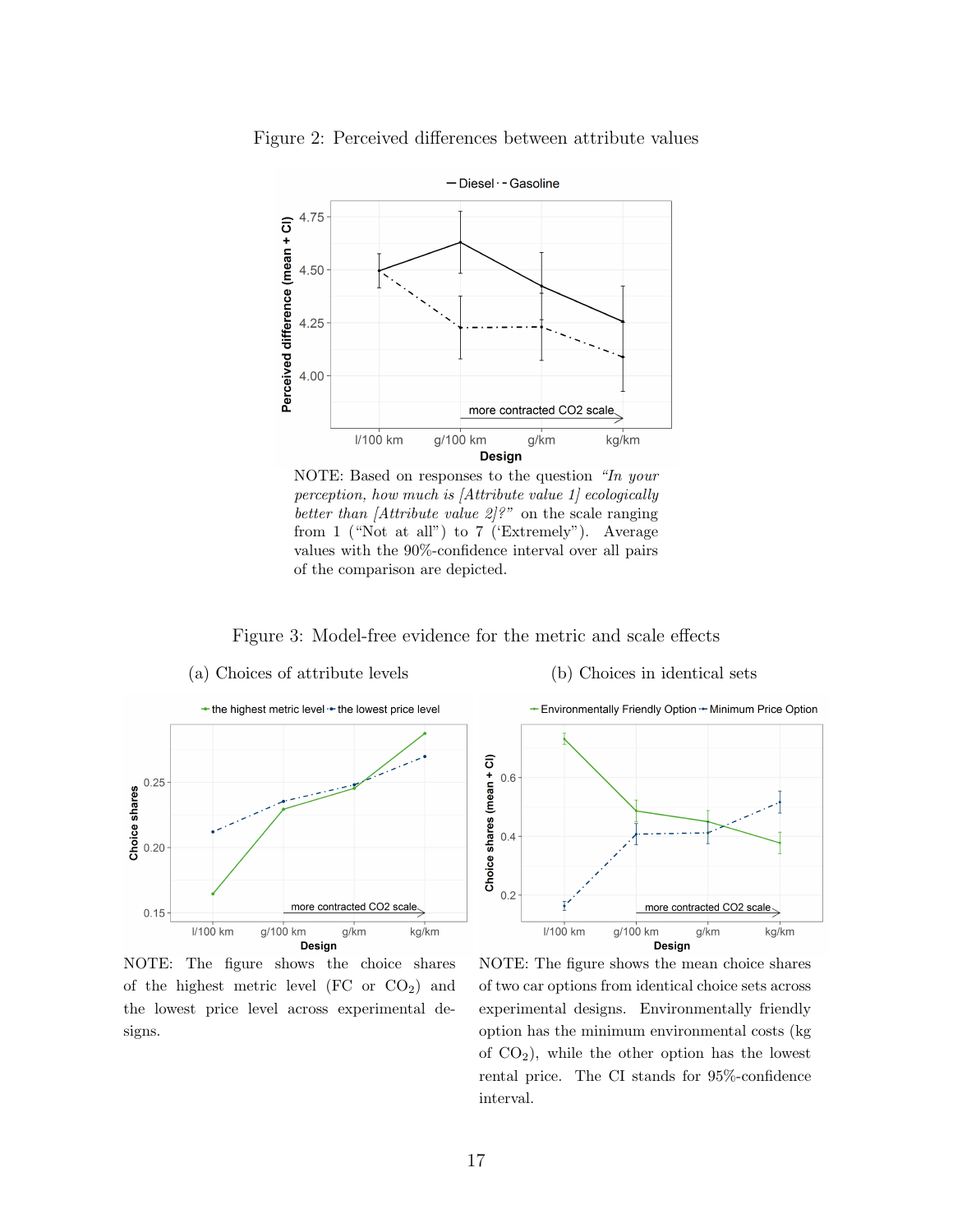effect) and 2) under the more contracted  $CO_2$  scale (scale effect). The first finding suggests that the two metrics are perceived differently, despite their interdependence; and the second finding implies that the shift in the mental representation of attribute values due to the scale effect results in different choices for the same person. Furthermore, the choice of the lowest rental price increases for the more contracted  $CO<sub>2</sub>$  scale.

A comparison of the choices between two vehicles from identical choice sets across de-signs (Figure [3b\)](#page-17-1) also indicates that under a more contracted  $CO<sub>2</sub>$  scale, the appeal of the environmentally friendly option decreases, and respondents' focus shifts towards the option with the lowest rental price. As a consequence, more respondents make suboptimal choices in terms of both personal financial costs and social environmental costs. A sharp decline in the choice share in the  $CO<sub>2</sub>$  design suggests that the participants place greater weight on financial costs than on the environmental impact of the chosen vehicles. To better understand these preferences and the potential for preference reversal from the framing of information, the following section presents the findings from the discrete choice model estimation.

## <span id="page-18-0"></span>5 Estimation Results

#### 5.1 Model fit

To econometrically explore the metric and scale effects on consumer preferences, discrete choice models are estimated under different model assumptions. First, the standard multinomial logit (MNL) models are estimated as a benchmark for comparing more complex models. Tables [C1](#page-47-0) and [C2](#page-48-0) present the parameter estimates from models based on data for the FC design and  $CO<sub>2</sub>$  design, respectively. The first column in both tables corresponds to the MNL models that do not include the respondents' observed heterogeneity. The other columns show how the parameter estimates for product attributes change after controlling for various sets of individual-specific variables. The last column in each table shows the results of the best fitted MNL model that serves to determine what individual-specific covariates to include in the MXL models.<sup>[7](#page-18-1)</sup> The variables that capture observed heterogeneity enter the

<span id="page-18-1"></span><sup>&</sup>lt;sup>7</sup>For an explanation of how the variables were constructed, please refer to the appendix.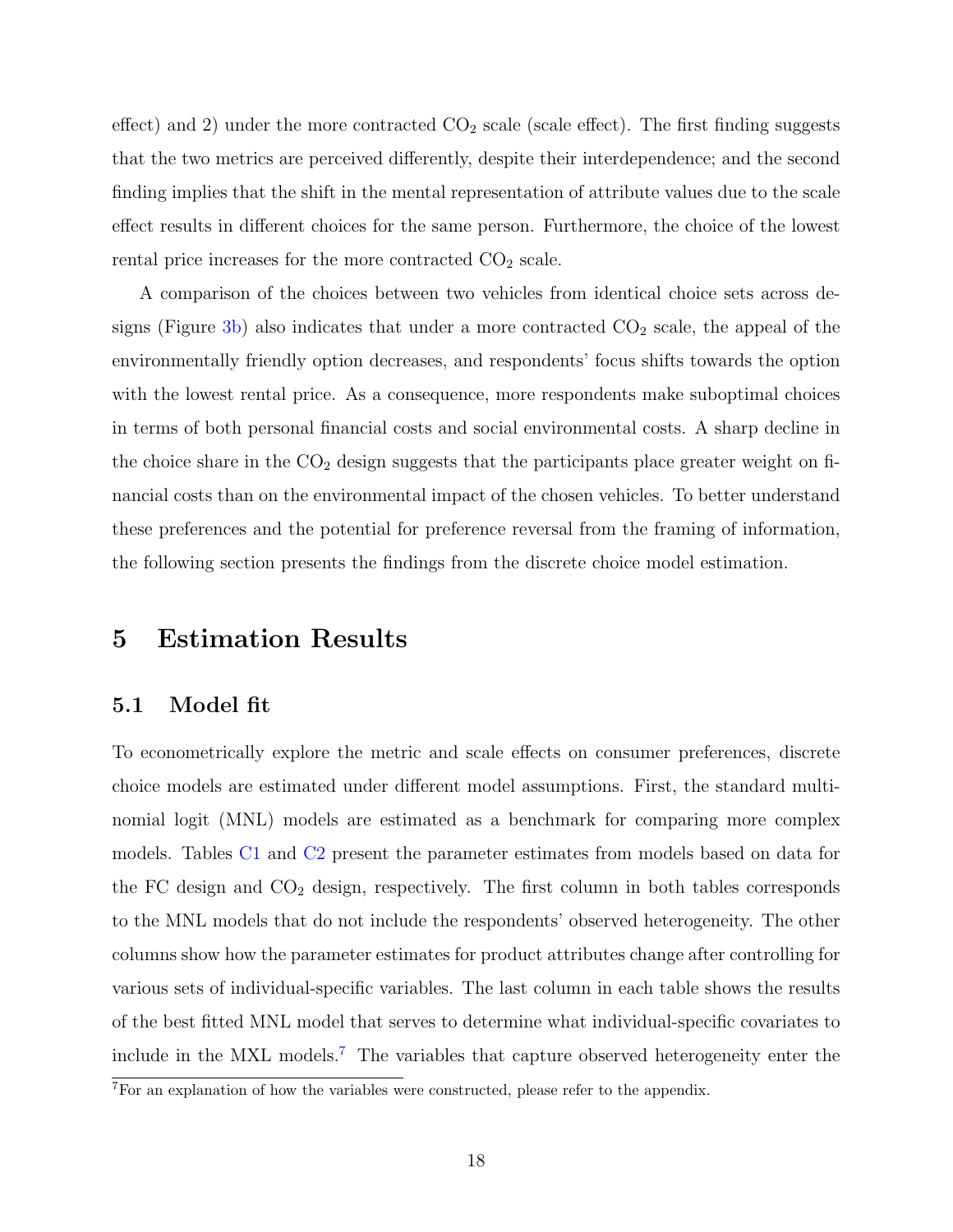models via their interaction with the metric. Because income may directly affect consumers' price sensitivity, additional interaction terms between the rental price and dummy variables that identify respondents with below- or above-average monthly net income are included. All individual-specific variables (except for the two income dummies) are mean-centered prior to estimation.

Overall, the MNL parameter estimates are in line with expectations. The effects of price and metric (FC or  $CO<sub>2</sub>$ ) on choices are negative and statistically significant.<sup>[8](#page-19-0)</sup> There is no significant effect of respondents' preferences for diesel versus gasoline engines. The interaction term between the metric and engine type is also statistically insignificant in both designs. As a result, the hypothesis on the differential metric effect for cars with different engine types (H3) is not supported. Hence, in the following models, the interaction term is not considered. The results from the model that includes an interaction between price and  $CO<sub>2</sub>$  scale reveals that the more contracted the  $CO<sub>2</sub>$  scale is, the more price sensitive respondents become. The corresponding price elasticity values indicate that a 1% price increase results in a 1.22% decrease in choice share for the FC design and a 1.73%, 1.99%, and 2.10% decrease for the  $CO<sub>2</sub>$  design with  $CO<sub>2</sub>$  measured in g/100 km, g/km, and kg/km, respectively.[9](#page-19-1)

In addition to the observed individual heterogeneity, unobserved consumer heterogeneity in tastes is accounted for by estimating MXL for both designs, as described in Section [3.3.](#page-11-1) The price and metric effects are specified to be log-normally distributed since every respondent is likely to prefer a lower level of these attributes, whereas taste parameters for other characteristics are normally distributed. In the MXL estimation, the maximum simulated likelihood method with 2000 Halton draws was used in all specifications. A likelihood ratio test rejects the standard logit specification (MNL1) relative to the mixed logit specification (MXL1) for both designs (FC design:  $\chi^2(4) = 2178.7$ ,  $p < 0.001$ ; CO<sub>2</sub> design:  $\chi^2(4) = 3288.9, p < 0.001$ . Furthermore, a mixed logit specification with correlated utility coefficients and correlation over choice situations results in a significant improvement in the

<span id="page-19-0"></span><sup>&</sup>lt;sup>8</sup>Additionally, MNL models with the price and the metrics entering as separate dummy variables for each attribute level were estimated. No curvilinear effects in the price or metric coefficients were found. These estimation results are available upon request.

<span id="page-19-1"></span> $9$ The elasticity values are computed for the MNL model without individual-specific covariates.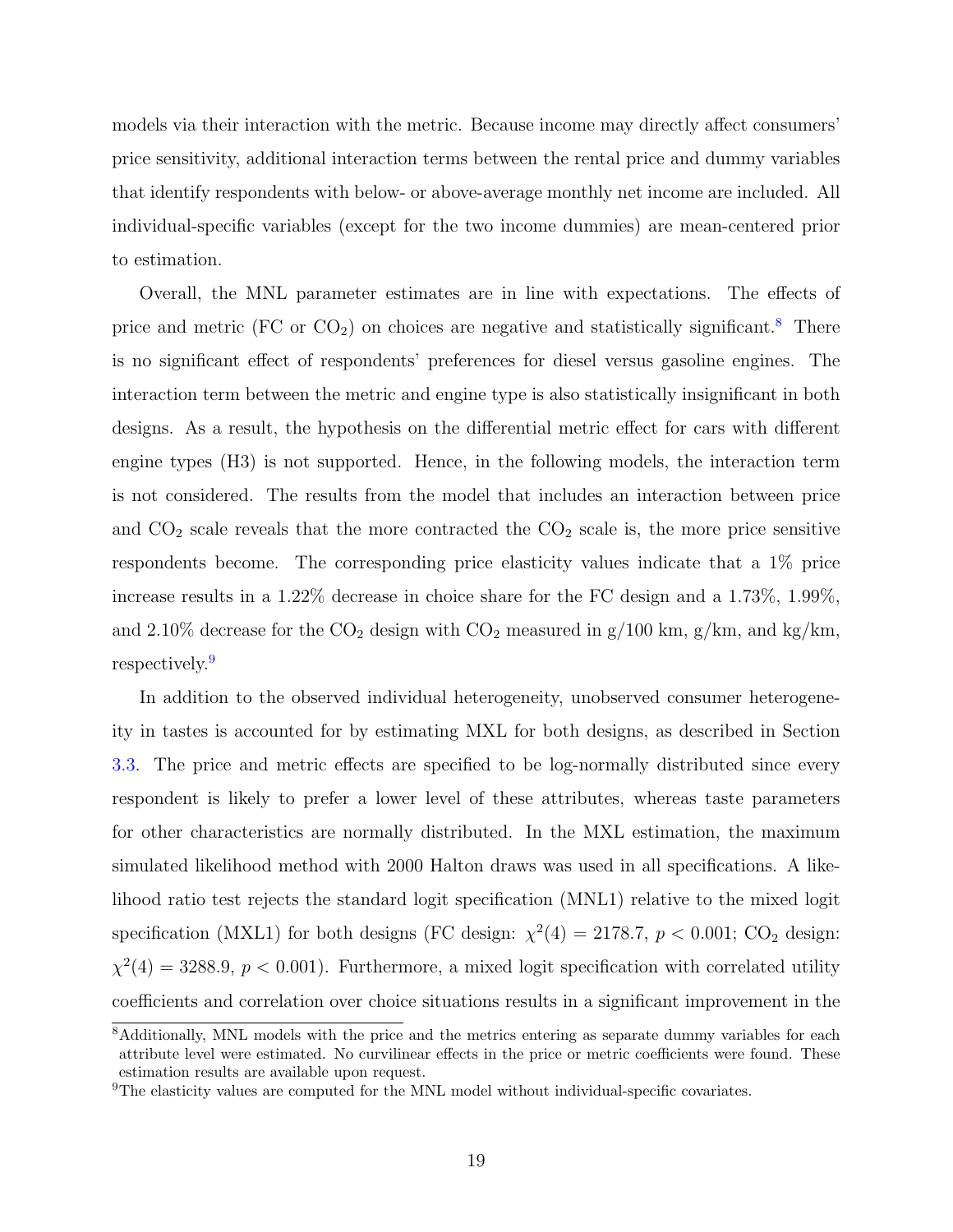model fit compared to the MXL that does not account for such correlation (Table [4\)](#page-20-0). In the remainder of the paper, the focus is on the best fitting model, MXL3 (the estimation results are in Table  $C_3$ ) – the model that allows for all sources of correlation in tastes, including scale heterogeneity [\(Hess and Train,](#page-35-8) [2017\)](#page-35-8). The estimated standard deviations of many of the coefficients are significant, which implies a substantial heterogeneity in the preferences for the attributes, even after controlling for the observed consumer characteristics. The estimated correlation among the taste parameters (Table [C4\)](#page-51-0) indicates moderate to strong associations among the tastes for product attributes. For example, the respondents who prefer diesel cars are also more price-sensitive and have higher utility from better (lower) FC or  $CO<sub>2</sub>$  values.

<span id="page-20-0"></span>

|                      | MNL1           | MNL2       | MXL1         | MXL2       | MXL3       |
|----------------------|----------------|------------|--------------|------------|------------|
|                      |                |            | FC design    |            |            |
| log-Likelihood       | $-6021.34$     | $-5437.49$ | $-4932.01$   | $-4756.84$ | $-4244.40$ |
| AIC                  | 12050.68       | 10908.97   | 9880.02      | 9541.68    | 8538.80    |
| McFadden $R^2$       | 0.105          | 0.191      | 0.267        | 0.293      | 0.369      |
| number of parameters | $\overline{4}$ | 17         | 8            | 14         | 25         |
| obs. heterogeneity   | No             | Yes        | No           | No         | Yes        |
| unobs. heterogeneity | No             | No         | Yes          | Yes        | Yes        |
| taste correlation    | No             | No         | No           | Yes        | Yes        |
|                      |                |            | $CO2$ design |            |            |
| log-Likelihood       | $-6463.056$    | $-5770.40$ | -4817.16     | -4571.59   | $-4192.69$ |
| AIC                  | 12942.11       | 11582.80   | 9658.32      | 9179.18    | 8443.38    |
| McFadden $R^2$       | 0.023          | 0.128      | 0.272        | 0.309      | 0.366      |
| number of parameters | 8              | 21         | 12           | 18         | 29         |
| obs. heterogeneity   | No             | Yes        | No           | No         | Yes        |
| unobs. heterogeneity | No             | No         | Yes          | Yes        | Yes        |
| taste correlation    | No             | No         | No           | Yes        | Yes        |

Table 4: Choice model fit comparison

#### 5.2 Attributes' importance weights and WTP

In the following, the metric and scale effects are discussed based on the relative attribute importance (RAI), WTP values, and predicted choice shares derived from the parameter estimates of the best fitted choice model (MXL3). Figure [4](#page-22-0) provides an overview of the median RAI and WTP values for the attributes of interest with bootstrapped 95%-confidence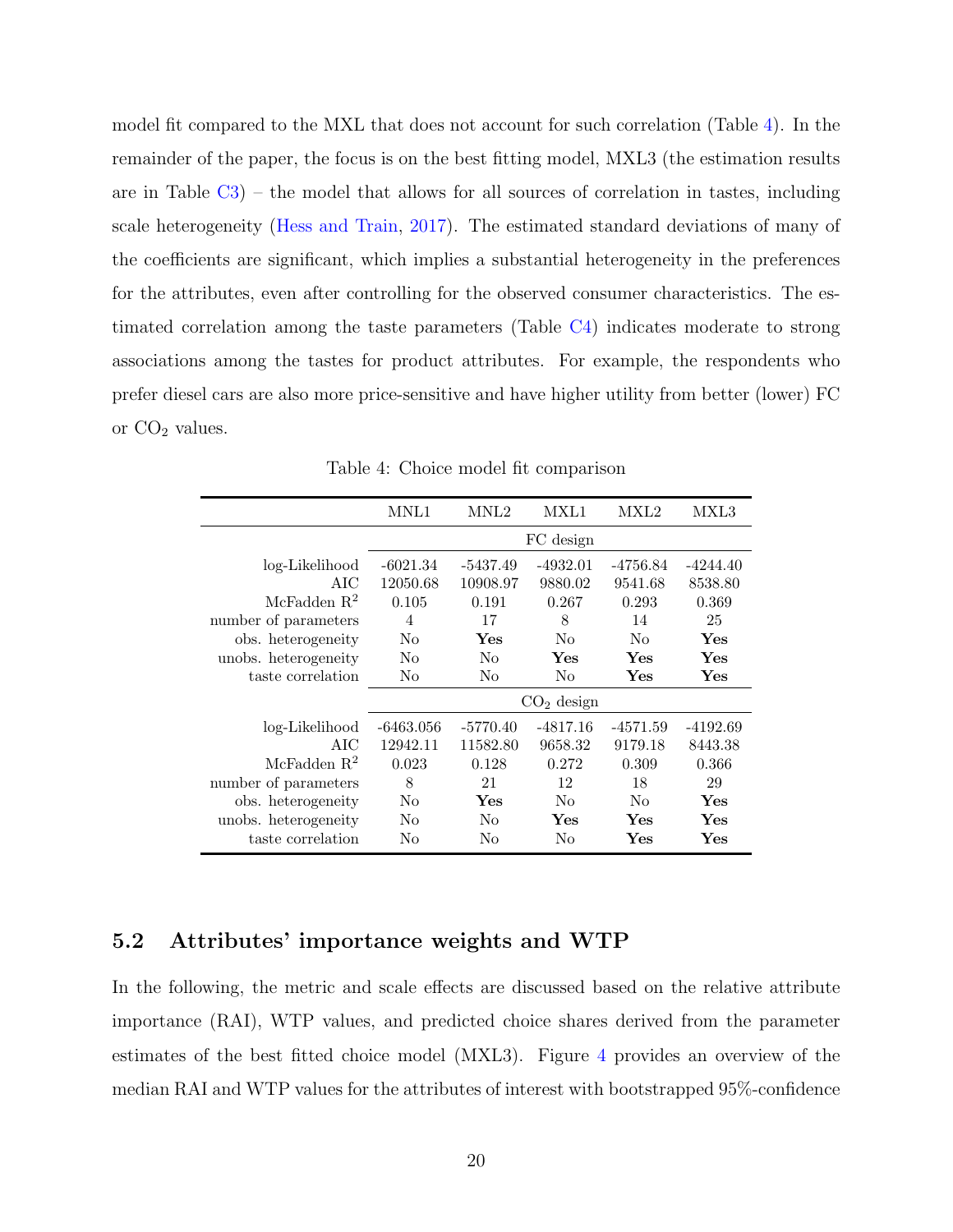interval for an average sample person.<sup>[10](#page-21-0)</sup>

The previously reported model-free findings for the metric and scale effects are confirmed. The highest importance of the rental price and the lowest importance of an environmentally related attribute (metric) are observed for the  $CO<sub>2</sub>$  design with the most contracted scale (Figure [4a\)](#page-22-0). The participants are also found to be willing to pay substantially more for improvements in the FC of vehicles than for a comparable reduction in  $CO<sub>2</sub>$  emissions (metric effect), and the discrepancy between these values increases as the  $CO<sub>2</sub>$  scale contracts (scale effect). The median WTP for a reduction in FC by one  $1/100$  km is estimated to be  $\in 45$  under the FC design, while the values for the same improvement based on the  $CO<sub>2</sub>$  design do not exceed  $\in 24$  on average (Figure [4b\)](#page-22-0). According to the choice scenario, one less liter of fuel per 100 kilometers would result in saving 20 liters of fuel over ten days and 2000 kilometers or fuel savings of  $\in 24$  for both engine types, on average.<sup>[11](#page-21-1)</sup> Hence, the estimated WTP values suggest an overvaluation of fuel savings under the FC design and an almost exact or undervaluation of fuel savings under the  $CO<sub>2</sub>$  design, depending on the  $CO<sub>2</sub>$  scale. Concerning environmental costs, a 20-liter fuel reduction would reduce emissions by 50 kilograms of  $CO<sub>2</sub>$  for both engine types, on average. The assumed fuel prices also imply prices for  $CO<sub>2</sub>$ . In the given scenario, one kilogram of  $CO_2$  emitted by diesel and gasoline vehicles costs  $\epsilon 0.42$  and  $\epsilon 0.56$ , respectively. The estimated WTP for reducing  $CO_2$  by one g/km yielded  $\in 0.48, \in 0.35$ , and  $\epsilon$ 0.27 per one kilogram of CO<sub>2</sub> for the three investigated CO<sub>2</sub> scales, ranging from the most expanded (g/100 km) to the most contracted (kg/km), respectively.<sup>[12](#page-21-2)</sup> Therefore, the more contracted the  $CO<sub>2</sub>$  scale is, the more likely respondents are to undervalue the fuel savings and the corresponding environmental costs (after also accounting for the estimation errors).

The estimated median WTP for the product category, or the costs at which a consumer is indifferent between purchasing and not purchasing a product (computed as in [Gensler](#page-34-7) [et al.,](#page-34-7) [2012\)](#page-34-7) lies between  $\epsilon$ 466 and  $\epsilon$ 671 across the products in the experiment.<sup>[13](#page-21-3)</sup> These

<span id="page-21-0"></span> $10$ Summary statistics for the RAI and WTP are given in Table C<sub>5</sub> and Table C<sub>6</sub>, respectively.

<span id="page-21-1"></span><sup>&</sup>lt;sup>11</sup>In the choice scenarios, respondents were informed that fuel prices are  $\epsilon$ 1.10 and  $\epsilon$ 1.30 for a liter of diesel and gasoline, respectively.

<span id="page-21-2"></span><sup>&</sup>lt;sup>12</sup>These values are computed by dividing the median WTP  $(1 g/km)$  from Table [C6](#page-51-2) by 2000 kilometers and converting them into euro values per kilogram of  $CO<sub>2</sub>$ .

<span id="page-21-3"></span><sup>&</sup>lt;sup>13</sup>The median WTP for the product category is computed for each presented product based on the estimates of the FC design. The WTP values for the CO2 design have a greater overlap with the implied total financial costs of the products in the experiment.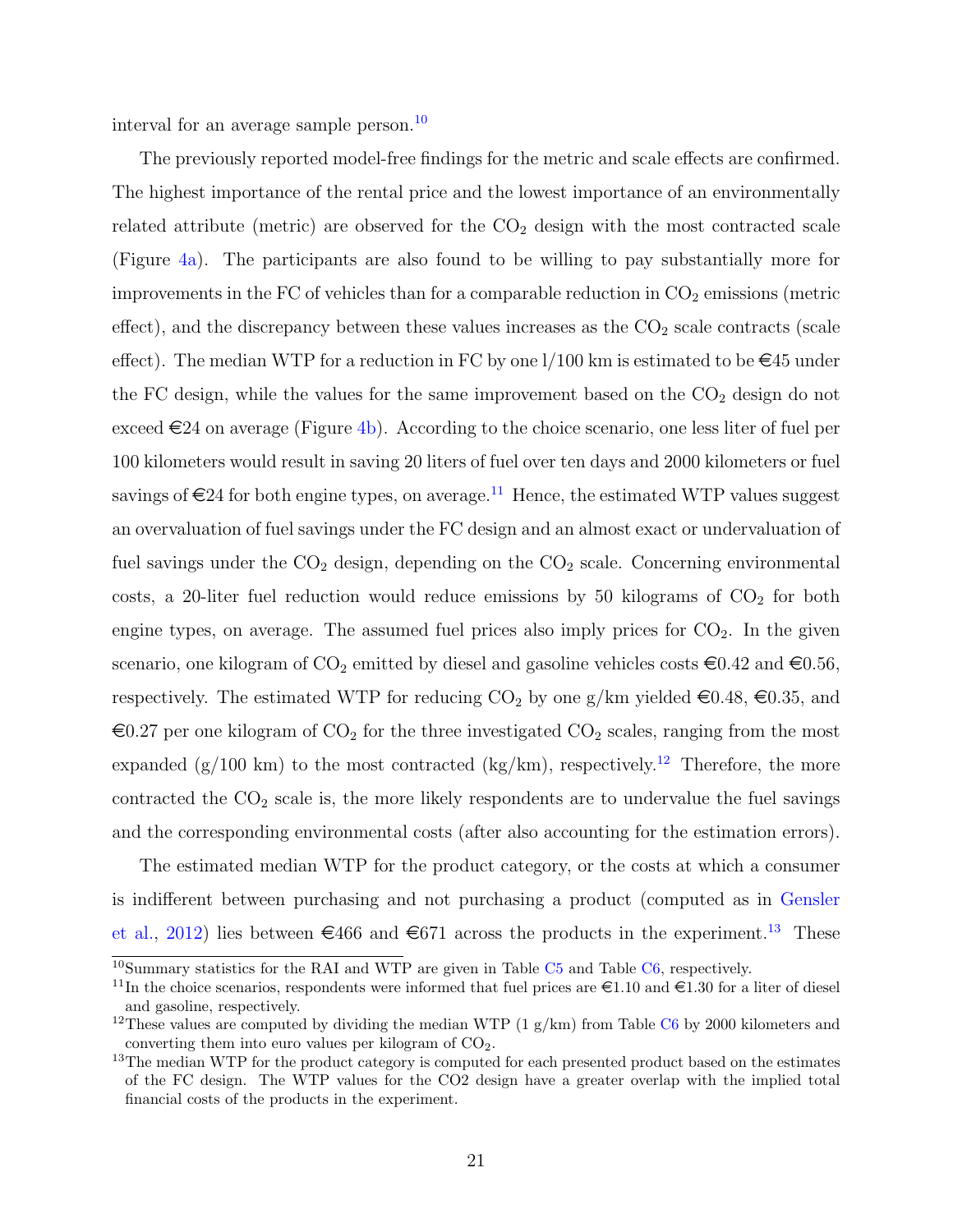<span id="page-22-0"></span>

Figure 4: Metric and scale effects from the choice model results

NOTE: The figures show the median RAI and WTP values with bootstrapped 95%-confidence interval for an average sample person. Metric is fuel consumption in the FC design and  $CO<sub>2</sub>$ emission in the  $CO<sub>2</sub>$  designs.

values are on average 1.5 higher than the total financial costs of these products, but do not exceed the implied costs more than 2.2 times. Hence, first, the budget constraint for the participants in the survey is non-binding, and the estimated WTP for the metrics reflects consumers' preferences and not their financial inability to invest in a preferred car quality; second, the fact that the WTP values are close to the implied costs suggests an adequate choice setting for the experiment.

However, there is also substantial variation in the WTP for  $FC$  and  $CO<sub>2</sub>$  in the population. Many individual-specific variables help to explain this variation. On average, consumers value improvements in FC by  $\epsilon$ 27.7 more than a comparable reduction in CO<sub>2</sub> emissions (see Figure  $5$ ).<sup>[14](#page-22-1)</sup> This finding indicates that respondents perceive identical improvements in these two metrics from different perspectives – reductions in FC are mainly linked to financial savings, whereas improvements in  $CO<sub>2</sub>$  are primarily related to the environmental impact of cars. The respondents fail to understand the correlation between these two measures. However, there is a substantial variation in the WTP for  $FC$  and  $CO<sub>2</sub>$  in the population due to the observed consumer characteristics. While the rental experience ("+ Rent. exp.") does not significantly effect the metric effect, it reduces to  $\in 24.9$  for individuals with a higher

<span id="page-22-1"></span><sup>14</sup>See also Table [C7](#page-52-0) that reports the average differences in WTP for a one-unit improvement in each metric for individuals described by various observed characteristics.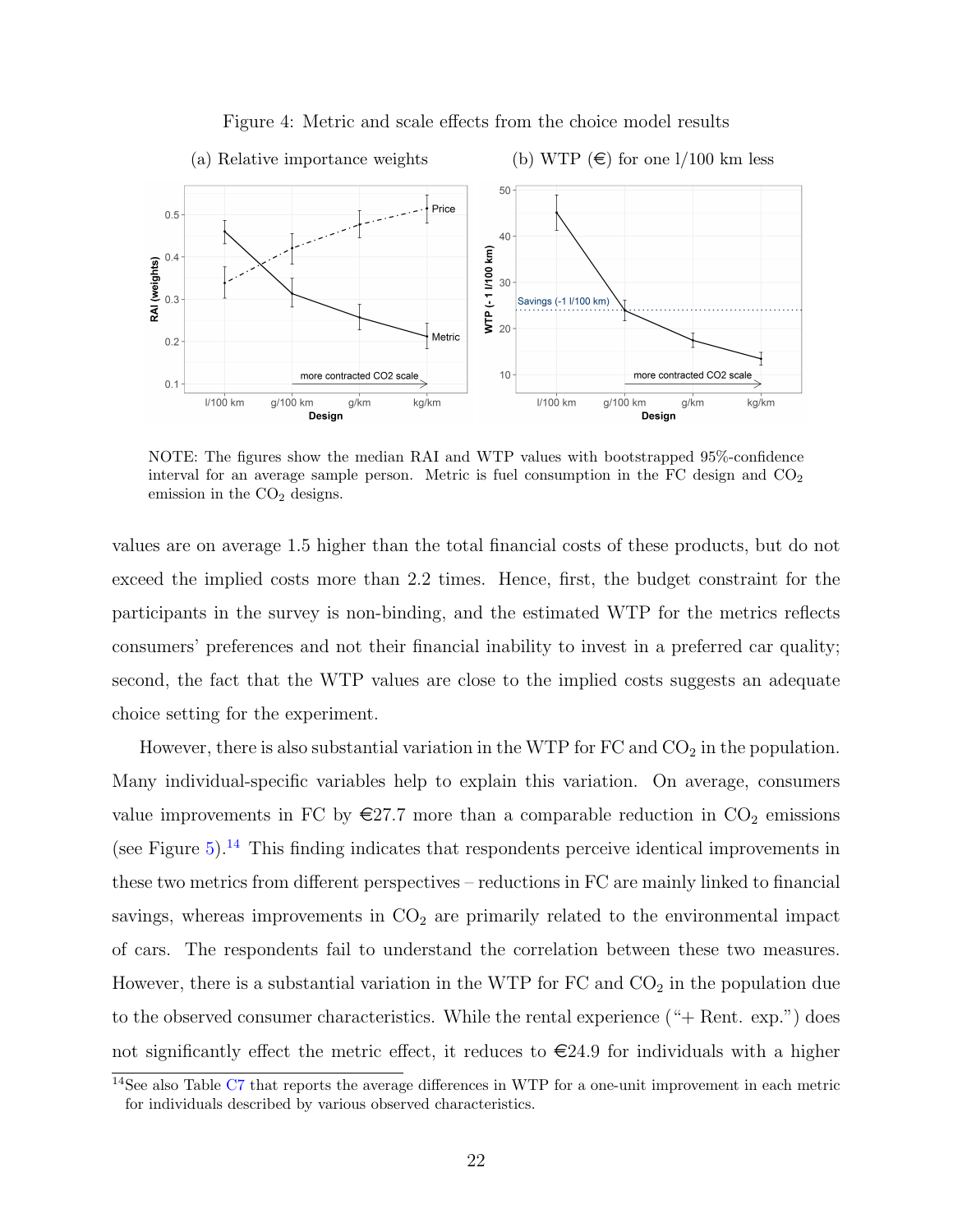<span id="page-23-0"></span>

Figure 5: Differences in WTP for FC and  $CO<sub>2</sub>$ 

NOTE: ΔWTP (Metric) stands for the average difference between the estimated WTP for  $FC$  and  $CO<sub>2</sub>$  for each population sub-group of interest holding all other individual-specific variables at their sample averages.

environmental concern ("+ High env. concern") and further decreases to  $\epsilon$ 16.9 with their knowledge of the correlation between FC and  $CO_2$  ("+ Aware of  $FC-CO_2$ "). Moreover, if environmentally conscious individuals perceive improvements in the FC of a car to represent more than just savings in financial costs  $(* + Non-fin.$  motive"), the metric effect constitutes only  $\in$ 11.9. Men without rental experience, with low environmental concern, and who are unaware of the correlation between FC and  $CO_2$  values have the highest metric effect ( $\in 36$ ) in the sample, while the smallest difference in the WTP for these two environmentally important attributes is observed for women with rental experience, high environmental concern, and awareness of the correlation between FC and  $CO_2$  ( $\epsilon$ 9). Table [C8](#page-53-0) contains further results on population sub-groups of interest.

#### 5.3 Market simulation

A market simulation was additionally performed to explore how choice shares among alternatives that trade off on the rental price per day, total financial costs, and environmental costs vary across the metrics and scales. The simulated data include all possible choice sets of two car options that are described by a rental price per day ranging from  $\in 23$  to  $\in 33$  by  $\in$  1; FC ranging from 3.0 l/100 km to 6.2 l/100 km by 0.2 l/100 km; and two engine types (diesel and gasoline). These values were employed to compute the  $CO<sub>2</sub>$  emissions, total financial costs, and environmental costs for both car options in the choice tasks. All simulated choice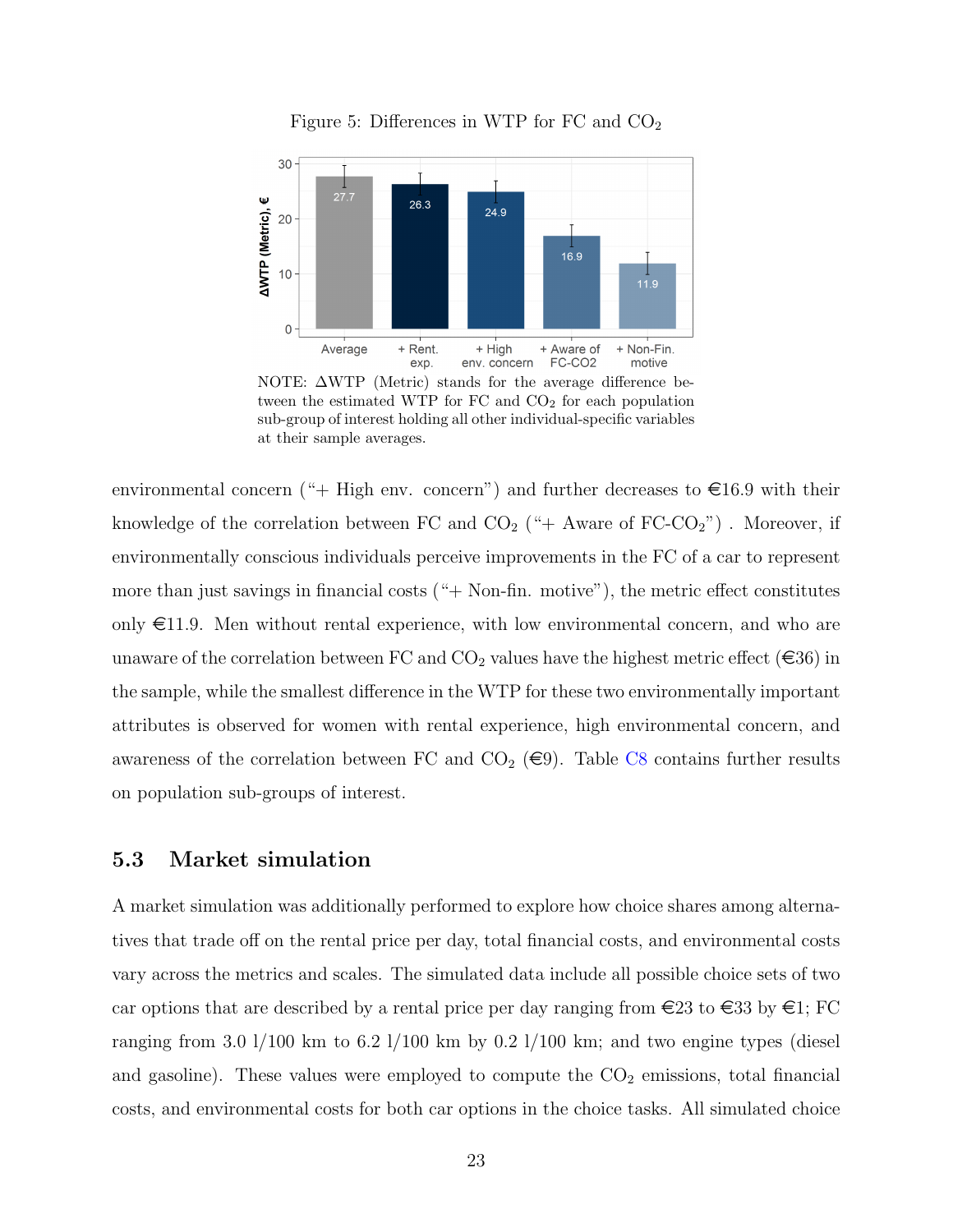sets also include the no-choice option. From all possible combinations of the selected car attributes, three types of choice sets for the market simulation are considered: (1) the choice sets in which one car has the minimum rental price, but the other option has the minimum total financial and environmental costs (10,698 sets); (2) the choice sets in which one car has the minimum rental price and the lowest total financial costs, but the other option has the lowest environmental costs (20,142 sets); and (3) the choice sets in which one car has the minimum rental price and the lowest environmental costs, but the other option has the lowest financial costs (1,195 sets). These three cases allow for an evaluation of the interplay of financial and environmental motives in consumers' decison-making. Overall, there are 32,035 choice sets for the simulation. Table [5](#page-25-1) describes how two options differ in their financial and environmental characteristics in each case. In all cases, there are choice sets with a substantial trade-off between total financial and environmental costs.

In the subsequent discussion, the focus is on the environmentally friendly option (EFO), i.e., the car with the minimum environmental costs over the whole trip. Three cases are considered. In the first case, this option also minimizes the total financial costs, while in the other two cases, it is not financially optimal. Additionally, in the third case, the environmentally friendly option has the lowest rental price. Figure [6](#page-26-0) displays how the average choice share of the EFO changes across the experimental designs in these three cases.[15](#page-24-0)

Overall, the results indicate that the share of the EFO is higher when its benefits in terms of the incurred financial costs and environmental characteristics are more apparent compared to the other option in the choice set, and differences in the monetary attributes are greater than the differences in the environmental costs. The results of the first two cases are in line with previous conclusions on the metric and scale effects – the EFO share is the highest under the FC design and the most expanded scale for the  $CO<sub>2</sub>$  design. The third case additionally illustrates that when the EFO is not cost-minimizing but has the lowest price, the choice between two alternatives becomes more difficult for consumers, and in 50%

<span id="page-24-0"></span><sup>&</sup>lt;sup>15</sup>The regression analysis offers a more formal investigation of the relationship between EFO choice shares and the characteristics of the choice sets and the framing of information. The results of the regression analysis are given in Table [C9.](#page-54-0) All effects have the expected signs. The results additionally show that in the case 3, the EFO choice shares under the  $CO<sub>2</sub>$  design with the most contracted scale (kg/km) are significantly different from the shares with  $CO_2$  in  $g/km$ , after controlling for differences in financial and environmental costs and their interaction.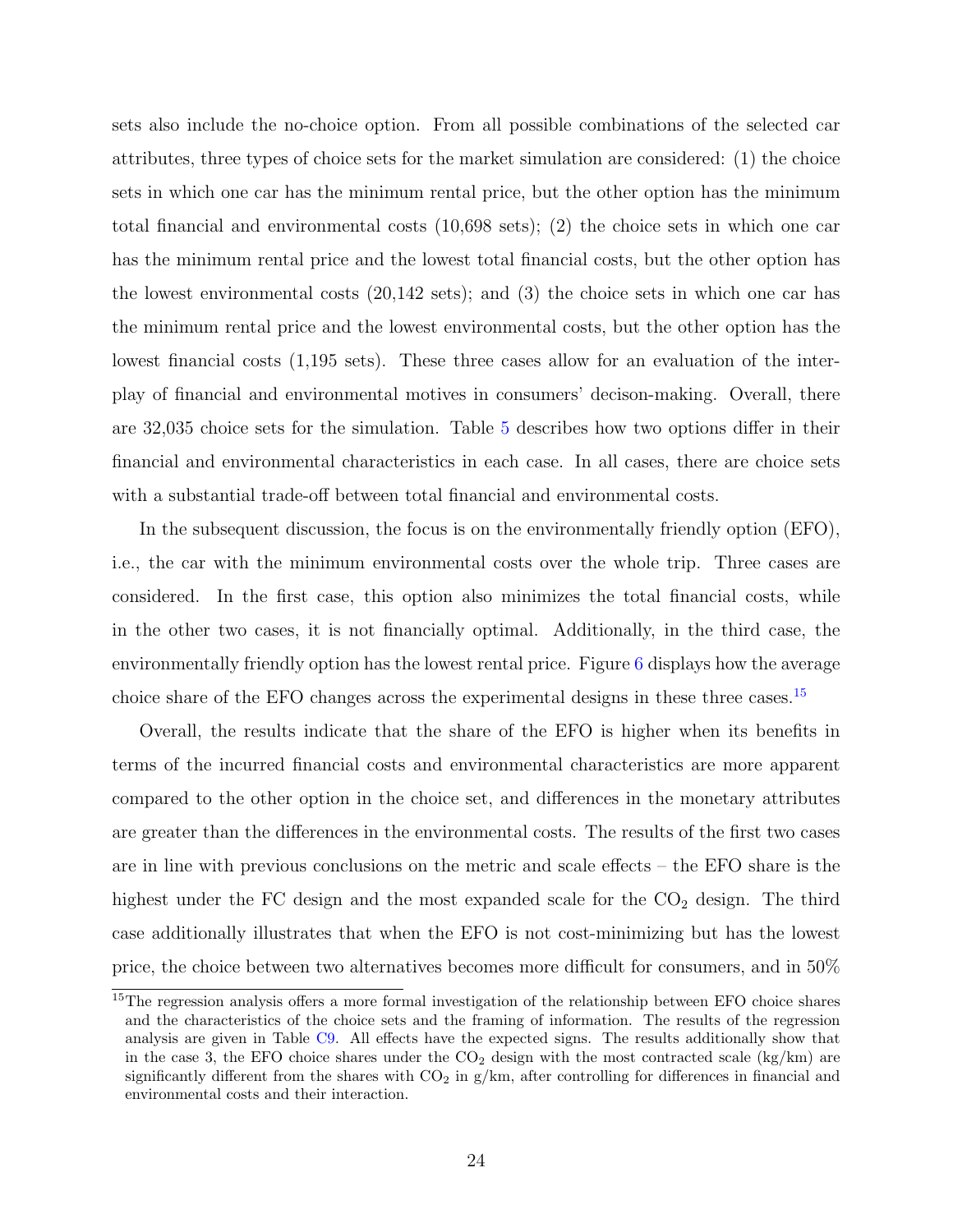<span id="page-25-1"></span>

|                                       | Mean                                            | Minimum                                         | $25\%$   | Median                      | 75%      | Maximum |  |  |  |  |
|---------------------------------------|-------------------------------------------------|-------------------------------------------------|----------|-----------------------------|----------|---------|--|--|--|--|
|                                       |                                                 |                                                 |          | Case 1 (N sets = $10,698$ ) |          |         |  |  |  |  |
|                                       |                                                 | Option 1: Min P vs. Option 2: Min EnvC & Min TC |          |                             |          |         |  |  |  |  |
| $\Delta P$ ( $\in$ )                  | $-2.38$                                         | $-9.00$                                         | $-3.00$  | $-2.00$                     | $-1.00$  | $-1.00$ |  |  |  |  |
| $\triangle$ FC (1/100 km)             | 1.75                                            | 0.40                                            | 1.20     | 1.80                        | 2.20     | 3.20    |  |  |  |  |
| $\triangle CO_2$ (g/km)               | 39.87                                           | 0.06                                            | 23.20    | 37.84                       | 55.68    | 94.70   |  |  |  |  |
| $\triangle$ TC $(\epsilon)$           | 22.77                                           | 0.00                                            | 8.40     | 19.60                       | 33.20    | 85.20   |  |  |  |  |
| $\triangle$ EnvC (CO <sub>2</sub> kg) | 79.75                                           | 0.12                                            | 46.40    | 75.68                       | 111.36   | 189.40  |  |  |  |  |
| $\triangle$ EnvC $(\epsilon)$         | 32.28                                           | 0.06                                            | 22.27    | 36.33                       | 53.45    | 90.91   |  |  |  |  |
|                                       |                                                 |                                                 |          | Case 2 (N sets = $20,142$ ) |          |         |  |  |  |  |
|                                       | Option 1: Min P & Min TC vs. Option 2: Min EnvC |                                                 |          |                             |          |         |  |  |  |  |
| $\Delta P$ ( $\in$ )                  | $-4.86$                                         | $-10.00$                                        | $-7.00$  | $-5.00$                     | $-3.00$  | $-1.00$ |  |  |  |  |
| $\triangle$ FC (1/100 km)             | 0.78                                            | $-0.60$                                         | 0.20     | $0.60\,$                    | 1.20     | 3.20    |  |  |  |  |
| $\triangle CO_2$ (g/km)               | 25.22                                           | 0.06                                            |          | 10.60<br>21.20              |          | 94.70   |  |  |  |  |
| $\triangle$ TC $(\epsilon)$           | $-37.12$                                        | $-138.00$                                       | $-53.60$ | $-32.80$                    | $-15.60$ | 0.00    |  |  |  |  |
| $\triangle$ EnvC (CO <sub>2</sub> kg) | 50.44                                           | 0.12                                            | 21.20    | 42.40                       | 74.20    | 189.40  |  |  |  |  |
| $\triangle$ EnvC $(\epsilon)$         | 24.21                                           | 0.06                                            | 10.18    | 20.35                       | 35.62    | 90.91   |  |  |  |  |
|                                       |                                                 |                                                 |          | Case 3 (N sets = $1,195$ )  |          |         |  |  |  |  |
|                                       |                                                 | Option 1: Min EnvC & Min P vs. Option 2: Min TC |          |                             |          |         |  |  |  |  |
| $\Delta P$ ( $\in$ )                  | $-1.47$                                         | $-3.00$                                         | $-2.00$  | $-1.00$                     | $-1.00$  | $-1.00$ |  |  |  |  |
| $\triangle$ FC (1/100 km)             | 0.21                                            | $-0.40$                                         | 0.00     | 0.20                        | 0.40     | 0.60    |  |  |  |  |
| $\triangle CO_2$ (g/km)               | $-11.05$                                        | $-29.74$                                        | $-16.50$ | $-9.86$                     | $-4.56$  | $-0.60$ |  |  |  |  |
| $\triangle \text{TC}(\epsilon)$       | 9.98                                            | 0.00                                            |          | 4.00 8.40                   | 14.80    | 28.00   |  |  |  |  |
| $\triangle$ EnvC (CO <sub>2</sub> kg) | $-22.11$                                        | -59.48                                          | $-33.00$ | $-19.72$                    | $-9.12$  | $-1.20$ |  |  |  |  |
| $\triangle$ EnvC $(\epsilon)$         | $-10.61$                                        | $-28.55$                                        | $-15.84$ | $-9.47$                     | $-4.38$  | $-0.58$ |  |  |  |  |

Table 5: Characteristics of the simulated choice sets

NOTE:  $\Delta P$ ,  $\Delta F C$ ,  $\Delta CO_2$ ,  $\Delta TC$ , and  $\Delta EnvC$  refer to the differences in rental price per day, FC, CO<sub>2</sub> emissions, total financial coats, and total environmental costs between the first and the second options in the simulated choice sets. Total financial and environmental costs are computed for the whole trip (10 days, 2000 kilometers).  $\triangle$ EnvC  $(\epsilon)$  refers to the monetary values of the environmental costs computed for both engines on average based on the assumed fuel prices in the choice scenario (a diesel price of  $\epsilon$ 1.10/liter and gasoline price of  $\epsilon$ 1.30/liter). The values for the mean, the first and the third quartiles, the median, the minimum, and the maximum are given for each case of the simulated choice sets.

of the cases, they select the option with the lowest price.

## <span id="page-25-0"></span>6 General Discussion

The current study found significant metric and scale effects in consumer preferences for environmental benefits (i.e., hypotheses H1 and H2 are supported) but no differences in the investigated effects between two engine types (i.e., fail to reject the null hypothesis for H3)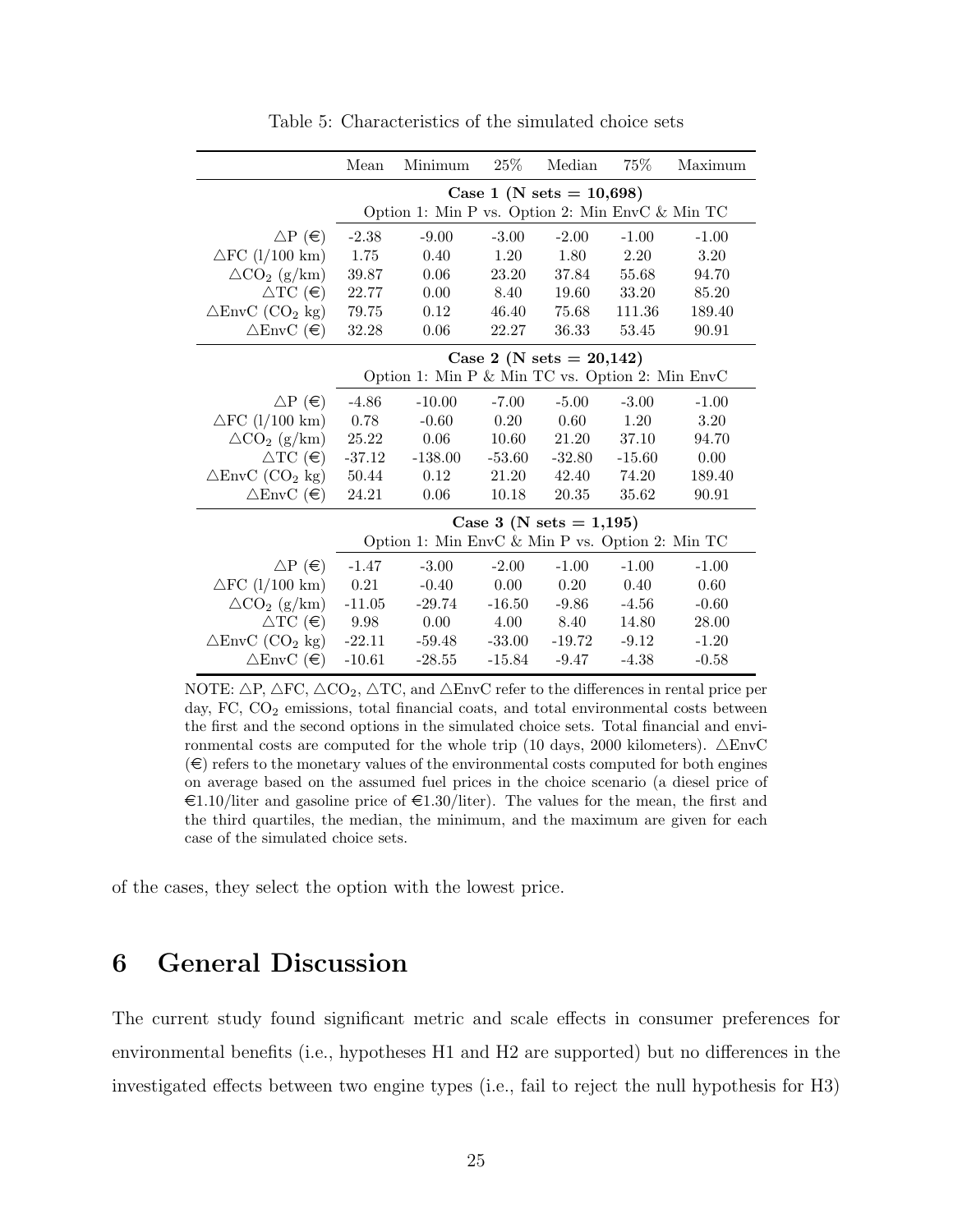

<span id="page-26-0"></span>Figure 6: Average predicted shares for the environmentally friendly option

NOTE: The figure depicts average choice shares of the environmentally friendly option and bootstrapped 95% confidence interval computed from draws of the taste parameters for the FC and  $CO<sub>2</sub>$  designs. MinEnvC stands for minimum environmental costs; MinTC stands for minimum total (financial) costs; and MinP stands for minimum (rental) price.

– the participants of the study value identical savings in fuel and  $CO<sub>2</sub>$  emissions differently but do so to the same extent for both engine types. Since relationships between metrics and scales and not average values are of interest, any hypothetical bias [\(Hensher,](#page-35-9) [2010\)](#page-35-9) is of minor importance in this study, and the results are informative of the relative impact of the framing of information on choices.

The observed differences in WTP across metrics and scales relate to the premise of "bounded or limited rationality" that may manifest in limitations in individuals' ability to process information and limited personal experience [\(Simon,](#page-36-8) [1955\)](#page-36-8). Prior research provides mixed evidence on the effects of individual education and knowledge and of information provision on pro-environmental behavior and the correct valuation of energy savings [\(Flamm,](#page-34-8) [2009;](#page-34-8) [Meyer,](#page-35-4) [2015;](#page-35-4) [Frederiks et al.,](#page-34-9) [2015;](#page-34-9) [van den Bergh,](#page-37-8) [2008\)](#page-37-8). The present study found no significant effect of the completion of university education on the framing effects. In contexts similar to that of the current study, [Camilleri and Larrick](#page-33-2) [\(2014\)](#page-33-2) also found a statistically insignificant effect of consumers' numerical abilities on choices, and [Cadario et al.](#page-33-4) [\(2016\)](#page-33-4) showed that highly numerate individuals, for whom the framing of numerical information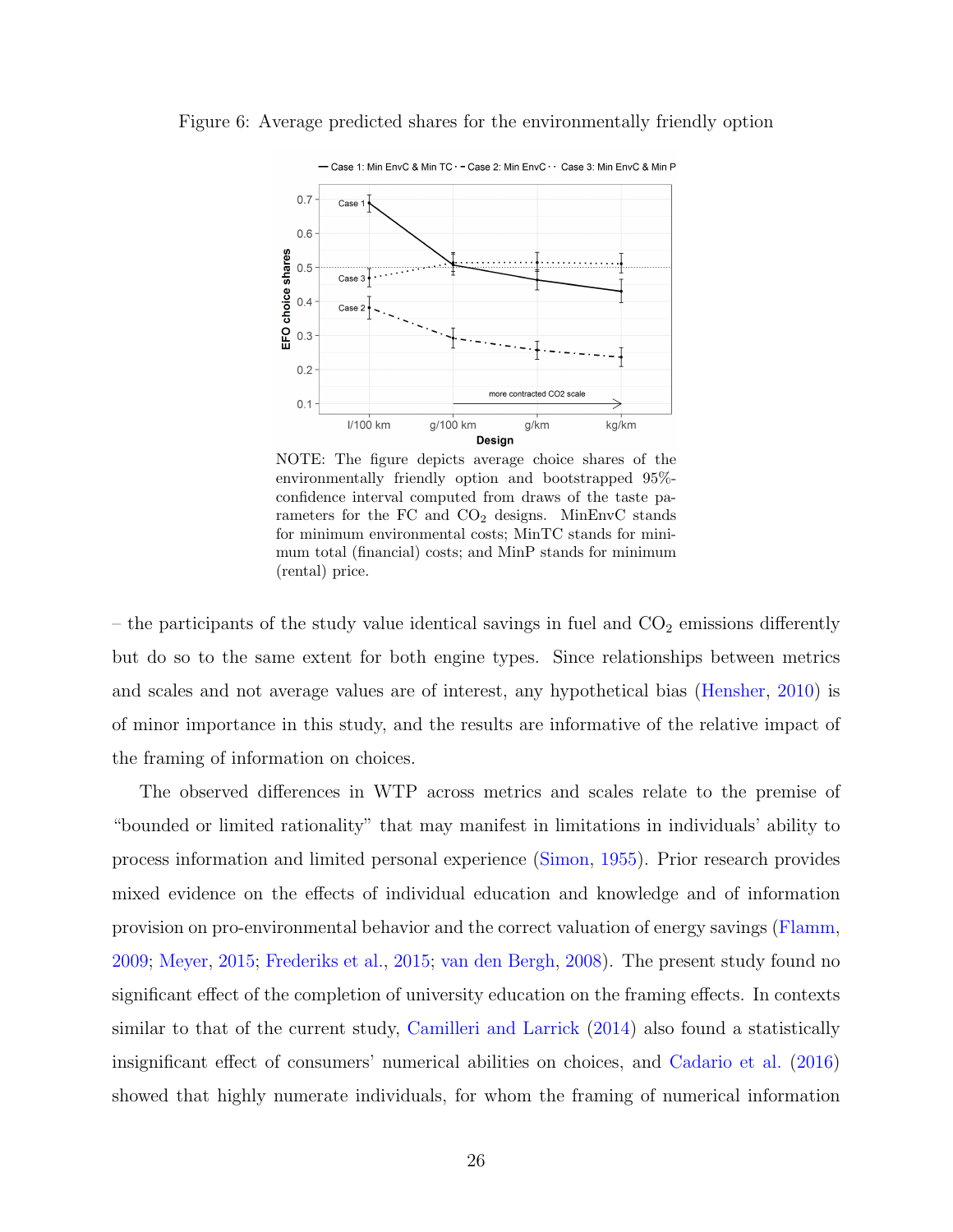should have smaller effects [\(Peters et al.,](#page-36-9) [2006\)](#page-36-9), could even be more prone to the scale effect.

To test the importance of personal experience, the presence and magnitude of the metric and scale effects were also evaluated for the sample of individuals who have rental experience (63% of the full sample). The parameter estimates of the MXL model for this sample (Table [C10\)](#page-55-0) result in a lower overvaluation of fuel savings (WTP is closer to the actual fuel savings of  $\in 24$ ) for the FC design but greater undervaluation of savings on the environmental  $\cos$ ts for the  $CO<sub>2</sub>$  design. Although there is no significant scale effect for those with rental experience, the difference in WTP for identical improvements in  $FC$  and  $CO<sub>2</sub>$  is still present and constitutes  $\epsilon$ 17 for one 1/100 km, on average.

Scale effect. The scale effect occurs because people fail to take into account the unit in which quantitative information is expressed and, as a result, may perceive the  $CO<sub>2</sub>$  emissions on a contracted scale as being of lower and insignificant importance to the environment and personal decisions. Conversely, because perceptions of attribute differences tend to be inflated on expanded scales, consumers' sensitivity to losses or gains in attribute values increases. This difference in the evoked meaning of the  $CO<sub>2</sub>$  emissions on various scales is comparable to the denomination effect [\(Raghubir and Srivastava,](#page-36-10) [2009\)](#page-36-10) but with the opposite conclusion. Under the denomination effect, consumers tend to value a certain amount of money more when it is expressed in fewer units or on a contracted scale (e.g., in euros) than in more units or on an expanded scale (e.g., in cents) despite their equivalence in monetary value. Thus, the findings in the current study indicate that the scale effect can also occur in situations in which the different types of units entail differences in associated meaning, in contrast to the suggestions by [Pandelaere et al.](#page-36-3) [\(2011\)](#page-36-3), who investigated scales with limited evoked meaning (e.g., a 1,000-point scale versus a 10-point scale).

The assignment of a higher weight to an attribute on expanded scales can also result from the perceived existence of intermediate levels. This is similar to the number-of-levels (NOL) effect that indicates an increased derived importance weight of an attribute as the number of intervening attribute levels increases [\(Wittink et al.,](#page-37-9) [1990;](#page-37-9) [Verlegh et al.,](#page-37-7) [2002;](#page-37-7) [Hensher,](#page-35-10) [2006\)](#page-35-10). This distortion of attribute importance measures in favor of attributes with more levels might have significant consequences for product-related decisions. To mitigate the NOL effect, the present study equalized the number of levels for two quantitative characteristics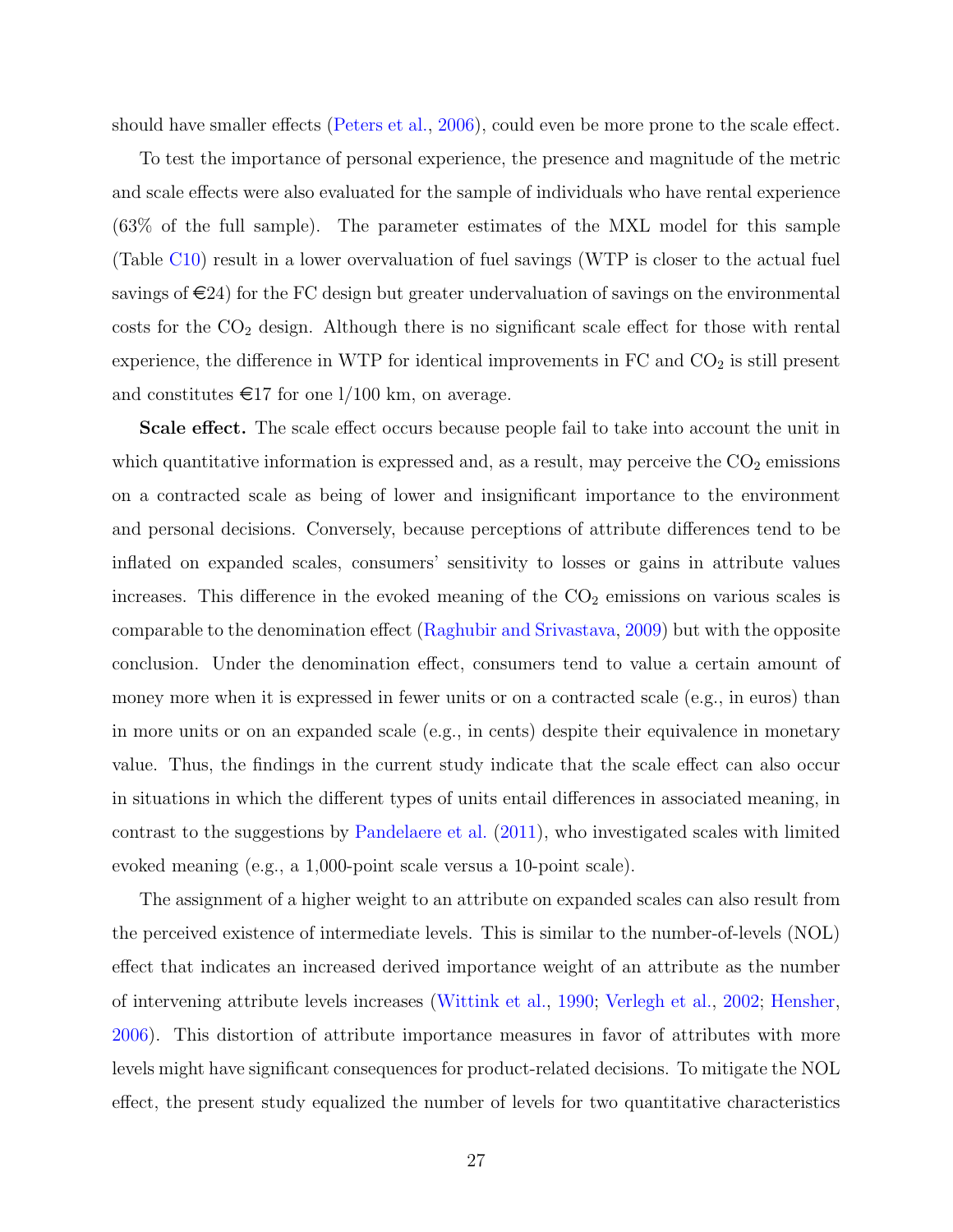in the choice experiments (the rental price and the metric). However, to distinguish between the scale and the NOL effects perceived by consumers, more research is needed that studies the underlying psychological causes of the two effects.

The observed differences in the WTP for  $CO_2$  across three scales could also be affected by a default unit (or familiarity) effect – for some attributes, individuals could be accustomed to processing quantitative information in particular units [\(Lembregts and Pandelaere,](#page-35-2) [2013\)](#page-35-2). For example, in Germany, the values of  $CO<sub>2</sub>$  emissions on car labels are expressed in  $g/km$ . If the default unit effect is present, then a product with  $CO<sub>2</sub>$  presented in  $g/km$  may generate a higher WTP despite its representation being more contracted compared to another scale. Whereas the higher WTP for  $CO_2$  expressed in g/km compared to  $CO_2$  in kg/km (the most contracted scale) could be a result of both the scale and default unit effects, the default and scale effects for  $CO_2$  in  $g/100$  km (the most expanded scale) compared to  $g/km$ have the opposite signs. Because the estimated WTP for  $CO<sub>2</sub>$  in  $g/100$  km is higher on average than that for  $CO_2$  in  $g/km$ , the default unit effect should be smaller than the scale effect in the present study. The importance of the default unit can also be assessed by examining participants' responses to a survey's question regarding what units they find the most convenient to understand a car's  $CO<sub>2</sub>$  emission values.<sup>[16](#page-28-0)</sup> If individuals do not have a preference for a particular scale for the  $CO<sub>2</sub>$  information, then their answers to this question should be significantly affected by the  $CO<sub>2</sub>$  design they experienced in the choice experiment. On average, only approximately half of the respondents selected " $g/km$ " as the preferred  $CO<sub>2</sub>$ scale. The other half of the respondents selected the same units as they encountered during the experiment – "g/100 km" and "kg/km" were 3.2 and 3.4 times more likely to be preferred, respectively, under the  $CO<sub>2</sub>$  design with the same  $CO<sub>2</sub>$  units than under other designs. These patterns also hold for individuals who have rental car experience or own a car and suggest that the default unit effect is not substantial for the respondents in this study.

Metric effect. The metric effect occurs because people perceive improvements in FC and  $CO<sub>2</sub>$  from different perspectives. Whereas consumers appear to directly associate improvements in FC with financial savings, they fail to perceive the link between reductions in

<span id="page-28-0"></span><sup>&</sup>lt;sup>16</sup>The question was asked after the choice experiments and had 7 response options: "g/km", "kg/km", "g/100 km", "kg/l", "g/l", "others", and "do not know".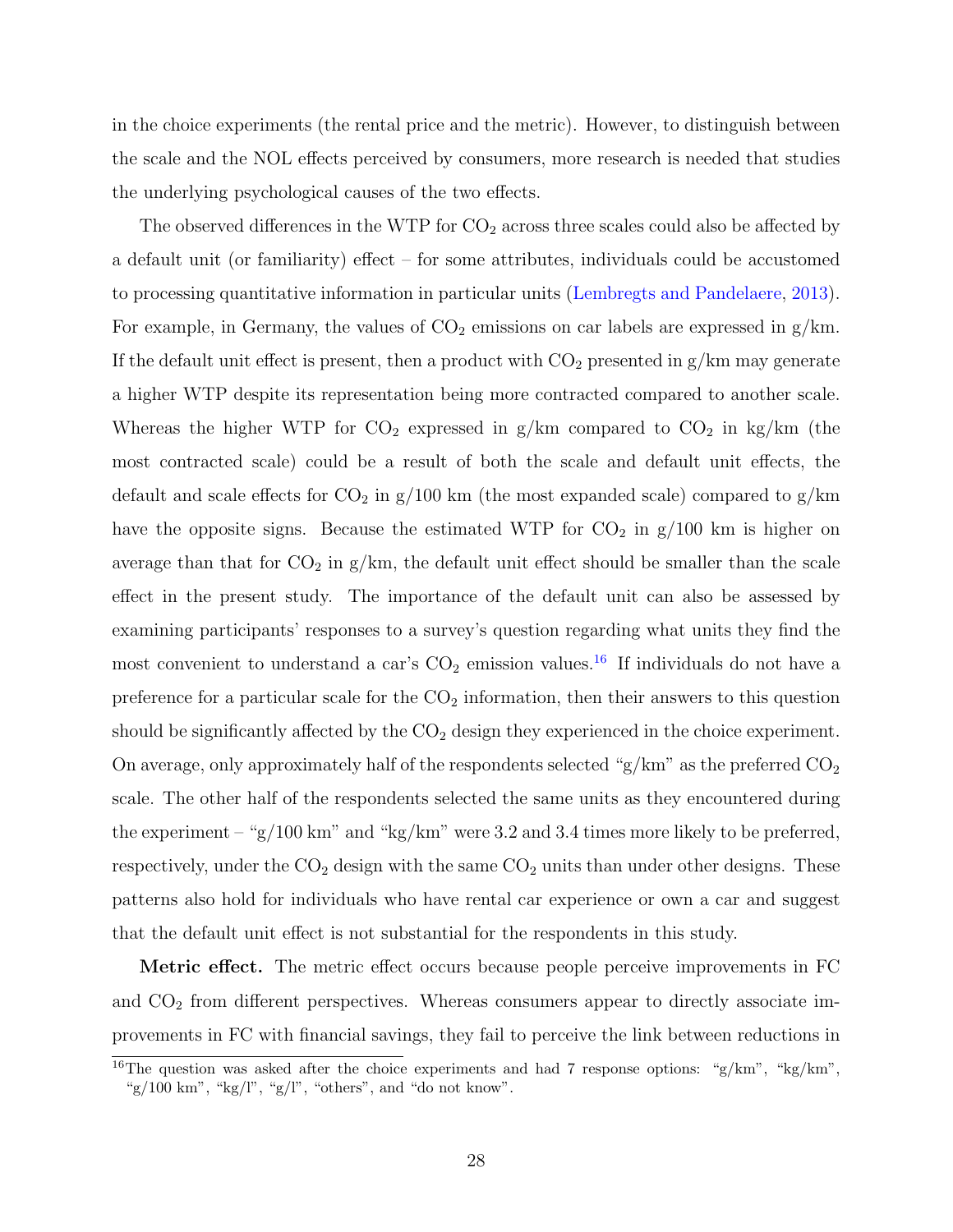$CO<sub>2</sub>$  emissions and in FC. As a result, when presented with information on  $CO<sub>2</sub>$  emissions, consumers shift their focus to other monetary values (e.g., price) and may make suboptimal choices that yield higher financial and environmental costs. Regarding prior research on consumer perceptions of various metrics that convey the same information, [Camilleri and](#page-33-2) [Larrick](#page-33-2) [\(2014\)](#page-33-2), for example, also observed that people tended to select a more fuel-efficient (and, thus, a more environmentally friendly) vehicle when fuel economy was expressed in terms of the fuel costs rather than the amount of fuel consumed, as consumers were primarily motivated to minimize their costs. Determining the effect of presenting the information in terms of fuel costs was not of interest in the present study, but the findings would most probably be replicated and could suggest a correct valuation of fuel savings.

However, there are also individuals who are interested in better fuel economy for reasons other than cost minimization, such as environmental attitudes. The effects of individualspecific variables on the metric and scale effects demonstrate that individuals with more knowledge and higher environmental concerns can better assess the potential benefits of a more fuel-efficient and environmentally friendly option. When confronted with  $CO<sub>2</sub>$  emissions instead of FC, environmentally consciousness individuals could also better align their choices with personal objectives [\(Ungemach et al.,](#page-37-2) [2017\)](#page-37-2). Thus, the current study also relates to the stream of literature on the determinants of pro-environmental behavior [\(Poortinga](#page-36-7) [et al.,](#page-36-7) [2004;](#page-36-7) [Hines et al.,](#page-35-5) [1987;](#page-35-5) [Kollmuss and Agyeman,](#page-35-11) [2002\)](#page-35-11) but analyzes decision-makers' choices instead of self-reported importance weights of environmental issues or intentions to engage in pro-environmental behavior. Greater environmental knowledge and environmental concerns do not necessarily translate into pro-environmental behavior (the "attitude-action gap" and "knowledge-action gap"; [Kollmuss and Agyeman,](#page-35-11) [2002;](#page-35-11) [Frederiks et al.,](#page-34-9) [2015\)](#page-34-9). In the current study, participants evaluated their personal knowledge on climate issues as average and their perception of the importance of problems related to climate change as slightly higher than average (see Table [B3\)](#page-45-0). Both self-reported measures were uninformative in explaining differences in choices between levels of  $FC$  or  $CO<sub>2</sub>$ . Therefore, the investigation of the observed choices provided a more accurate understanding of consumer behavior in terms of subsequent policy implications.

The values of FC may also be weighed more heavily (or be more salient) in the decision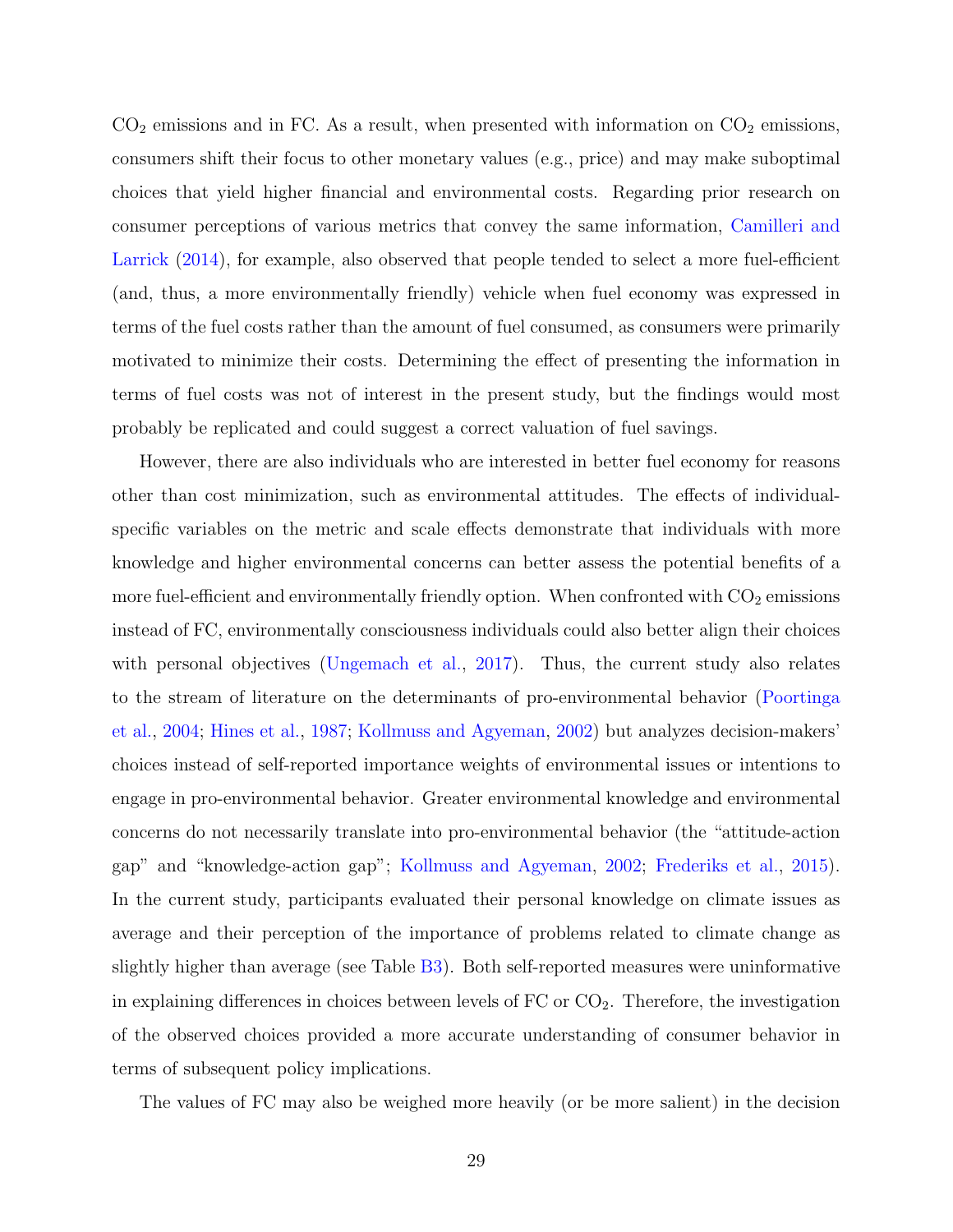process than  $CO<sub>2</sub>$  emissions because consumers are more familiar with  $FC$  and thus may have some reference value to which they can compare the presented car offers [\(Bordalo](#page-33-6) [et al.,](#page-33-6) [2013;](#page-33-6) [Busse et al.,](#page-33-9) [2015\)](#page-33-9). However, as the results demonstrate, if environmental issues become essential for consumers, and consumers are aware of the correlation between FC and  $CO<sub>2</sub>$ , then  $CO<sub>2</sub>$  also becomes a salient attribute, and the valuations of the two attributes approach the actual values of fuel savings and environmental benefits.

Implications and future research. Taken as a whole, the findings of the present study provide several implications for managers and policy-makers and raise several avenues for future research. First, expansion of the scale for attributes related to environmental pollution, if wisely employed, could be used to nudge consumers' choices towards more fuelefficient and low-emission car options [\(Camilleri and Larrick,](#page-33-2) [2014;](#page-33-2) [Thaler and Sunstein,](#page-37-3) [2008\)](#page-37-3). Doing so would be especially important when consumers have limited knowledge of the correlation between  $FC$  and  $CO<sub>2</sub>$  and lower environmental concerns. Although the current study finds no diminishing effect of scale expansion for the three investigated scales of  $CO<sub>2</sub>$  emissions (in contrast to [Aribarg et al.,](#page-33-5) [2017\)](#page-33-5), the appropriateness of further expansion of the scale should be carefully investigated in each particular case. Having more units for the  $CO<sub>2</sub>$  values could lead to greater difficulties in processing the given numerical information even in the presence of the desired scale effect on consumer behavior. Future work could study in greater detail the interplay between scale expansion and ease of processing the provided information.

Second, as the present study shows, demand for vehicles with low FC and low emissions are driven by different preferences. If individuals are unaware of the correlation between these two metrics, they would fail to recognize how transport-related  $CO<sub>2</sub>$  emissions translate into 'private' costs and thus may end up incurring higher financial costs than under their optimal choices and cause higher environmental costs for society. Although a sensible choice architecture may nudge consumers in a financially and environmentally optimal direction, it would do so through intuitive and impulsive processes of the automatic thinking system and would not encourage an active change in behavior [\(Avineri,](#page-33-10) [2012\)](#page-33-10). The results of this study suggest that it is crucial not only to provide information about transport-related  $CO<sub>2</sub>$ emissions to increase the likelihood of more sustainable choices by individuals but also to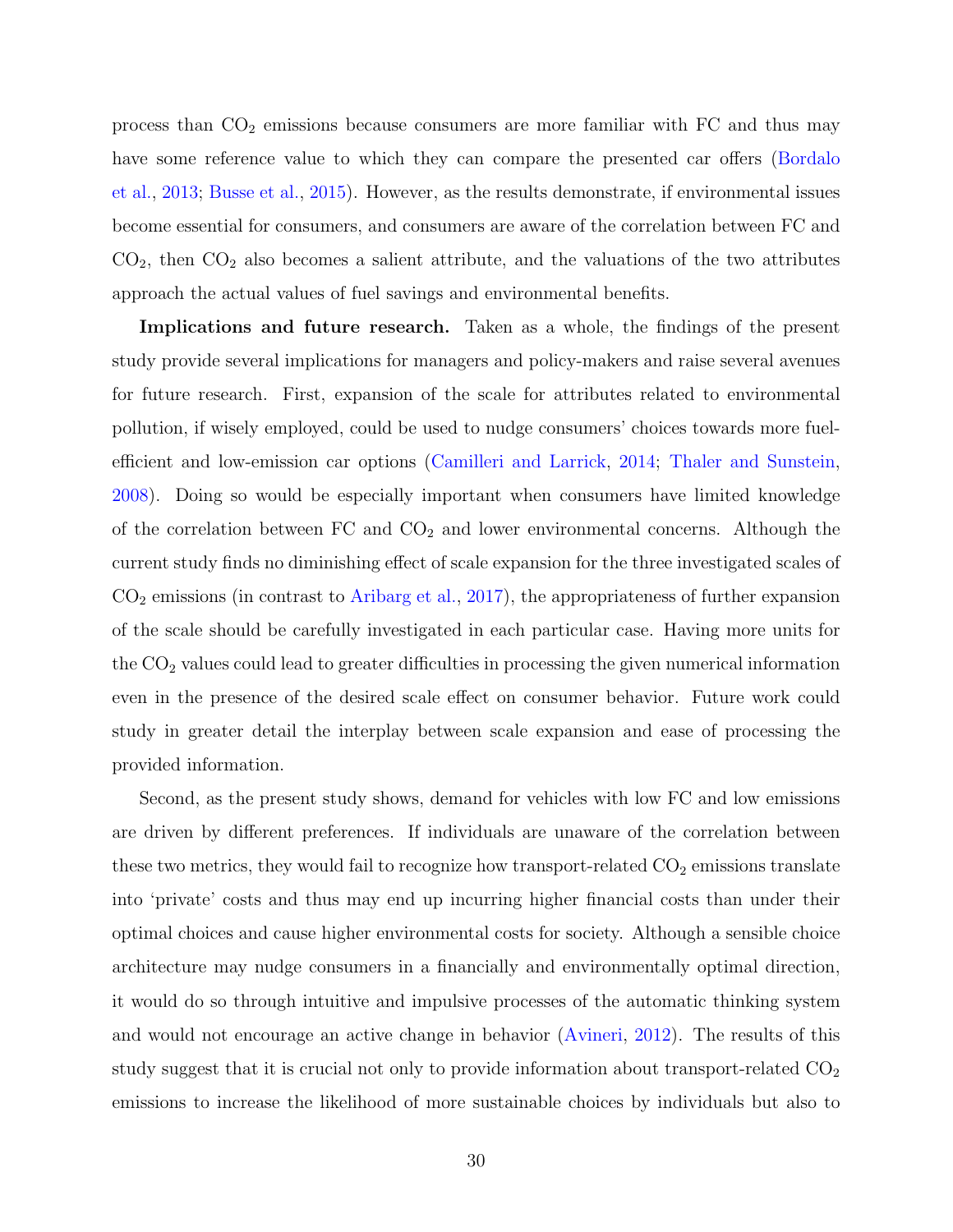implement campaigns needed to stimulate knowledge, interest, and awareness of the personal impact on the environment when choosing energy-using and  $CO<sub>2</sub>$ -emitting products.

The metric presented to consumers may also serve as a signpost that enables individuals to activate personal objectives aligned with societal goals [\(Ungemach et al.,](#page-37-2) [2017\)](#page-37-2) and thus help to reduce the attitude-behavior gap. With a better alignment of personal goals with choices, consumers may experience higher satisfaction from their product choice and usage. Consequently, depending on the product or service provided by a firm, higher satisfaction may lead to competitive and financial advantages through better firm image, higher customer loyalty, and repeat purchases from the firm [\(Miles and Covin,](#page-35-12) [2000\)](#page-35-12). Further study on this premise is needed.

Furthermore, the type of metric used to express environmental benefits may affect consumers' processing of the given information. While information on FC may trigger consumer choices to be driven by cognition, that on  $CO<sub>2</sub>$  emissions may encourage the processing of numerical information to be driven by feelings. Thus, different types of information provision may suit each metric better for promoting more fuel-efficient and low-carbon choices  $-e.g.,$ a promotion or prevention focus of the product message and rounded or nonrounded presentation of attribute levels [\(Wadhwa and Zhang,](#page-37-10) [2015;](#page-37-10) [Grankvist et al.,](#page-34-10) [2004\)](#page-34-10). Future studies could test this assertion. Future research could also investigate whether detailed verbal cues, as opposed to numerical values, have a more significant positive impact on choices of more environmentally friendly car options, as [Gleim et al.](#page-34-11) [\(2013\)](#page-34-11) showed for green products in the retail setting.

Although the present study relied on the responses of respondents from various sociodemographic backgrounds (e.g., age, education, and income), it would also be beneficial for further research to target a representative population of consumers in a similar environmentally important context.

## <span id="page-31-0"></span>7 Conclusion

The current study presented empirical evidence on the metric and scale effects in consumer preferences for environmental benefits. Within an online survey, individuals from various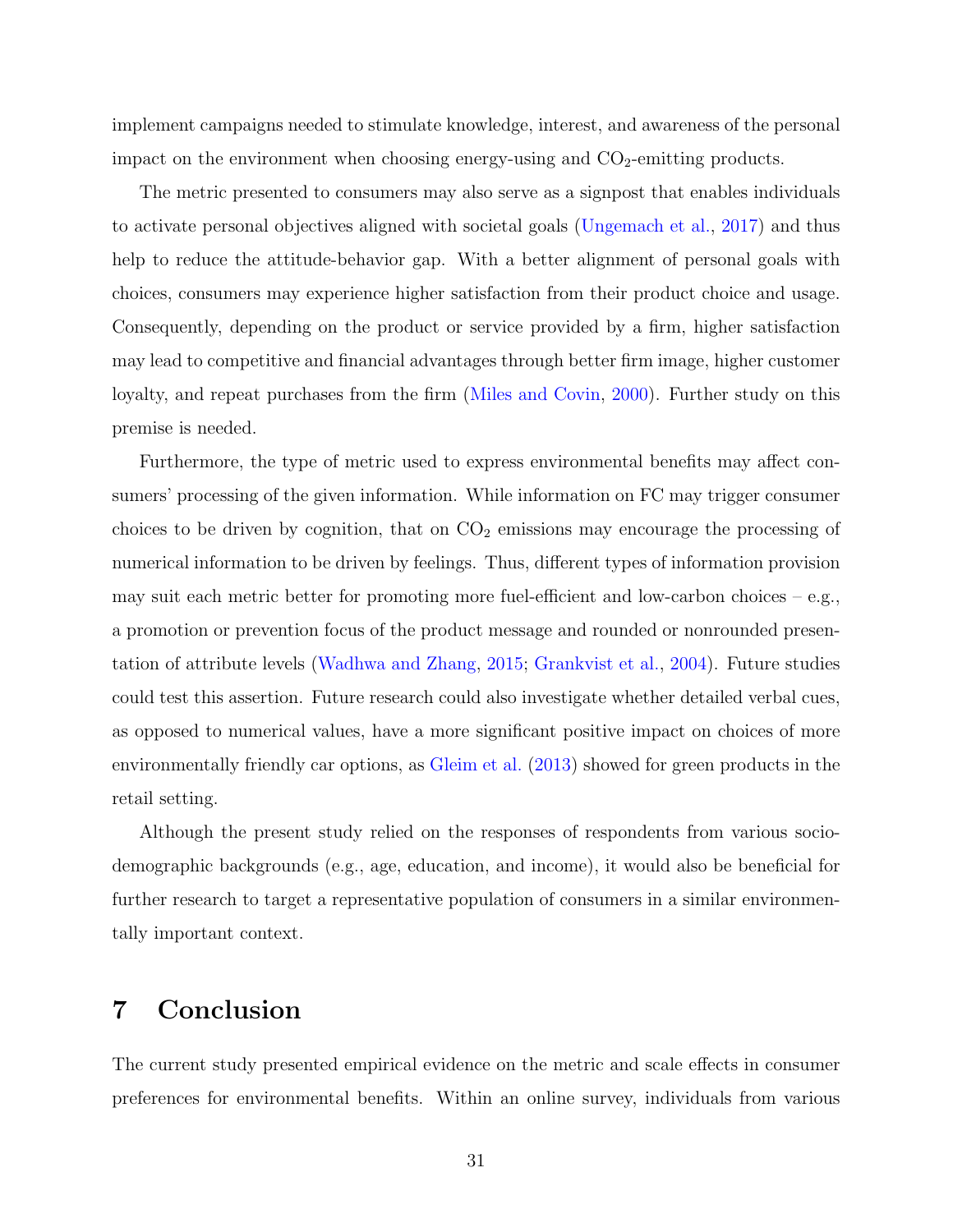socio-economic backgrounds were presented with optimally designed choice experiments in which they had to choose a car to rent for a long holiday trip. Differences in choices, attribute importance weights, and willingness-to-pay for identical improvements in car characteristics related to the environmental impact were identified by varying the metrics  $(FC \text{ or } CO<sub>2</sub>)$ within subjects and the  $CO<sub>2</sub>$  scales between subjects. In an extension of many previous studies, the metric and scale effects were assessed while accounting for observed and unobserved heterogeneity in tastes for attributes in addition to the respondents' environmental attitudes and knowledge. This led not only to better statistical model fit but also to significant differences in the recovered willingness-to-pay values compared to models without consumer heterogeneity and correlation in tastes for product attributes.

A reduction in  $CO<sub>2</sub>$  concentration is the principal objective of climate policies. However, as the present findings indicated, consumers may significantly undervalue the benefits of more fuel-efficient vehicles when presented with information on  $CO<sub>2</sub>$ . Under the most contracted  $CO<sub>2</sub> scale (in kg/km)$ , individuals valued only 55% of the reduction in fuel or environmental costs. Because consumers do not understand the correlation between  $FC$  and  $CO<sub>2</sub>$ , demand for vehicles with low fuel consumption and low emissions become two different decisionmaking processes – with a focus on either personal financial costs or societal environmental costs. Even in the absence of a conflict between a concern for environmental protection and a desire to reduce one's expenses, i.e., when the environmentally friendly product is also cost-minimizing, individuals were found to undervalue improvements in financially and environmentally important attributes if information on  $CO<sub>2</sub>$  emissions, instead of FC, was presented. However,  $CO_2$  information on the most expanded scale (here, in  $g/100 \text{ km}$ ) was able to nudge individuals towards optimal choices and the correct valuations of fuel efficiency and environmental costs. The impact of individual-specific variables on the metric and scale effects further demonstrated that the proportion of fuel-efficient and environmentally friendly choices could be increased by activating pro-environmental attitudes and expanding consumers' knowledge of the environmental impact of vehicles.

As car rentals and various forms of collective car ownership are gaining popularity as an alternative to private cars and public transportation, it is increasingly important to make attributes with negative externalities, which might otherwise be neglected for these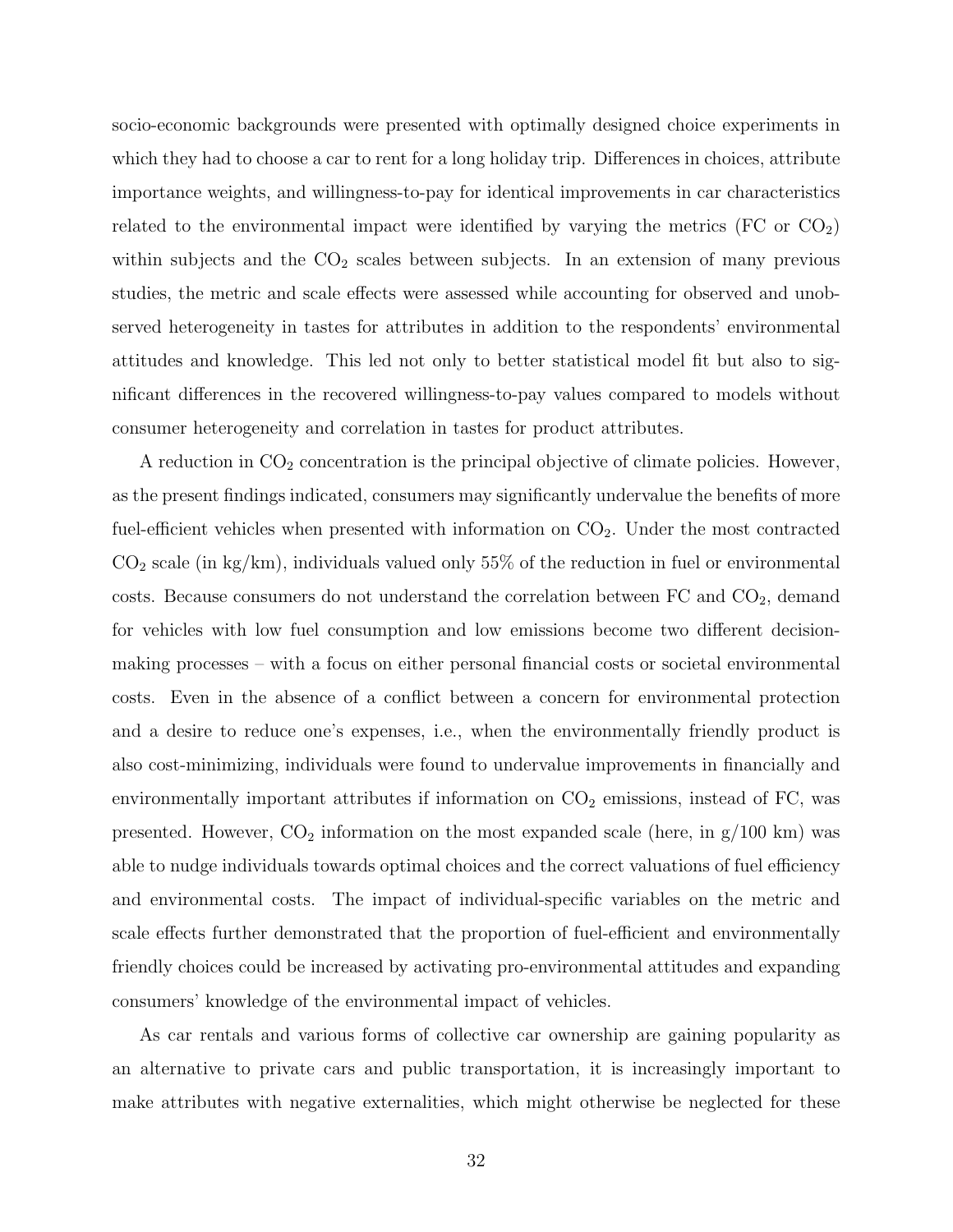services, more salient. In summary, the current study provides insights for policy-makers and marketing managers on how to effectively communicate with consumers to facilitate the desired behavior.

### References

- <span id="page-33-1"></span>Allcott, H. (2011). Consumers' Perceptions and Misperceptions of Energy Costs. American Economic Review, 101(3):98–104.
- <span id="page-33-5"></span>Aribarg, A., Burson, K. A., and Larrick, R. P. (2017). Tipping the Scale: The Role of Discriminability in Conjoint Analysis. Journal of Marketing Research, 54(2):279–292.
- <span id="page-33-10"></span>Avineri, E. (2012). On the Use and Potential of Behavioural Economics from the Perspective of Transport and Climate Change. Journal of Transport Geography, 24:512–521.
- <span id="page-33-0"></span>Avineri, E. and Waygood, D. E. O. (2013). Applying Valence Framing to Enhance the Effect of Information on Transport-Related Carbon Dioxide Emissions. Transportation Research Part A: Policy and Practice, 48:31–38.
- <span id="page-33-7"></span>Best, H. (2011). Methodische Herausforderungen: Umweltbewusstsein, Feldexperimente und die Analyse umweltbezogener Entscheidungen. In (Hrsg.), M. G., editor, Handbuch Umweltsoziologie, pages 240–258. VS Verlag für Sozialwissenschaften, Wiesbaden.
- <span id="page-33-8"></span>Bhat, C. R. (2001). Quasi-Random Maximum Simulated Likelihood Estimation of the Mixed Multinomial Logit Model. Transportation Research Part B: Methodological, 35(7):677–693.
- <span id="page-33-6"></span>Bordalo, P., Gennaioli, N., and Shleifer, A. (2013). Salience and Consumer Choice. Journal of Political Economy, 121(5):803–843.
- <span id="page-33-3"></span>Burson, K. a., Larrick, R. P., and Lynch, J. G. (2009). Six of One , Half Dozen of the Other. Psychological Science, 20(9):1074–8.
- <span id="page-33-9"></span>Busse, M. R., Pope, D. G., Pope, J. C., and Silva-Risso, J. (2015). The Psychological Effect of Weather on Car Purchases. The Quarterly Journal of Economics, 130(1):371–414.
- <span id="page-33-4"></span>Cadario, R., Parguel, B., and Benoit-Moreau, F. (2016). Is Bigger Always Better? The Unit Effect in Carbon Emissions Information. International Journal of Research in Marketing, 33(1):204–207.
- <span id="page-33-2"></span>Camilleri, A. R. and Larrick, R. P. (2014). Metric and Scale Design as Choice Architecture Tools. Journal of Public Policy & Marketing, 33(1):108–125.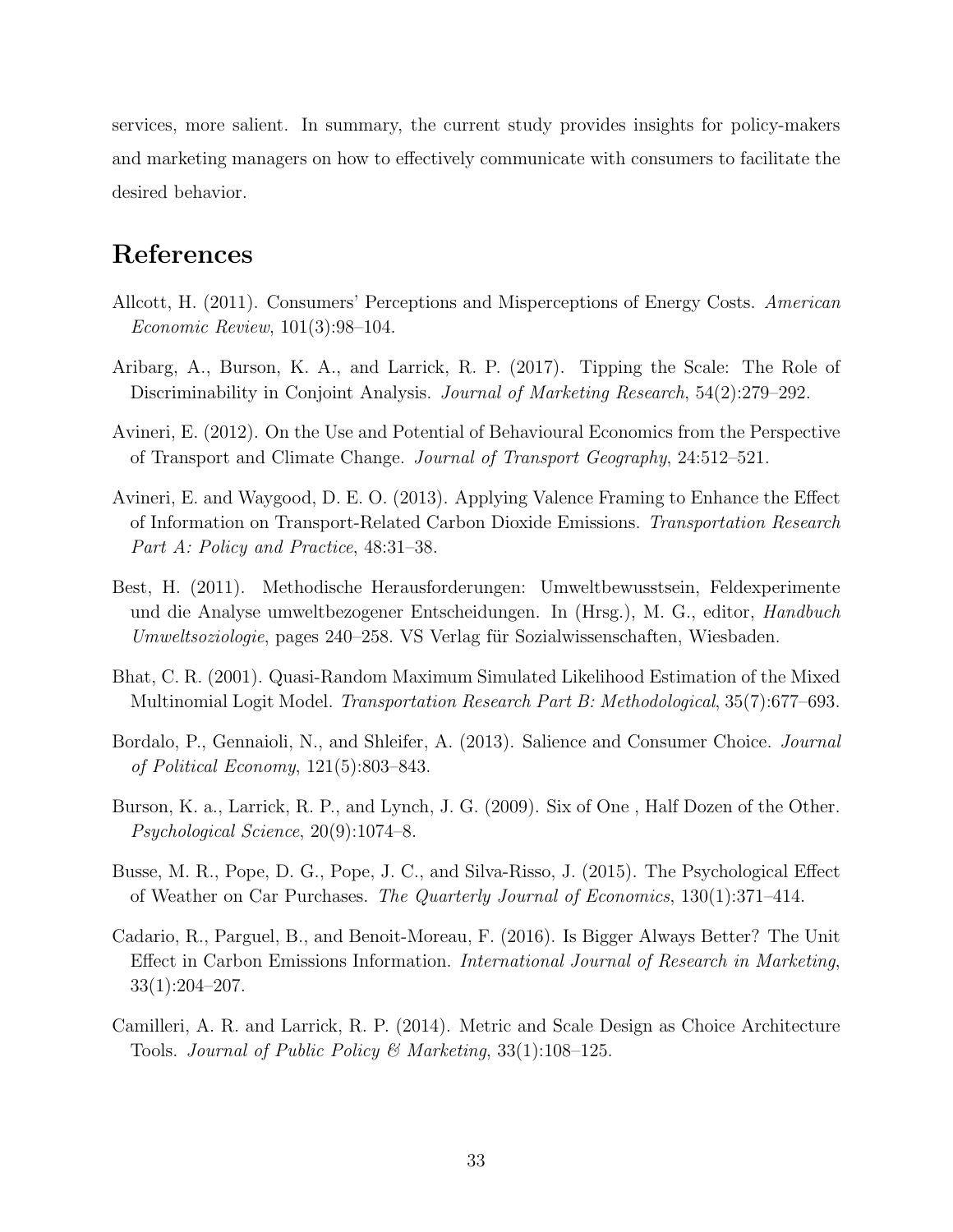- <span id="page-34-2"></span>Chang, H., Zhang, L., and Xie, G. X. (2015). Message Framing in Green Advertising: The Effect of Construal Level and Consumer Environmental Concern. International Journal of Advertising, 34(1):158–176.
- <span id="page-34-0"></span>Cohen, M. A. and Vandenbergh, M. P. (2012). The Potential Role of Carbon Labeling in a Green Economy. Energy Economics, 34:S53–S63.
- <span id="page-34-4"></span>Efron, B. and Tibshirani, R. (1986). Bootstrap Methods for Standard Errors, Confidence Intervals, and Other Measures of Statistical Accuracy. Statistical Science, 1(1):54–75.
- <span id="page-34-6"></span>Elshiewy, O., Guhl, D., and Boztug, Y. (2017a). Multinomial Logit Models in Marketing - From Fundamentals to State-of-the-Art. Marketing ZFP, 39(3):32–49.
- <span id="page-34-5"></span>Elshiewy, O., Zenetti, G., and Boztug, Y. (2017b). Differences Between Classical and Bayesian Estimates for Mixed Logit Models: A Replication Study. Journal of Applied Econometrics, 32(2):470–476.
- <span id="page-34-8"></span>Flamm, B. (2009). The Impacts of Environmental Knowledge and Attitudes on Vehicle Ownership and Use. Transportation Research Part D: Transport and Environment, 14(4):272– 279.
- <span id="page-34-9"></span>Frederiks, E. R., Stenner, K., and Hobman, E. V. (2015). The Socio-Demographic and Psychological Predictors of Residential Energy Consumption: A Comprehensive Review. Energies, 8(1):573–609.
- <span id="page-34-7"></span>Gensler, S., Hinz, O., Skiera, B., and Theysohn, S. (2012). Willingness-to-Pay Estimation with Choice-Based Conjoint Analysis: Addressing Extreme Response Behavior with Individually Adapted Designs. European Journal of Operational Research, 219(2):368–378.
- <span id="page-34-11"></span>Gleim, M. R., Smith, J. S., Andrews, D., and Cronin, J. J. (2013). Against the Green: A Multi-method Examination of the Barriers to Green Consumption. Journal of Retailing, 89(1):44–61.
- <span id="page-34-10"></span>Grankvist, G., Dahlstrand, U., and Biels, A. (2004). The Impact of Environmental Labelling on Consumer Preference: Negative vs. Positive Labels. Journal of Consumer Policy, 27(2):213–230.
- <span id="page-34-3"></span>Gsottbauer, E. and van den Bergh, J. C. J. M. (2011). Environmental Policy Theory Given Bounded Rationality and Other-regarding Preferences. Environmental and Resource Economics, 49(2):263–304.
- <span id="page-34-1"></span>Heinzle, S. L. (2012). Disclosure of Energy Operating Cost Information: A Silver Bullet for Overcoming the Energy-Efficiency Gap? Journal of Consumer Policy, 35(1):43–64.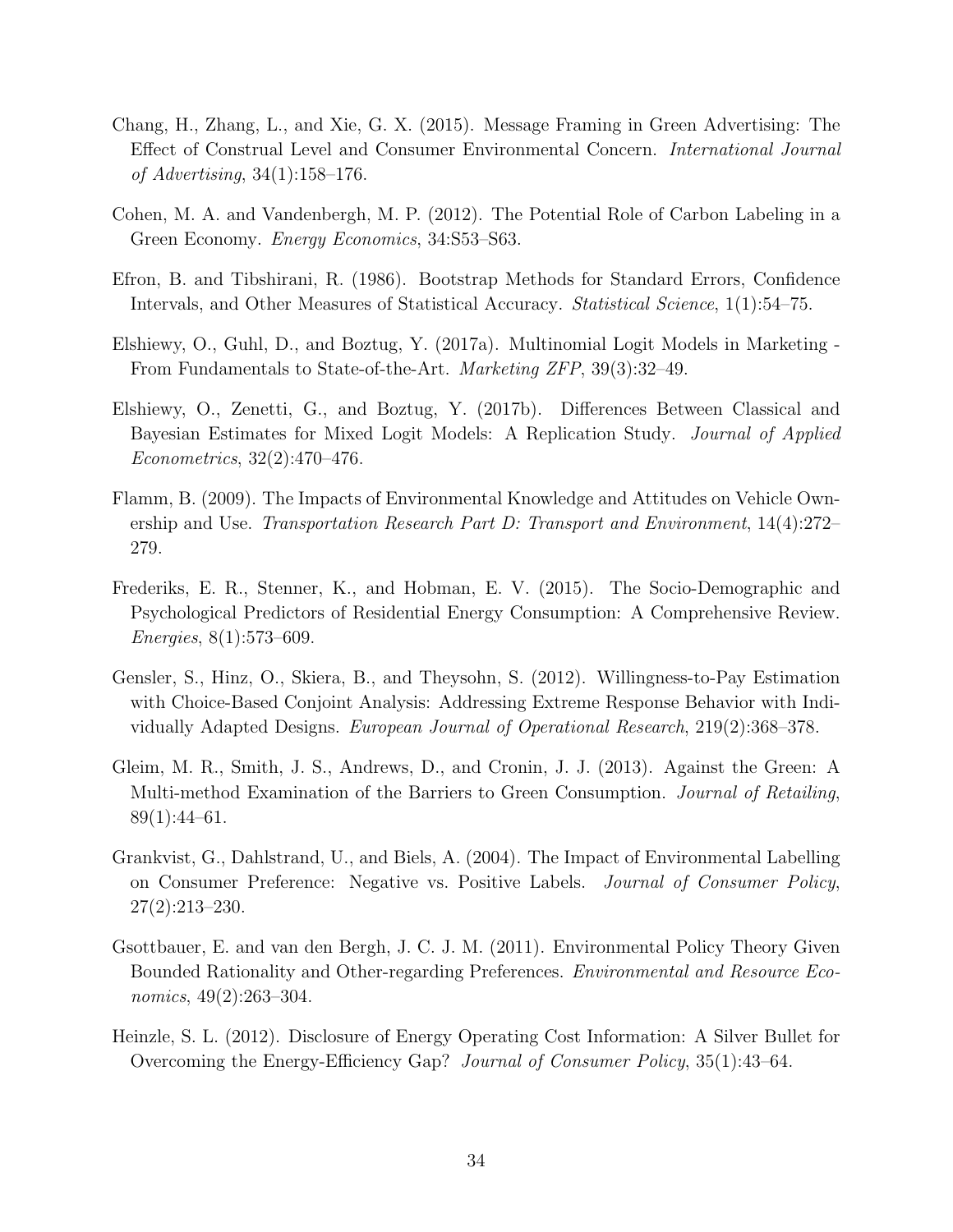- <span id="page-35-10"></span>Hensher, D. A. (2006). Revealing Differences in Willingness to Pay due to the Dimensionality of Stated Choice Designs: An Initial Assessment. Environmental and Resource Economics, 34(1):7–44.
- <span id="page-35-9"></span>Hensher, D. a. (2010). Hypothetical Bias, Choice Experiments and Willingness to Pay. Transportation Research Part B: Methodological, 44(6):735–752.
- <span id="page-35-8"></span>Hess, S. and Train, K. (2017). Correlation and Scale in Mixed Logit Models. Journal of Choice Modelling, 23:1–8.
- <span id="page-35-5"></span>Hines, J. M., Hungerford, H. R., and Tomera, A. N. (1987). Analysis and Synthesis of Research on Responsible Environmental Behavior: A Meta-Analysis. The Journal of Environmental Education, 18(2):1–8.
- <span id="page-35-3"></span>Johnson, E. J., Shu, S. B., Dellaert, B. G., Fox, C., Goldstein, D. G., Häubl, G., Larrick, R. P., Payne, J. W., Peters, E., Schkade, D., Wansink, B., and Weber, E. U. (2012). Beyond Nudges: Tools of a Choice Architecture. Marketing Letters, 23(2):487–504.
- <span id="page-35-13"></span>Kaiser, F. G., Wolfing, S., and Fuhrer, U. (1999). Environmental Attitude and Ecological Behaviour. Journal of Environmental Psychology, 19:1–19.
- <span id="page-35-11"></span>Kollmuss, A. and Agyeman, J. (2002). Mind the Gap: Why do people act environmentally and what are the barriers to pro-environmental behavior? Environmental Education Research, 8(3):239–260.
- <span id="page-35-1"></span>Larrick, R. P. and Soll, J. B. (2008). The MPG Illusion. Science, 320(5883):1593–1594.
- <span id="page-35-2"></span>Lembregts, C. and Pandelaere, M. (2013). Are All Units Created Equal? The Effect of Default Units on Product Evaluations. Journal of Consumer Research, 39(6):1275–1289.
- <span id="page-35-0"></span>Levin, I. P., Schneider, S. L., and Gaeth, G. J. (1998). All Frames Are Not Created Equal: A Typology and Critical Analysis of Framing Effects. Organizational Behavior and Human Decision Processes, 76(2):149–188.
- <span id="page-35-6"></span>McFadden, D. (1973). Conditional Logit Analysis of Qualitative Choice Behavior. In Zarembka, P., editor, Frontiers in Econometrics, pages 105–142. Academic Press, New York.
- <span id="page-35-7"></span>McFadden, D. and Train, K. (2000). Mixed MNL Models for Discrete Response. *Journal of* Applied Econometrics, 15(5):447–470.
- <span id="page-35-4"></span>Meyer, A. (2015). Does education increase pro-environmental behavior? Evidence from Europe. Ecological Economics, 116:108–121.
- <span id="page-35-12"></span>Miles, M. P. and Covin, J. G. (2000). Environmental Marketing: A Source of Reputational Competitive and Financial Advantage. Journal of Business Ethics, 23:299–311.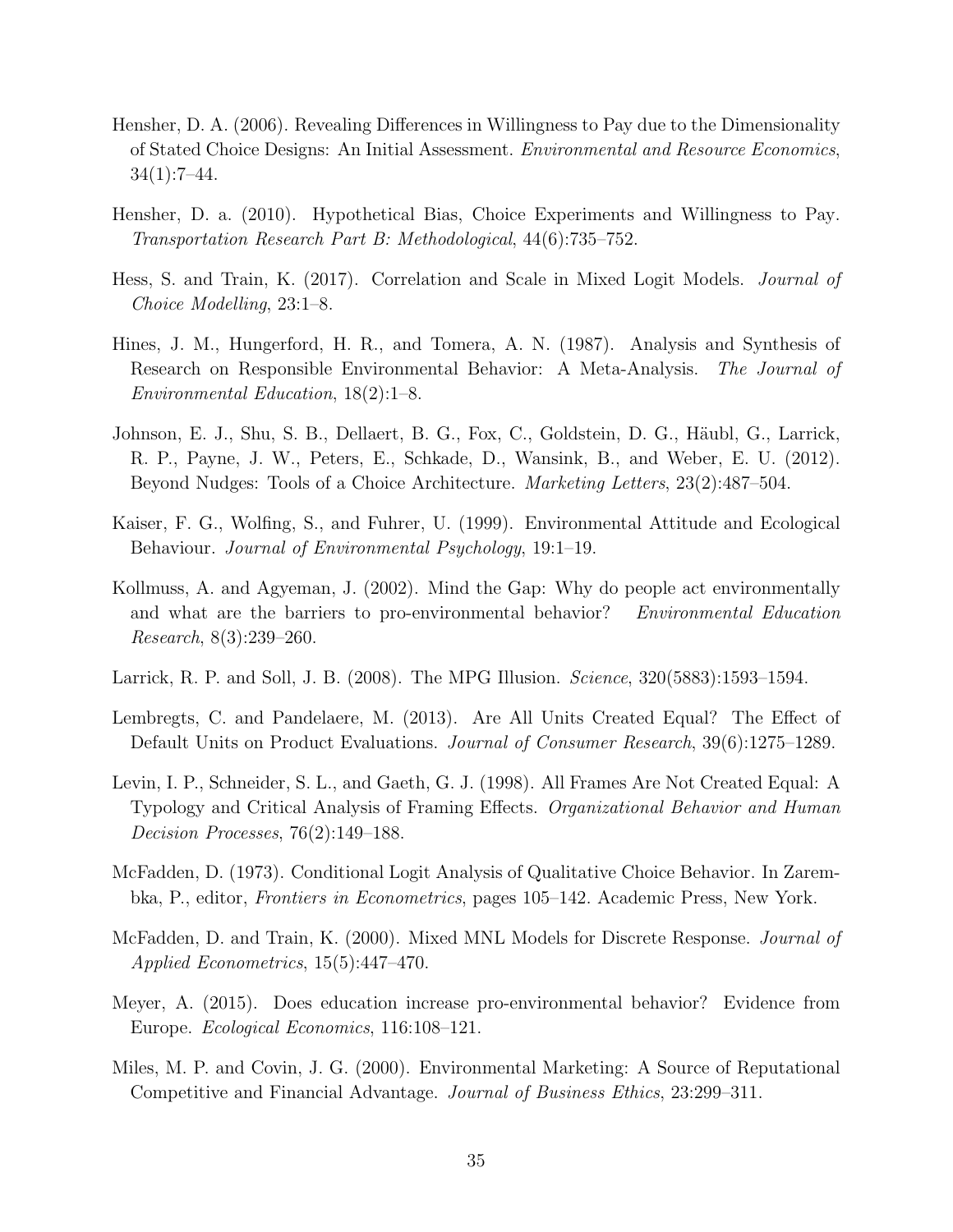- <span id="page-36-11"></span>Milfont, T. L. and Duckitt, J. (2010). The Environmental Attitudes Inventory: A Valid and Reliable Measure to Assess the Structure of Environmental Attitudes. Journal of Environmental Psychology, 30(1):80–94.
- <span id="page-36-0"></span>Münscher, R., Vetter, M., and Scheuerle, T. (2016). A Review and Taxonomy of Choice Architecture Techniques. Journal of Behavioral Decision Making, 29(5):511–524.
- <span id="page-36-6"></span>Newell, R. G. and Siikamäki, J. (2014). Nudging Energy Efficiency Behavior: The Role of Information Labels. Journal of the Association of Environmental and Resource Economists,  $1(4):555-598.$
- <span id="page-36-4"></span>Olson, E. L. (2013). It's Not Easy Being Green: The Effects of Attribute Tradeoffs on Green Product Preference and Choice. Journal of the Academy of Marketing Science, 41(2):171–184.
- <span id="page-36-3"></span>Pandelaere, M., Briers, B., and Lembregts, C. (2011). How to Make a 29% Increase Look Bigger: The Unit Effect in Option Comparisons. Journal of Consumer Research, 38(2):308– 322.
- <span id="page-36-2"></span>Pelham, B., Sumarta, T., and Myaskovsky, L. (1994). The Easy Path From Many To Much: the Numerosity Heuristic. Cognitive Psychology, 26(2):103–133.
- <span id="page-36-12"></span>Peters, A., Gutscher, H., and Scholz, R. W. (2011). Psychological Determinants of Fuel Consumption of Purchased New Cars. Transportation Research Part F: Traffic Psychology and Behaviour, 14(3):229–239.
- <span id="page-36-9"></span>Peters, E., Västfjäll, D., Slovic, P., Mertz, C., Mazzocco, K., and Dickert, S. (2006). Numeracy and Decision Making. *Psychological Science*, 17(5):407–413.
- <span id="page-36-7"></span>Poortinga, W., Steg, L., and Vlek, C. (2004). Values, Environmental Concern, and Environmental behavior: A Study into Household Energy Use. Environment and Behavior, 36(1):70–93.
- <span id="page-36-10"></span>Raghubir, P. and Srivastava, J. (2009). The Denomination Effect. Journal of Consumer Research, 36(4):701–713.
- <span id="page-36-1"></span>Schouten, T. M., Bolderdijk, J. W., and Steg, L. (2014). Framing Car Fuel Efficiency: Linearity Heuristic for Fuel Consumption and Fuel-Efficiency Ratings. *Energy Efficiency*, 7(5):891–901.
- <span id="page-36-8"></span>Simon, H. A. (1955). A Behavioral Model of Rational Choice. The Quarterly Journal of Economics, 69(1):99.
- <span id="page-36-5"></span>Teisl, M. F., Rubin, J., and Noblet, C. L. (2008). Non-Dirty Dancing? Interactions Between Eco-Labels and Consumers. Journal of Economic Psychology, 29(2):140–159.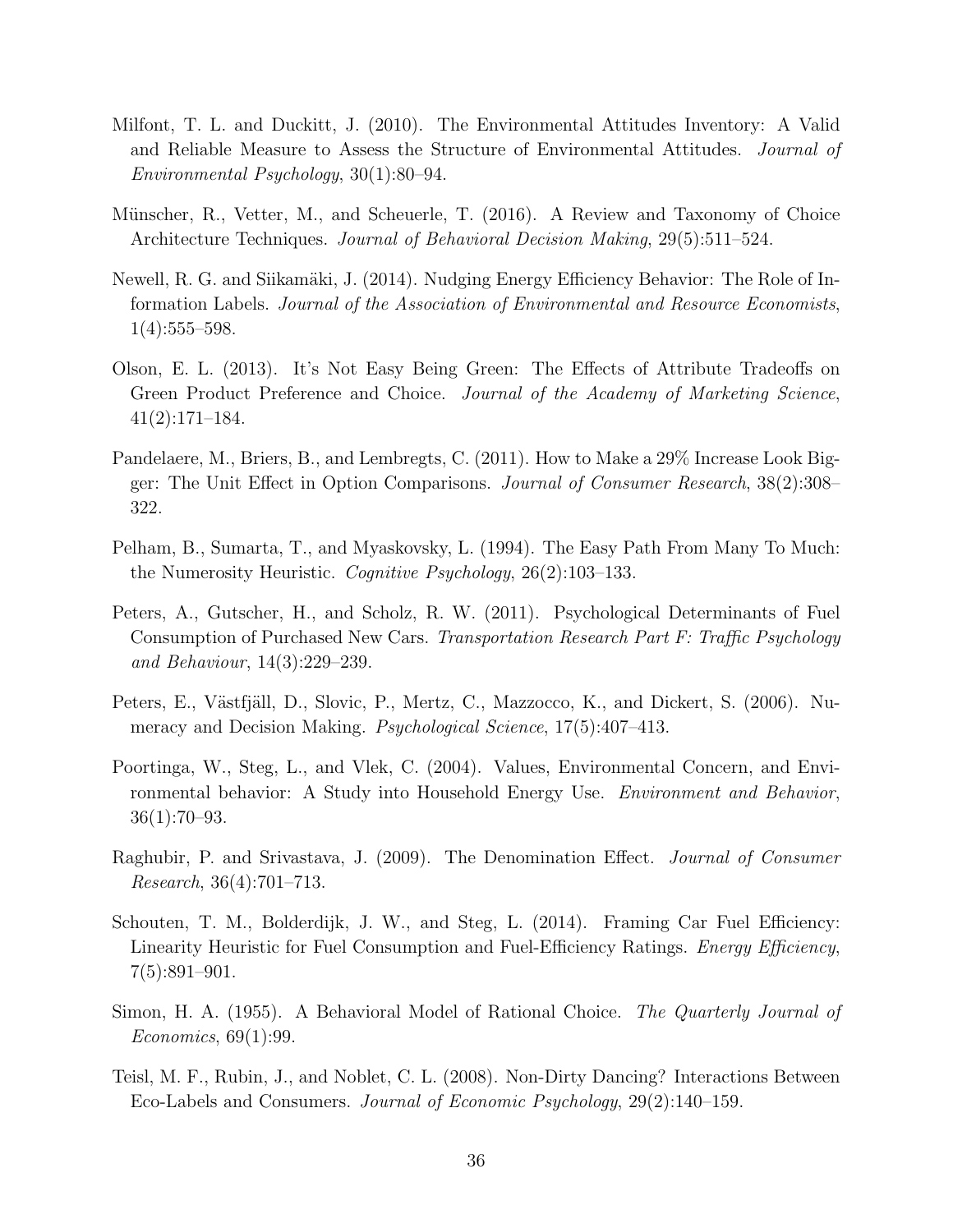- <span id="page-37-3"></span>Thaler, R. H. and Sunstein, C. R. (2008). Nudge: Improving Decisions about Health, Wealth, and Happiness. Yale University Press.
- <span id="page-37-1"></span>Thaler, R. H., Sunstein, C. R., and Balz, J. P. (2014). Choice Architecture. SSRN Electronic Journal, pages 428–439.
- <span id="page-37-6"></span>Train, K. E. (2009). Discrete Choice Methods with Simulation. Cambridge University Press, Cambridge.
- <span id="page-37-0"></span>Tversky, A. and Kahneman, D. (1981). The Framing of Decisions and the Psychology of Choice. Science, 211(4481):453–458.
- <span id="page-37-5"></span>UBA (2016). Mit Welchen Kenngrößen Kann Umweltbewusstsein Heute Erfasst Werden? Eine Machbarkeitsstudie. UBA Publikationen, 58/2016:134.
- <span id="page-37-2"></span>Ungemach, C., Camilleri, A. R., Johnson, E. J., Larrick, R. P., and Weber, E. U. (2017). Translated Attributes as Choice Architecture: Aligning Objectives and Choices Through Decision Signposts. Management Science, 64(5):2445–2459.
- <span id="page-37-8"></span>van den Bergh, J. C. (2008). Environmental Regulation of Households: An Empirical Review of Economic and Psychological Factors. Ecological Economics, 66(4):559–574.
- <span id="page-37-7"></span>Verlegh, P. W., Schifferstein, H. N., and Wittink, D. R. (2002). Range and Number-of-Levels Effects in Derived and Stated Measures of Attribute Importance. Marketing Letters, 13(1):41–52.
- <span id="page-37-10"></span>Wadhwa, M. and Zhang, K. (2015). This Number Just Feels Right: The Impact of Roundedness of Price Numbers on Product Evaluations. Journal of Consumer Research, 41(5):1172–1185.
- <span id="page-37-9"></span>Wittink, D. R., Krishnamurthi, L., and Reibstein, D. J. (1990). The Effect of Differences in the Number of Attribute Levels on Conjoint Results. Marketing Letters, 1(2):113–123.
- <span id="page-37-4"></span>Xie, G.-X. and Kronrod, A. (2012). Is the Devil in the Details? Journal of Advertising, 41(4):103–117.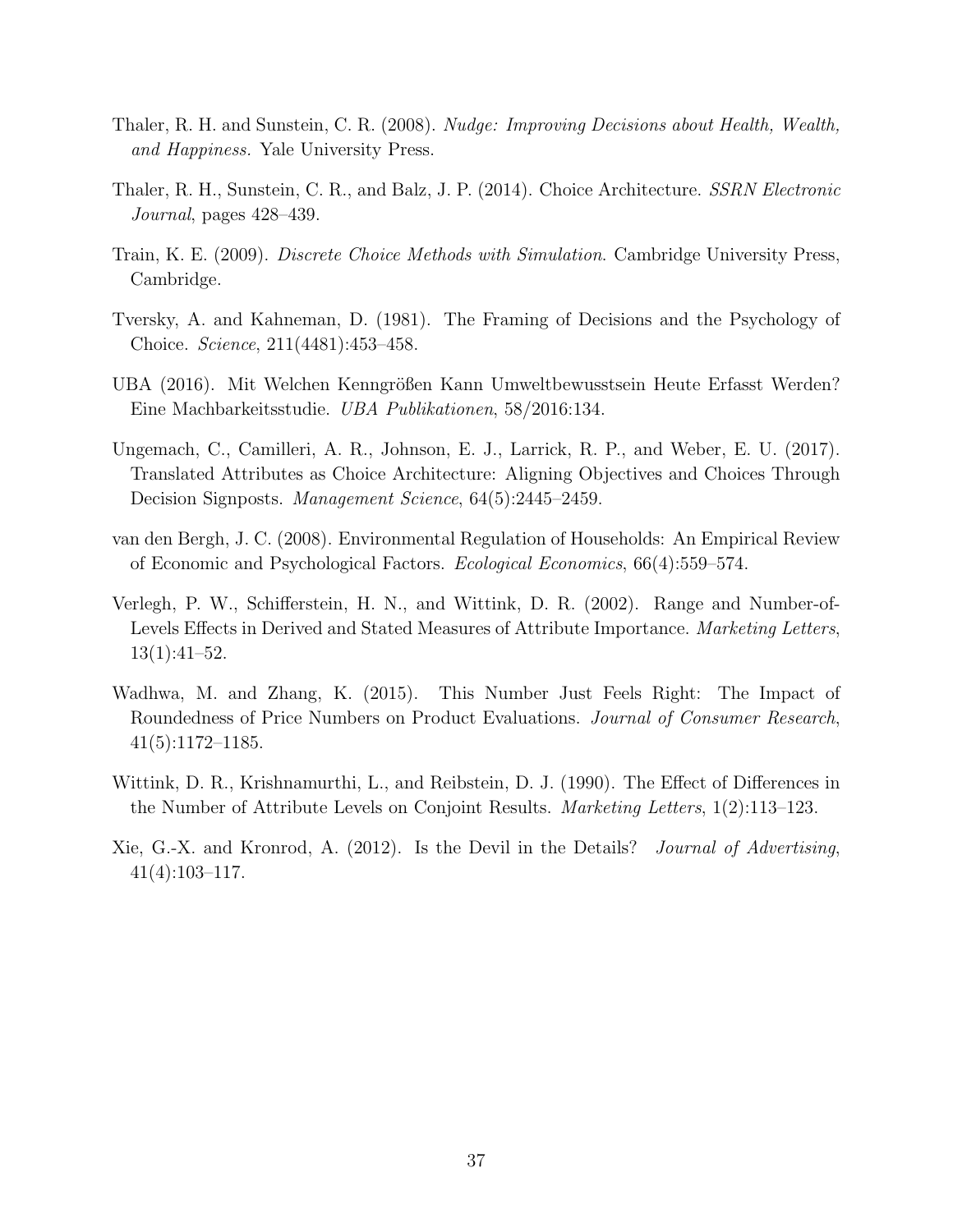## Metric and Scale Effects in Consumer Preferences for Environmental Benefits

## WEB APPENDIX

The web appendix contains information on (A) the development of the choice experiment design used in this study; (B) indicators related to respondents' knowledge of and attitudes towards environmental issues and car use; and (C) additional descriptive analysis and estimation results of the study.

## A Experimental Design

This section provides details on the development of the choice experiment design used in this study. The combinations of attribute levels within tasks were identical for FC and  $CO<sub>2</sub>$  designs. Hence, it was only necessary to develop one experimental design. Table [A1](#page-39-0) shows how the D-efficiency varies among the designs with different numbers of choice tasks. The design with 14 tasks has higher D-efficiency than a design with 12 tasks and lower correlations for the attributes compared to the designs with 12 or 16 choice tasks. As a result, the experiment with 14 tasks was used in this study. Table [A2](#page-39-1) further confirms that the selected experimental design is efficient because all of the off-diagonal elements of the variance matrix are small relative to the variances on the diagonal. Table [A3](#page-40-0) describes the 14 choice tasks and provides the corresponding total financial and environmental costs for each option in the tasks.

Table [A4](#page-41-0) provides the results of testing the experimental designs on the responses of 400 persons simulated according to random utility theory [\(McFadden,](#page-35-6) [1973;](#page-35-6) [Train,](#page-37-6) [2009\)](#page-37-6). For ease of interpretation, theoretical values for the parameters are expressed as willingnessto-pay values per day. The FC parameter corresponds to the actual fuel savings of  $\epsilon$ 26 from one l/100 km for gasoline cars over 10 days and 2000 kilometers. The interaction term of FC and Diesel correspondents to the difference in fuel savings for gasoline and diesel vehicles. The parameters for  $CO<sub>2</sub>$  and its interaction with Diesel correspond to the actual reductions in  $CO_2$  emissions from one g/km for gasoline ( $\epsilon$ 1.12 over 10 days) and diesel vehicles ( $\in$ 0.83 over 10 days), respectively. The parameter for the no-choice option is set to result in its share of approximately 15%. The scale parameter  $\mu$  transforms the utility in preference space into the utility in WTP-space and reflects how precise the respondents' choices between options are – the higher the  $\mu$ , the higher the choice precision, while  $\mu = 0$ suggests that the choices are made randomly. In the test of the experimental design, the scale parameter is set at the level of 0.3. This level corresponds to a reasonable value of the price elasticity evaluated at the average price and choice share. The results of 400 resamples of the simulated responses indicate that all parameter estimates can be efficiently recovered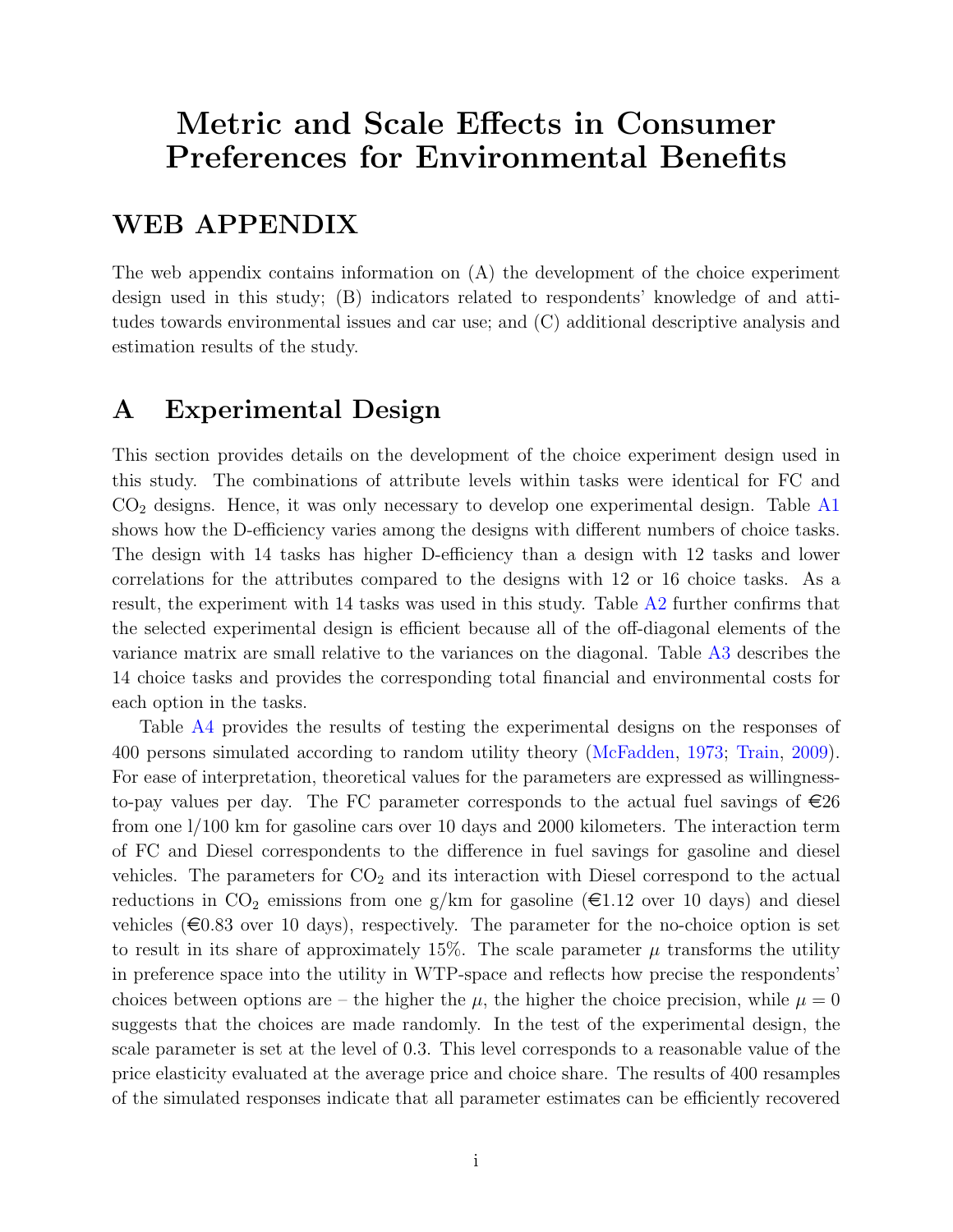for the experimental designs.

| N of choice tasks | D-Efficiency |        | Canonical Correlations |       | Correlation coefficients |          |       |          |
|-------------------|--------------|--------|------------------------|-------|--------------------------|----------|-------|----------|
| 12                | 75.62        |        | Engine                 | Price | Metric                   | Engine   | Price | Metric   |
|                   |              | Engine | 1                      | 0.59  | 0.24                     |          | 0.35  | 0.06     |
|                   |              | Price  | 0.59                   |       | 0.55                     | 0.35     |       | 0.30     |
|                   |              | Metric | 0.24                   | 0.55  | 1                        | 0.06     | 0.30  | 1        |
| 14                | 83.40        |        | Engine                 | Price | Metric                   | Engine   | Price | Metric   |
|                   |              | Engine |                        | 0.29  | 0                        |          | 0.08  | $\theta$ |
|                   |              | Price  | 0.29                   |       | 0.58                     | 0.08     |       | 0.34     |
|                   |              | Metric | $\Omega$               | 0.58  |                          | $\theta$ | 0.34  | 1        |
|                   |              |        | Engine                 | Price | Metric                   | Engine   | Price | Metric   |
| 16                | 89.11        | Engine | 1                      | 0.35  | 0                        |          | 0.12  | $\theta$ |
|                   |              | Price  | 0.35                   |       | 0.61                     | 0.12     |       | 0.37     |
|                   |              | Metric | $\theta$               | 0.61  | 1                        | $\theta$ | 0.37  | 1        |

<span id="page-39-0"></span>Table A1: Efficiency characteristics of SAS designs with various numbers of choice tasks

NOTE: "Engine" refers to the engine type and has two attribute levels (diesel and gasoline); "Price" is the rental price per day and has four attribute levels; "Metric" refers to either FC or  $\mathrm{CO}_2$  values and has four attribute levels.

<span id="page-39-1"></span>Table A2: The variance-covariance matrix for the SAS design with 14 choice tasks

|           | Intercept | x1       | x21      | x22      | x23      | x31      | x32      | x33      | $x1*$ $x31$ | $x1*$ x32 | $x1*$ $x33$ |
|-----------|-----------|----------|----------|----------|----------|----------|----------|----------|-------------|-----------|-------------|
| Intercept | 0.102     | 0.008    | 0.018    | 0.026    | 0.044    | 0.068    | $\theta$ | 0        | $-0.005$    | 0.013     | $-0.022$    |
| x1        | 0.008     | 0.086    | 0.018    | 0.026    | $\theta$ | 0.014    | $\Omega$ | $\Omega$ | 0.023       | $-0.006$  | $-0.011$    |
| x21       | 0.018     | 0.018    | 0.125    | 0        | $\theta$ | 0.031    | $-0.044$ | 0.026    | $-0.01$     | $-0.015$  | $-0.026$    |
| x22       | 0.026     | 0.026    | $\Omega$ | 0.125    | $\theta$ | 0.044    | 0.031    | $-0.018$ | $-0.015$    | $-0.021$  | $-0.036$    |
| x23       | 0.044     | $\Omega$ | $\Omega$ | 0        | 0.125    | 0.077    | 0        | 0        | $\Omega$    | 0.054     | $-0.031$    |
| x31       | 0.068     | 0.014    | 0.031    | 0.044    | 0.077    | 0.180    | $\Omega$ | $\Omega$ | $-0.008$    | 0.022     | $-0.038$    |
| x32       | 0         | 0        | $-0.044$ | 0.031    | $\Omega$ | $\theta$ | 0.086    | $-0.014$ | $\left($    | 0         | $\Omega$    |
| x33       | $\Omega$  | $\theta$ | 0.026    | $-0.018$ | $\Omega$ | $\Omega$ | $-0.014$ | 0.07     | $\Omega$    | 0         | $\theta$    |
| $x1*$ x31 | $-0.005$  | 0.023    | $-0.01$  | $-0.015$ | $\Omega$ | $-0.008$ | 0        | $\theta$ | 0.112       | 0.004     | 0.006       |
| $x1*$ x32 | 0.013     | $-0.006$ | $-0.015$ | $-0.021$ | 0.054    | 0.022    | $\Omega$ | $\theta$ | 0.004       | 0.091     | $-0.005$    |
| $x1*$ x33 | $-0.022$  | $-0.011$ | $-0.026$ | $-0.036$ | $-0.031$ | $-0.038$ | $\theta$ | $\theta$ | 0.006       | $-0.005$  | 0.086       |

NOTE: x1 is the first level of the attribute "engine type"; x21, x22, and x23 are the corresponding levels of the attribute "price per day"; x31, x32, and x33 are the corresponding levels of the metric (FC or  $CO<sub>2</sub>$ ). In an efficient design, all of the off-diagonal elements of the variance matrix should be small relative to the variances on the diagonal.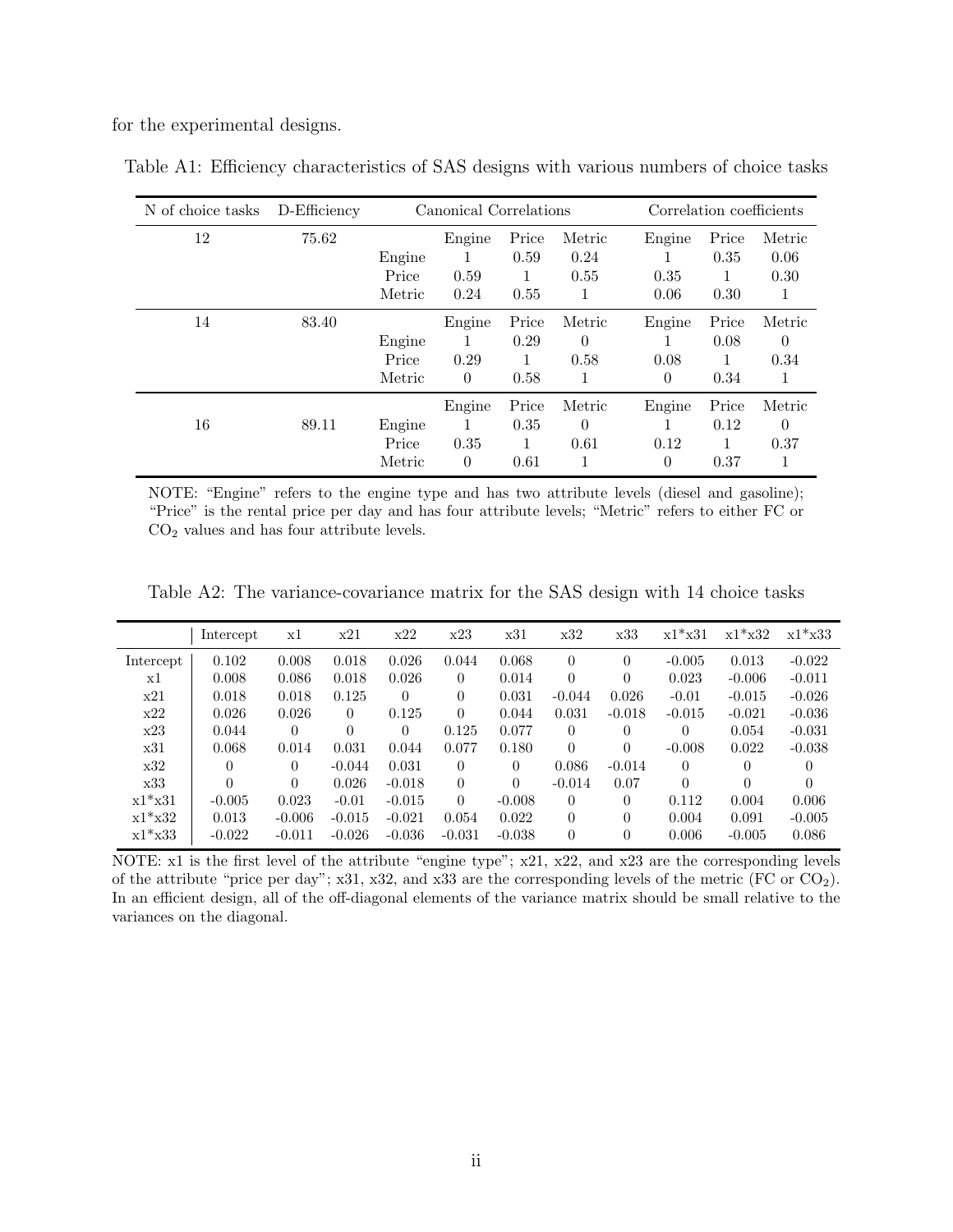<span id="page-40-0"></span>

|                  | FC design                   |                         |                      |          |                         |                      |              |              |                      |                       |  |  |
|------------------|-----------------------------|-------------------------|----------------------|----------|-------------------------|----------------------|--------------|--------------|----------------------|-----------------------|--|--|
| Task             | Engine 1                    | Price 1                 | FC <sub>1</sub>      | Engine 2 | Price 2                 | FC <sub>2</sub>      | $TC^{(a)}$ 1 | $TC^{(a)}$ 2 | $EnvC^{(b)}$ 1       | $\text{Env}C^{(b)}$ 2 |  |  |
|                  |                             | $(\epsilon/\text{day})$ | $(l/100 \text{ km})$ |          | $(\epsilon/\text{day})$ | $(l/100 \text{ km})$ | $(\in)$      | $(\in)$      | (CO <sub>2</sub> kg) | (CO <sub>2</sub> kg)  |  |  |
| 1                | Diesel                      | 33                      | 5.2                  | Gasoline | 30                      | 6.2                  | 444.40       | 461.20       | 275.60               | 287.68                |  |  |
| $\,2$            | Diesel                      | 30                      | 4.2                  | Gasoline | 26                      | 5.2                  | 392.40       | 395.20       | 222.60               | 241.28                |  |  |
| 3                | Diesel                      | 26                      | $5.2\,$              | Diesel   | $30\,$                  | $3.2\,$              | 374.40       | 370.40       | 275.60               | 169.60                |  |  |
| $\overline{4}$   | Gasoline                    | $30\,$                  | $5.2\,$              | Diesel   | $33\,$                  | $4.2\,$              | 435.20       | 422.40       | 241.28               | 222.60                |  |  |
| 5                | Gasoline                    | 23                      | $4.2\,$              | Diesel   | 26                      | $3.2\,$              | 339.20       | 330.40       | 194.88               | 169.60                |  |  |
| 6                | Gasoline                    | 26                      | 5.2                  | Gasoline | 30                      | $3.2\,$              | 395.20       | 383.20       | 241.28               | 148.48                |  |  |
| 7                | Gasoline                    | 33                      | $3.2\,$              | Diesel   | 30                      | $6.2\,$              | 413.20       | 436.40       | 148.48               | 328.60                |  |  |
| 8                | Diesel                      | 33                      | 6.2                  | Gasoline | 33                      | $5.2\,$              | 466.40       | 465.20       | 328.60               | 241.28                |  |  |
| 9                | Gasoline                    | 26                      | 4.2                  | Gasoline | 23                      | $6.2\,$              | 369.20       | 391.20       | 194.88               | 287.68                |  |  |
| 10               | Gasoline                    | $\bf 23$                | $3.2\,$              | Diesel   | 23                      | $4.2\,$              | 313.20       | 322.40       | 148.48               | 222.60                |  |  |
| 11               | Gasoline                    | 33                      | $6.2\,$              | Diesel   | $33\,$                  | $6.2\,$              | 491.20       | 466.40       | 287.68               | 328.60                |  |  |
| 12               | Diesel                      | 30                      | $3.2\,$              | Gasoline | 23                      | $6.2\,$              | 370.40       | 391.20       | 169.60               | 287.68                |  |  |
| 13               | Diesel                      | 23                      | $3.2\,$              | Gasoline | 23                      | $3.2\,$              | 300.40       | 313.20       | 169.60               | 148.48                |  |  |
| 14               | Diesel                      | 33                      | $4.2\,$              | Diesel   | $30\,$                  | $6.2\,$              | 422.40       | 436.40       | 222.60               | 328.60                |  |  |
|                  | $CO2$ design $(g/km)^{(c)}$ |                         |                      |          |                         |                      |              |              |                      |                       |  |  |
| Task             | Engine 1                    | Price 1                 | CO <sub>2</sub> 1    | Engine 2 | Price $2\,$             | $CO2$ 2              | $TC^{(a)}$ 1 | $TC^{(a)}$ 2 | $EnvC^{(b)}$ 1       | ${\rm EnvC^{(b)}}$ 2  |  |  |
|                  |                             | $(\epsilon/\text{day})$ | (g/km)               |          | $(\epsilon/\text{day})$ | (g/km)               | $(\in)$      | $(\in)$      | (CO <sub>2</sub> kg) | (CO <sub>2</sub> kg)  |  |  |
| $\mathbf{1}$     | Diesel                      | $33\,$                  | 138                  | Gasoline | $30\,$                  | 164                  | 444.57       | 483.79       | 276.00               | 328.00                |  |  |
| $\,2$            | Diesel                      | $30\,$                  | $111\,$              | Gasoline | $26\,$                  | 138                  | 392.15       | 414.66       | 222.00               | 276.00                |  |  |
| 3                | Diesel                      | $26\,$                  | 138                  | Diesel   | $30\,$                  | 85                   | 374.57       | 370.57       | 276.00               | 170.00                |  |  |
| $\overline{4}$   | Gasoline                    | $30\,$                  | 138                  | Diesel   | $33\,$                  | 111                  | 454.66       | 422.15       | 276.00               | 222.00                |  |  |
| 5                | Gasoline                    | 23                      | 111                  | Diesel   | 26                      | 85                   | 354.40       | 330.57       | 222.00               | 170.00                |  |  |
| $\,6$            | Gasoline                    | $\sqrt{26}$             | 138                  | Gasoline | $30\,$                  | 85                   | 414.66       | 395.26       | 276.00               | 170.00                |  |  |
| 7                | Gasoline                    | 33                      | $85\,$               | Diesel   | $30\,$                  | 164                  | 425.26       | 436.15       | 170.00               | 328.00                |  |  |
| 8                | Diesel                      | 33                      | 164                  | Gasoline | $33\,$                  | 111                  | 466.15       | 454.40       | 328.00               | 222.00                |  |  |
| $\boldsymbol{9}$ | Gasoline                    | $\sqrt{26}$             | 111                  | Gasoline | $23\,$                  | 164                  | 384.40       | 413.79       | 222.00               | 328.00                |  |  |
| $10\,$           | Gasoline                    | $\bf 23$                | $85\,$               | Diesel   | $23\,$                  | $111\,$              | 325.26       | 322.15       | 170.00               | 222.00                |  |  |
| 11               | Gasoline                    | 33                      | 164                  | Diesel   | $33\,$                  | 164                  | 513.79       | 466.15       | 328.00               | 328.00                |  |  |
| 12               | Diesel                      | $30\,$                  | $85\,$               | Gasoline | $\sqrt{23}$             | 164                  | 370.57       | 413.79       | 170.00               | 328.00                |  |  |
| 13               | Diesel                      | 23                      | 85                   | Gasoline | $23\,$                  | 85                   | 300.57       | 325.26       | 170.00               | 170.00                |  |  |
| 14               | Diesel                      | 33                      | 111                  | Diesel   | 30                      | 164                  | 422.15       | 436.15       | 222.00               | 328.00                |  |  |

Table A3: Experimental designs with total financial and environmental costs

NOTE: (a) The total financial costs are  $TC = (\epsilon / Day) \times Days + FC \times FP \times KM$ . (b) The environmental costs are EnvC =  $CO_2 \times KM$ . (c) Designs for other  $CO_2$  scales differ only in presentation of the  $CO_2$ emission values and are identical to the presented  $CO<sub>2</sub>$  design for  $g/km$  values in terms of total financial and environmental costs.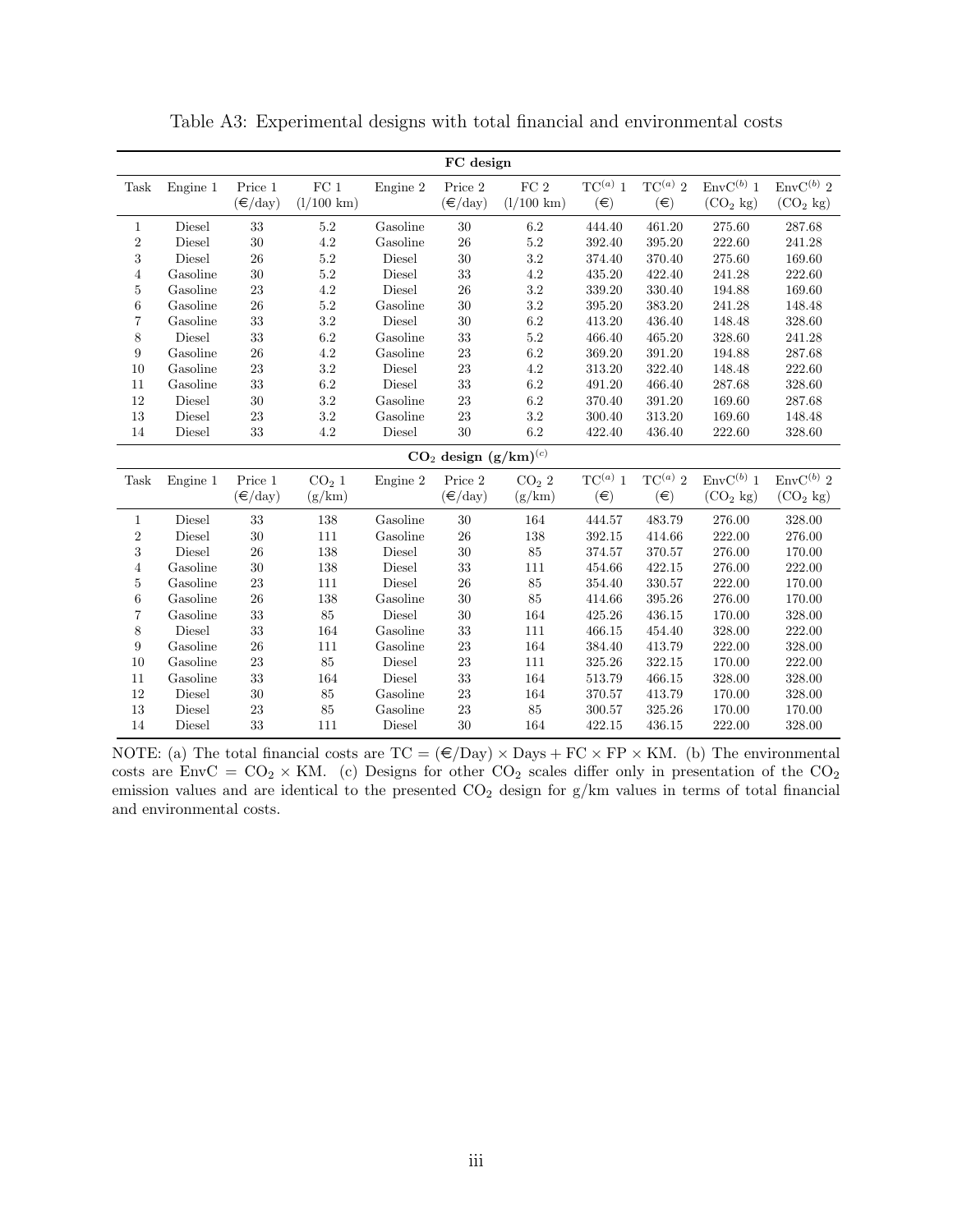|                         |                       | FC design                                  |                           |                                        |                       | $CO2$ design       |                                    |
|-------------------------|-----------------------|--------------------------------------------|---------------------------|----------------------------------------|-----------------------|--------------------|------------------------------------|
|                         | Theoretical<br>values | MNL estimates ( $nR = 400$ )<br>Mean<br>SЕ |                           |                                        | Theoretical<br>values | Mean               | MNL estimates ( $nR = 400$ )<br>SЕ |
| $\mu$<br>no-choice      | 0.300<br>$-45.000$    | 0.299<br>$-45.064$                         | 0.013<br>0.491            | no-choice                              | 0.300<br>$-45.000$    | 0.301<br>$-44.993$ | 0.014<br>0.531                     |
| Diesel                  | 1.000                 | 1.018                                      | 0.512                     | Diesel                                 | 1.000                 | 1.002              | 0.519                              |
| FC<br>$FC\times Diesel$ | $-2.600$<br>0.400     | $-2.611$<br>0.398                          | 0.085<br>0.107            | CO <sub>2</sub><br>$CO2 \times Diesel$ | $-0.112$<br>0.029     | $-0.112$<br>0.029  | 0.004<br>0.004                     |
| log-likelihood          |                       | $-4964.189$                                | 35.115                    | log-likelihood                         |                       | $-4790.984$        | 39.892                             |
| Choice Shares           | Option 1<br>45.32     | Option 2<br>40.55                          | No-choice option<br>14.13 | Choice Shares                          | Option 1<br>44.89     | Option 2<br>39.11  | No-choice option<br>16.00          |

<span id="page-41-0"></span>Table A4: Test of the experimental design on simulated choices

NOTE: nR is the number of samples with 400 persons simulated according to random utility theory.  $\mu$  is the scale parameter to transform the utility in preference space into the utility in WTP-space. All parameters are euro values per day of the trip for marginal improvements in attributes.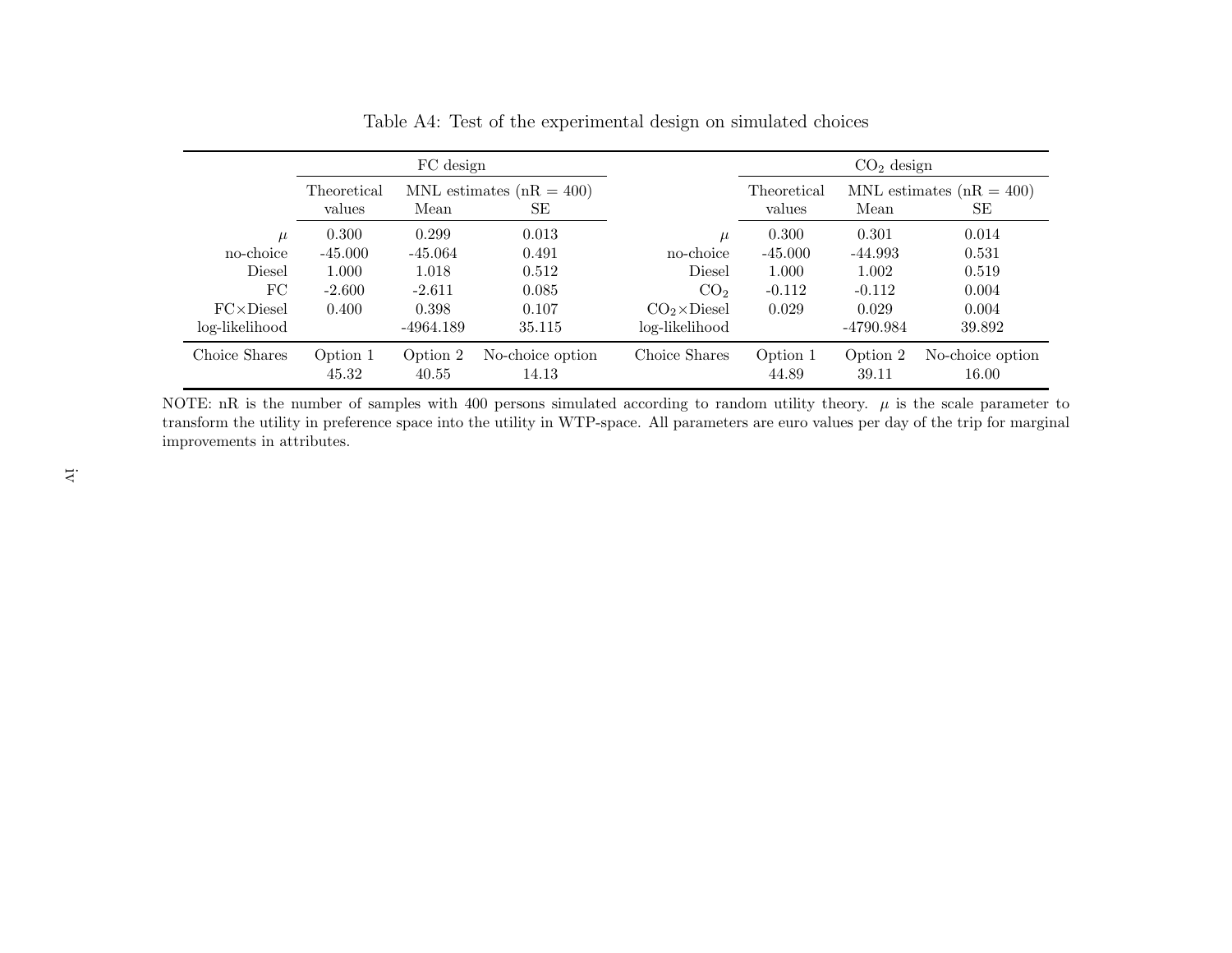## B Individual-specific variables

Table B1: Indicators related to environmental attitudes, perception of a car use, and knowledge

| Wording                                                                                                                                        | Source                              | Variable                       |
|------------------------------------------------------------------------------------------------------------------------------------------------|-------------------------------------|--------------------------------|
| <b>General Environmental Consciousness</b>                                                                                                     |                                     |                                |
| If things continue on their present course, we will soon ex-<br>1.<br>perience a major ecological catastrophe.                                 | <b>UBA</b> (2016)                   | "Affective 1"                  |
| When I read newspaper reports or watch TV broadcasts on<br>2.<br>environmental problems, I get frustrated and angry.                           | <b>UBA</b> (2016)                   | "Affective 2"                  |
| It worries me to think about the environmental conditions,<br>3.<br>under which our children and grandchildren would probably<br>have to live. | <b>UBA</b> (2016)                   | "Affective 3"                  |
| There is a limit to the economic growth that our industri-<br>4.<br>alized world has already crossed or will reach very soon.                  | <b>UBA</b> (2016)                   | "Cognitive 1"                  |
| It is still the case that politicians are doing far too little for<br>5.<br>environmental protection.                                          | <b>UBA</b> (2016)                   | "Cognitive 2"                  |
| In my assessment, the so-called "ecological crisis" facing<br>6.<br>humankind has been greatly exaggerated by many environ-<br>mentalists.     | <b>UBA</b> (2016)                   | "Cognitive 3"                  |
| For the benefit of the environment, we should all be pre-<br>7.<br>pared to restrict our current standard of living.                           | <b>UBA</b> (2016)                   | "Conative 1"                   |
| Science and technological progress will solve many environ-<br>8.<br>mental problems without a need to change our way of life.                 | <b>UBA</b> (2016)                   | "Conative $2"$                 |
| Measures to protect the environment should be enforced<br>9.<br>even if this results in lost jobs.                                             | <b>UBA</b> (2016)                   | "Conative 3"                   |
| Perception of a car use                                                                                                                        |                                     |                                |
| 10. Even if public transportation was more efficient than it is,<br>I would prefer to drive my own car.                                        | Milfont<br>and<br>Duckitt<br>(2010) | "Cars preferred"               |
| 11. People exaggerate the role of car traffic as the cause for<br>climate change.                                                              | Peters et al.<br>(2011)             | "Cars as non-cause"            |
| <b>Financial motive</b>                                                                                                                        |                                     |                                |
| 12. For me, improvements in fuel consumption of a car are fore-<br>most linked to savings in my expenses.                                      | Own                                 | "Financial motive"             |
| 13. I am willing to pay higher prices for products that are less<br>polluting.                                                                 | Own                                 | "WTP for less pollution"       |
| Knowledge                                                                                                                                      |                                     |                                |
| 14. Burning fossil fuels such as, for instance, gas and oil raises<br>$CO2$ levels in the atmosphere.                                          | Kaiser et al.<br>(1999)             |                                |
| 15. It is possible to improve the fuel consumption of a car, while<br>keeping its $CO2$ emission constant.                                     | $\hbox{Own}$                        | "FC-CO <sub>2</sub> knowledge" |
| 16. The burning of one liter of diesel does more harm to the<br>environment and climate than the burning of one liter of<br>petrol (gasoline). | Own                                 | "Diesel perception"            |

NOTE: Response options for all items included "strongly disagree", "somewhat disagree", "somewhat agree", "strongly agree", and "do not know". Statements 1-9 belong to the "General Environmental Consciousness" (GEC) scale.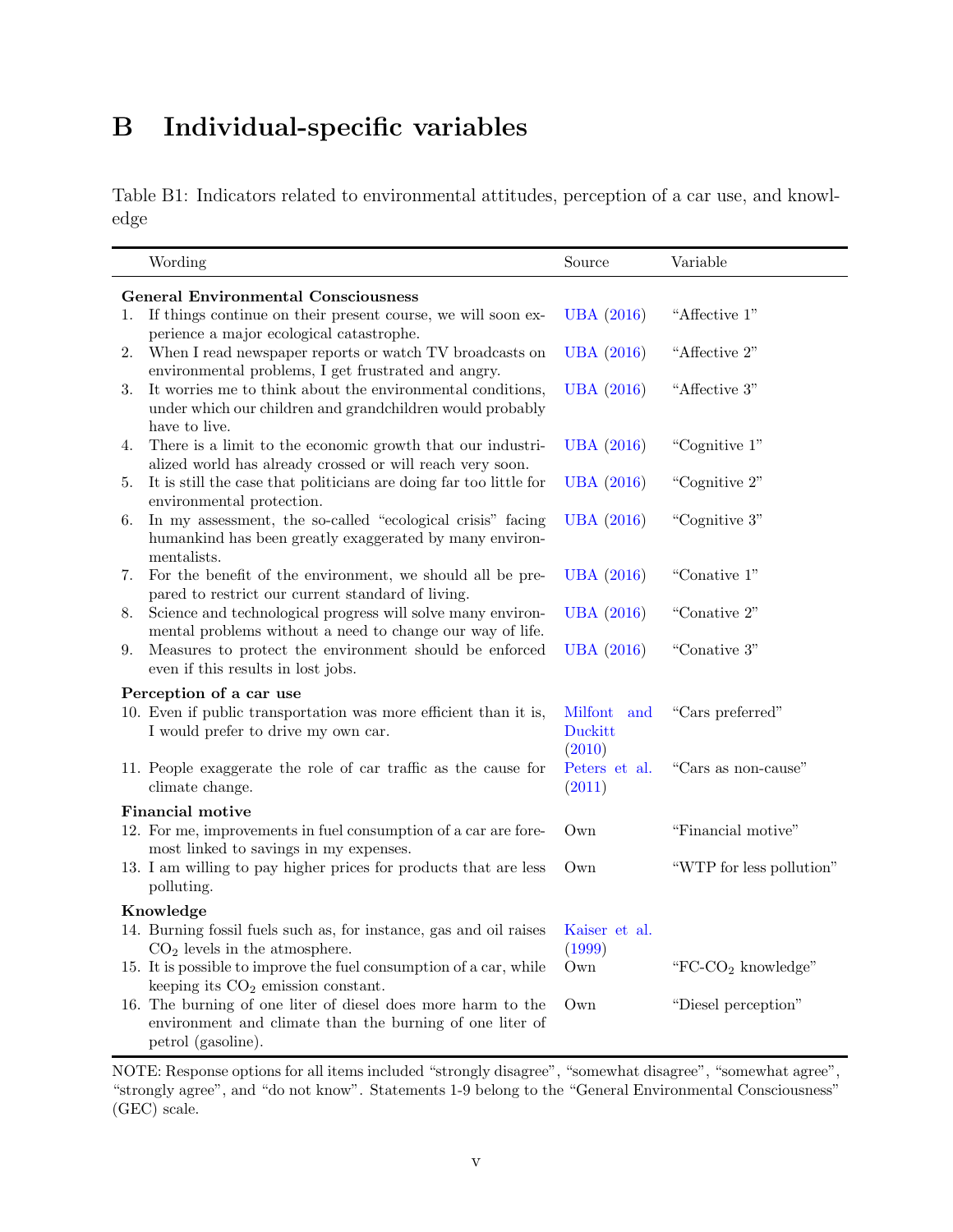<span id="page-43-0"></span>Table B2: Percentage distributions for variables related to environmental attitudes, perception of a car use, and knowledge

| Item |                                                                                                                                                                                                 | <b>SD</b> | <b>SWD</b> | <b>SWA</b> | SA    | DnK      |
|------|-------------------------------------------------------------------------------------------------------------------------------------------------------------------------------------------------|-----------|------------|------------|-------|----------|
|      | <b>General Environmental Consciousness</b>                                                                                                                                                      |           |            |            |       |          |
| 1.   | If things continue on their present course, we will soon ex-<br>perience a major ecological catastrophe.                                                                                        | 2.59      | 8.87       | 36.6       | 48.8  | 3.14     |
| 2.   | When I read newspaper reports or watch TV broadcasts on                                                                                                                                         | 6.84      | 23.29      | 37.89      | 27.73 | 4.25     |
| 3.   | environmental problems, I get frustrated and angry.<br>It worries me to think about the environmental conditions,<br>under which our children and grandchildren would probably<br>have to live. | 5.73      | 14.23      | 36.6       | 41.59 | 1.85     |
| 4.   | There is a limit to the economic growth that our industri-<br>alized world has already crossed or will reach very soon.                                                                         | 6.84      | 15.71      | 33.83      | 33.46 | 10.17    |
| 5.   | It is still the case that politicians are doing far too little for<br>environmental protection.                                                                                                 | 2.40      | 10.17      | 36.23      | 49.17 | 2.03     |
| 6.   | In my assessment, the so-called "ecological crisis" facing<br>humankind has been greatly exaggerated by many environ-<br>mentalists.                                                            | 49.63     | $30.22\,$  | 13.43      | 3.54  | $3.17\,$ |
| 7.   | For the benefit of the environment, we should all be pre-<br>pared to restrict our current standard of living.                                                                                  | 3.54      | 16.42      | 43.66      | 33.21 | 3.17     |
| 8.   | Science and technological progress will solve many environ-<br>mental problems without a need to change our way of life.                                                                        | 15.86     | 34.89      | 31.53      | 11.01 | 6.72     |
| 9.   | Measures to protect the environment should be enforced<br>even if this results in lost jobs.                                                                                                    | 4.66      | 17.72      | 45.34      | 21.83 | 10.45    |
|      | Perception of a car use<br>10. Even if public transportation was more efficient than it is,<br>I would prefer to drive my own car.                                                              | 41.42     | 29.85      | 16.42      | 10.07 | 2.24     |
|      | 11. People exaggerate the role of car traffic as the cause for<br>climate change.                                                                                                               | 43.44     | 32.53      | 13.86      | 7.02  | $3.14\,$ |
|      | <b>Financial motive</b>                                                                                                                                                                         |           |            |            |       |          |
|      | 12. For me, improvements in fuel consumption of a car are fore-<br>most linked to savings in my expenses.                                                                                       | 7.76      | 27.91      | 38.63      | 18.48 | 7.21     |
|      | 13. I am willing to pay higher prices for products that are less<br>polluting.                                                                                                                  | 3.73      | 20.15      | 47.01      | 25.00 | 4.10     |
|      | Knowledge                                                                                                                                                                                       |           |            |            |       |          |
|      | 14. Burning fossil fuels such as, for instance, gas and oil raises<br>$CO2$ levels in the atmosphere.                                                                                           | 0.74      | 2.77       | 27.36      | 63.77 | 5.36     |
|      | 15. It is possible to improve the fuel consumption of a car, while<br>keeping its $CO2$ emission constant.                                                                                      | 2.99      | 8.96       | 32.09      | 12.69 | 43.28    |
|      | 16. The burning of one liter of diesel does more harm to the<br>environment and climate than the burning of one liter of<br>petrol (gasoline).                                                  | 5.22      | 15.67      | 29.29      | 12.31 | 37.5     |

NOTE: SD is "Strongly disagree"; SWD is "somewhat disagree"; SWA is "somewhat agree"; SA is "strongly agree"; and DnK is "do not know".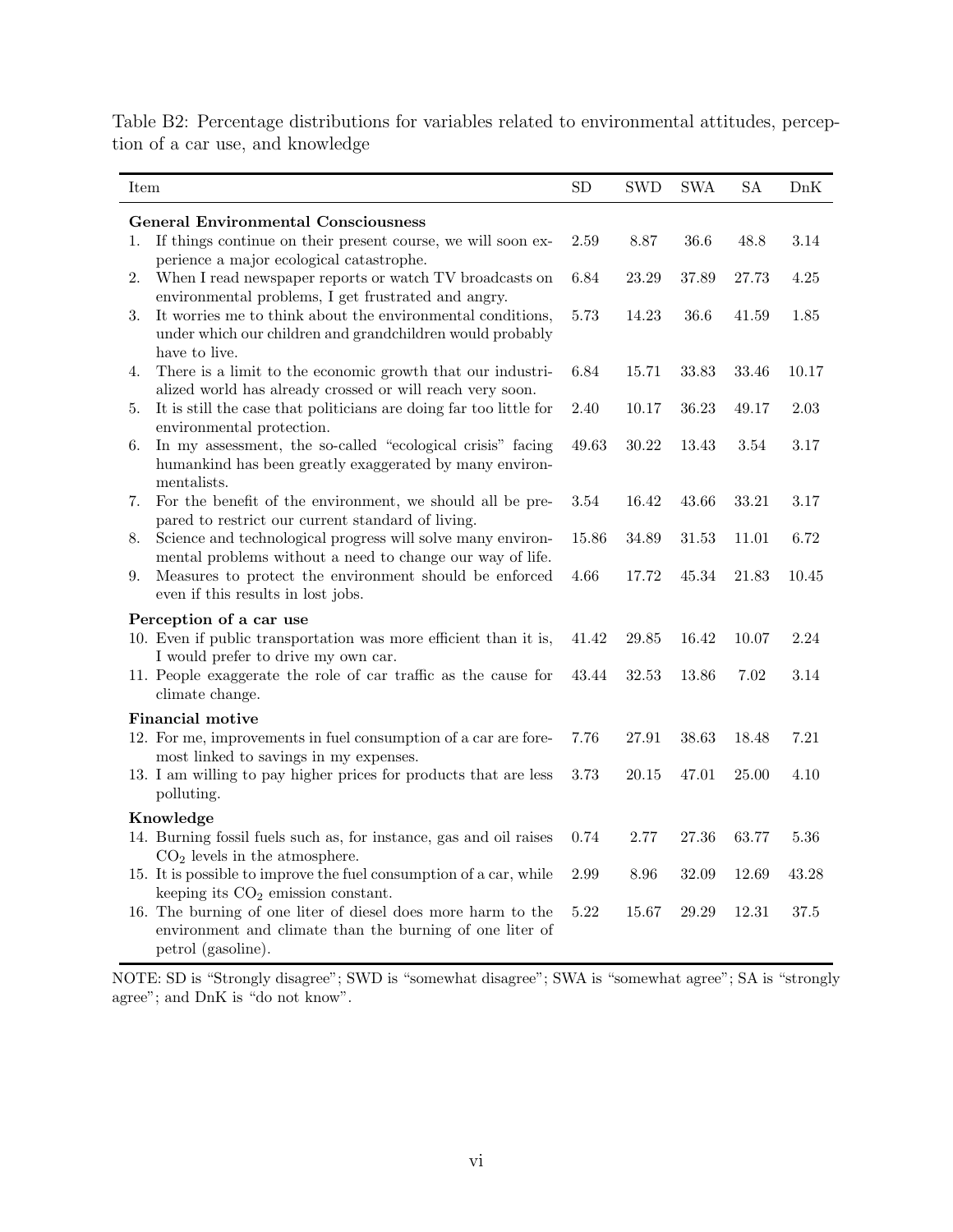<span id="page-44-0"></span>



NOTE: The scale is based on [UBA](#page-37-5) [\(2016\)](#page-37-5) with response options ranging from 1: Strongly disagree to 4: Strongly agree. Based on the percentile method with 1000 bootstrap resamples of the size 400 from the initial 586 observations, the average Cronbach's  $\alpha$  is 0.83 and the bootstrap confidence interval ranges from 0.80 to 0.86.  $\chi^2(p) = 24.699$  (0.213); RMSEA= 0.020; AGFI= 0.980.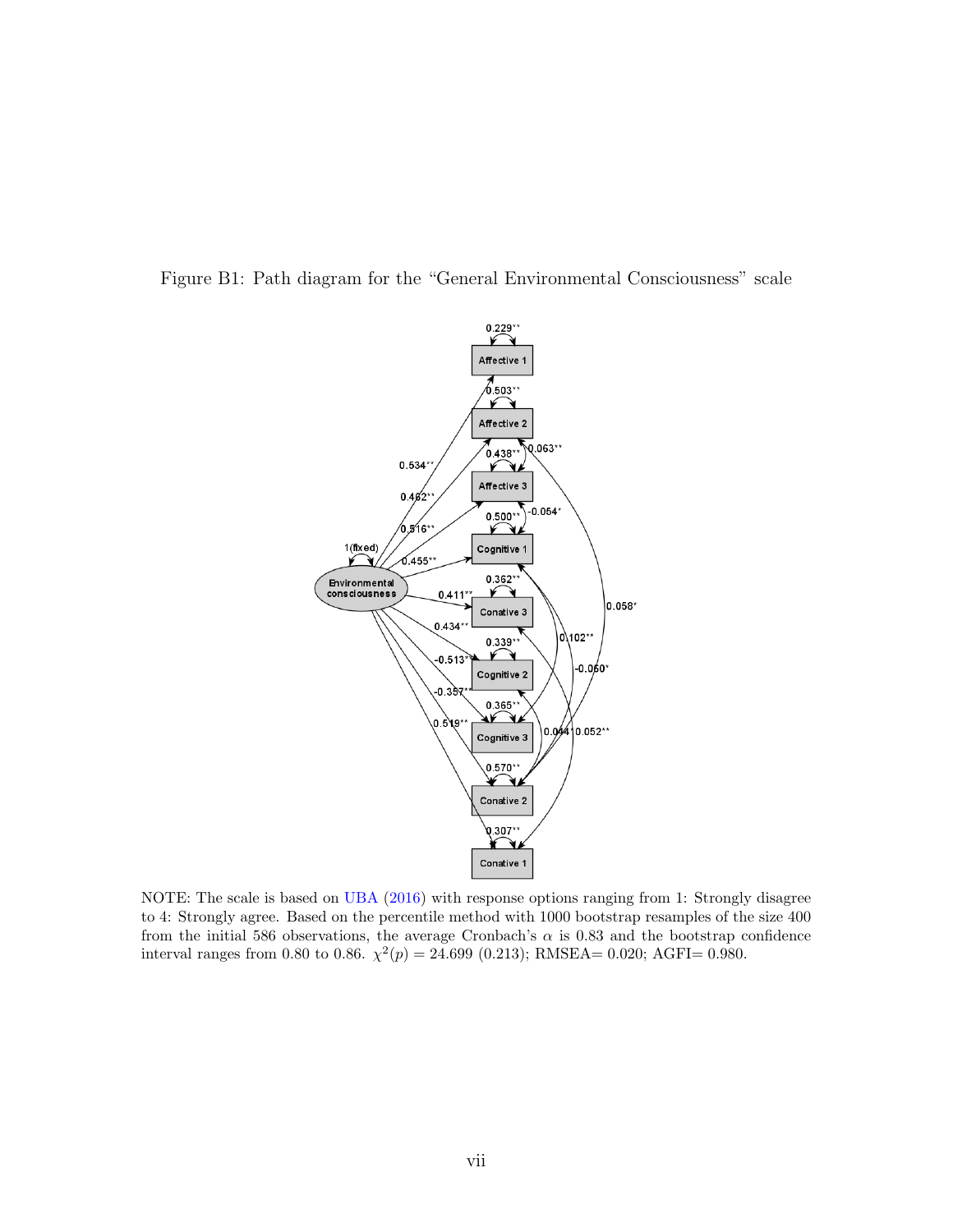|                                                                                                              | Percentage distribution        |                           |              |              |              |              |            |            |
|--------------------------------------------------------------------------------------------------------------|--------------------------------|---------------------------|--------------|--------------|--------------|--------------|------------|------------|
| How well informed would<br>you say you are about<br>issues related to climate<br>change? <sup><i>a</i></sup> | $\left(1\right)$<br>$\theta$   | $\left( 2\right)$<br>2.62 | (3)<br>13.64 | (4)<br>35.51 | (5)<br>34.77 | (6)<br>11.96 | 7)<br>1.50 | 4.44(0.04) |
| How important is the<br>issue of climate change to<br>you personally? $b$                                    | $\left 1\right\rangle$<br>0.93 | $\left( 2\right)$<br>2.99 | (3)<br>7.29  | (4)<br>16.82 | (5)<br>30.28 | (6)<br>29.53 | 12.15      | 5.10(0.06) |

<span id="page-45-0"></span>Table B3: Percentage distributions and average responses to the self-reported knowledge and importance of issues related to climate change

NOTE: (a) The wording of response options was (1): Not at all; (2): Very poorly; (3): Poorly; (4): Average; (5): Well; (6): Quite well; (7): Expertly. (b) The wording of response options was (1): Not at all; (4): Average; (7): Extremely.

| Variable                    | Definition                                                                                                                                                                                                                                                                                                                                                                                                                                                      |
|-----------------------------|-----------------------------------------------------------------------------------------------------------------------------------------------------------------------------------------------------------------------------------------------------------------------------------------------------------------------------------------------------------------------------------------------------------------------------------------------------------------|
| 1. Male                     | $= 1$ if male, else 0                                                                                                                                                                                                                                                                                                                                                                                                                                           |
| $2. \text{Age}$             | Years old of a person                                                                                                                                                                                                                                                                                                                                                                                                                                           |
| 3. Kids under 18            | $= 1$ if a person has children younger than 18 years old, else 0                                                                                                                                                                                                                                                                                                                                                                                                |
| 4. University degree        | $= 1$ if a person has a completed university degree, else 0                                                                                                                                                                                                                                                                                                                                                                                                     |
| 5. Own car/-s               | $= 1$ if a person owns one or more cars, else 0                                                                                                                                                                                                                                                                                                                                                                                                                 |
| 6. Income                   | A group for the personal net monthly income $(1 = \text{``<} \text{€}500\text{''}; 2 = \text{``} \text{€}500$ to                                                                                                                                                                                                                                                                                                                                                |
|                             | under €1000"; 3 = "€1000 to under €1500"; 4 = "€1500 to under €2000";                                                                                                                                                                                                                                                                                                                                                                                           |
|                             | $5 = 5$ = $\textcircled{\textcirc}$ = $\textcircled{\textcirc}$ to under $\textcircled{\textcirc}$ = $\textcircled{\textcirc}$ = $\textcircled{\textcirc}$ = $\textcircled{\textcirc}$ to under $\textcircled{\textcirc}$ = $\textcircled{\textcirc}$ = $\textcircled{\textcirc}$ = $\textcircled{\textcirc}$ = $\textcircled{\textcirc}$ = $\textcircled{\textcirc}$ = $\textcircled{\textcirc}$ = $\textcircled{\textcirc}$ = $\textcircled{\textcirc}$ = $\$ |
|                             | $8 =$ "Prefer not to answer")                                                                                                                                                                                                                                                                                                                                                                                                                                   |
| 7. Rental experience        | $= 1$ if a person has a rental experience, else 0                                                                                                                                                                                                                                                                                                                                                                                                               |
| 8. GEC                      | A score from the confirmatory factor analysis for the "General Environmen-                                                                                                                                                                                                                                                                                                                                                                                      |
|                             | tal Consciousness" scale                                                                                                                                                                                                                                                                                                                                                                                                                                        |
| 9. "WTP for less pollution" | $= 1$ if a person responded "somewhat agree" or "strongly agree" to the                                                                                                                                                                                                                                                                                                                                                                                         |
|                             | statement $(13)$ in Table B2, else 0                                                                                                                                                                                                                                                                                                                                                                                                                            |
| 10. "Financial motive"      | $= 1$ if a person responded "somewhat agree" or "strongly agree" to the                                                                                                                                                                                                                                                                                                                                                                                         |
|                             | statement $(12)$ in Table B2, else 0                                                                                                                                                                                                                                                                                                                                                                                                                            |
| 11. "Cars as non-cause"     | $= 1$ if a person responded "somewhat agree" or "strongly agree" to the                                                                                                                                                                                                                                                                                                                                                                                         |
|                             | statement $(11)$ in Table B2, else 0                                                                                                                                                                                                                                                                                                                                                                                                                            |
| 12. "Cars preferred"        | $= 1$ if a person responded "somewhat agree" or "strongly agree" to the                                                                                                                                                                                                                                                                                                                                                                                         |
|                             | statement $(10)$ in Table B2, else 0                                                                                                                                                                                                                                                                                                                                                                                                                            |
| 13. "Diesel perception"     | $= 1$ if a person responded "somewhat agree" or "strongly agree" to the                                                                                                                                                                                                                                                                                                                                                                                         |
|                             | statement $(16)$ in Table B2, else 0                                                                                                                                                                                                                                                                                                                                                                                                                            |
| 14. "FC- $CO2$ knowledge"   | $= 1$ if a person responded "somewhat disagree" or "strongly disagree" to                                                                                                                                                                                                                                                                                                                                                                                       |
|                             | the statement $(15)$ in Table B2, else 0                                                                                                                                                                                                                                                                                                                                                                                                                        |

| Table B4: Definitions of the individual-specific variables |  |  |  |
|------------------------------------------------------------|--|--|--|
|------------------------------------------------------------|--|--|--|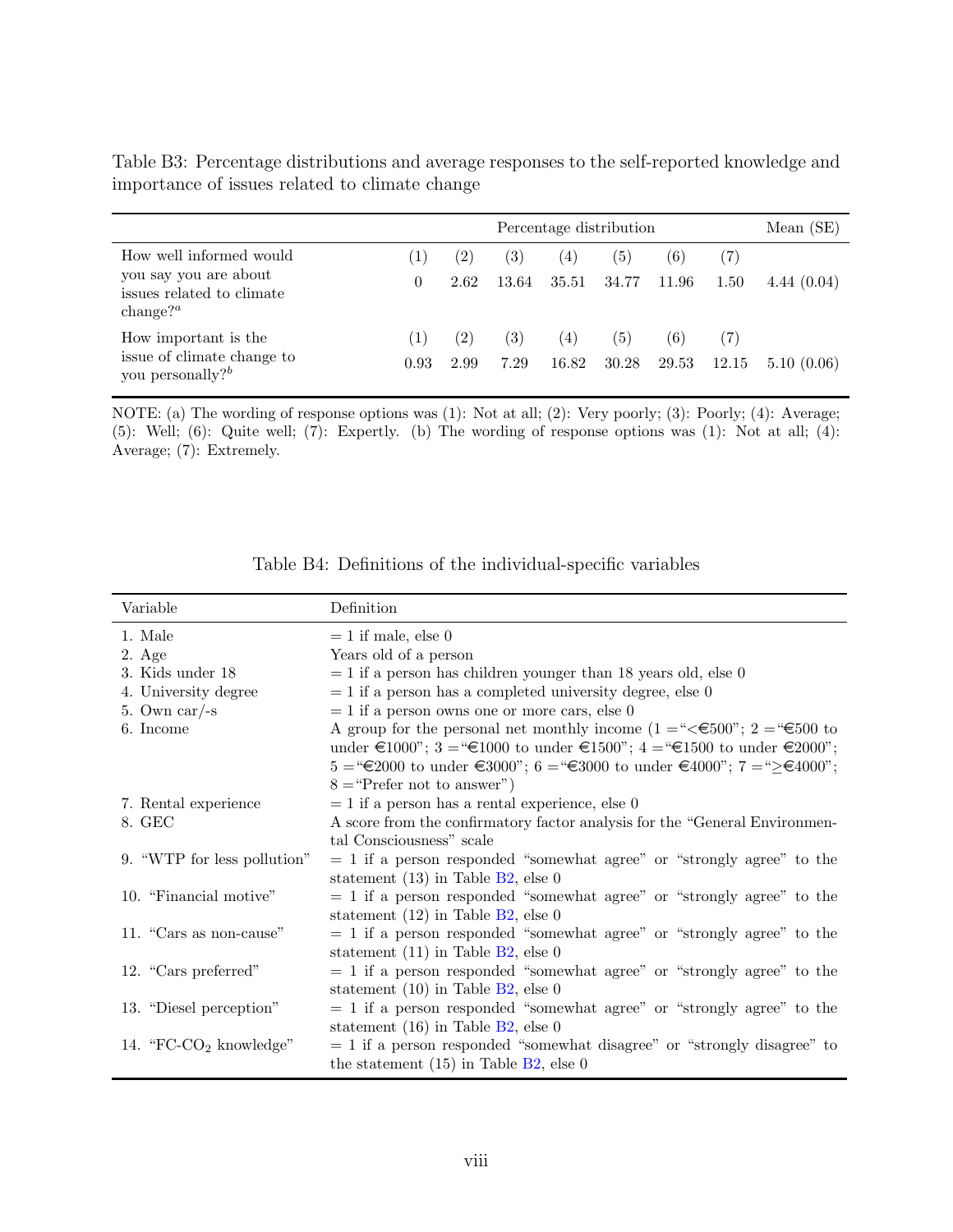|                             |             | $\overline{2}$ | 3           | 4           | b.          | 6           |             | 8           | 9           | 10         | 11         | 12         | 13         |
|-----------------------------|-------------|----------------|-------------|-------------|-------------|-------------|-------------|-------------|-------------|------------|------------|------------|------------|
| 1. Male                     |             |                |             |             |             |             |             |             |             |            |            |            |            |
| 2. Age                      | $0.093***$  |                |             |             |             |             |             |             |             |            |            |            |            |
| 3. Kids under 18            | $0.021***$  | $0.269***$     |             |             |             |             |             |             |             |            |            |            |            |
| 4. University degree        | $-0.031***$ | $0.245***$     | $0.126***$  |             |             |             |             |             |             |            |            |            |            |
| 5. Own car/-s               | $-0.059***$ | $0.252***$     | $0.255***$  | $0.042***$  |             |             |             |             |             |            |            |            |            |
| 6. Income                   | $0.134***$  | $0.395***$     | $0.312***$  | $0.398***$  | $0.195***$  |             |             |             |             |            |            |            |            |
| 7. Rental experience        | $0.087***$  | $0.375***$     | $0.118***$  | $0.257***$  | $0.107***$  | $0.239***$  |             |             |             |            |            |            |            |
| 8. GEC (score)              | $-0.233***$ | $-0.057***$    | $-0.111***$ | $-0.124***$ | $-0.186***$ | $-0.106***$ | $-0.057***$ |             |             |            |            |            |            |
| 9. "WTP for less pollution" | $-0.152***$ | $0.014**$      | 0.004       | $-0.033***$ | $-0.095***$ | $-0.126***$ | $-0.038***$ | $0.400***$  |             |            |            |            |            |
| 10. "Financial motive"      | $0.049***$  | $-0.050***$    | $0.037***$  | $0.017**$   | $-0.022***$ | $-0.058***$ | $0.027***$  | $-0.175***$ | $-0.133***$ |            |            |            |            |
| 11. "Cars as non-cause"     | $0.104***$  | $0.107***$     | $0.041***$  | $0.085***$  | $0.182***$  | $0.120***$  | 0.008       | $-0.434***$ | $-0.223***$ | $0.094***$ |            |            |            |
| 12. "Cars preferred"        | $0.072***$  | $0.033***$     | $0.130***$  | $-0.001$    | $0.348***$  | $0.126***$  | 0.005       | $-0.271***$ | $-0.212***$ | $0.057***$ | $0.238***$ |            |            |
| 13. "Diesel perception"     | $0.112***$  | $0.069***$     | $-0.002$    | $0.012*$    | $0.097***$  | 0.008       | $0.042***$  | $0.054***$  | $-0.033***$ | $0.012*$   | 0.002      | $0.051***$ |            |
| 14. "FC- $CO2$ knowledge"   | $0.103***$  | $0.035***$     | $-0.037***$ | 0.004       | $0.062***$  | $0.070***$  | $-0.052***$ | $-0.154***$ | $-0.104***$ | $-0.014**$ | $0.155***$ | $0.092***$ | $0.063***$ |

Table B5: Correlation among individual-specific variables

NOTE: Reported are the coefficients for the Pearson correlation for continuous variables and the tetrachoric correlation for dichotomous variables. GEC refers to the General Environmental Consciousness scale. \*p<0.1; \*\*p<0.05; \*\*\*p<0.01.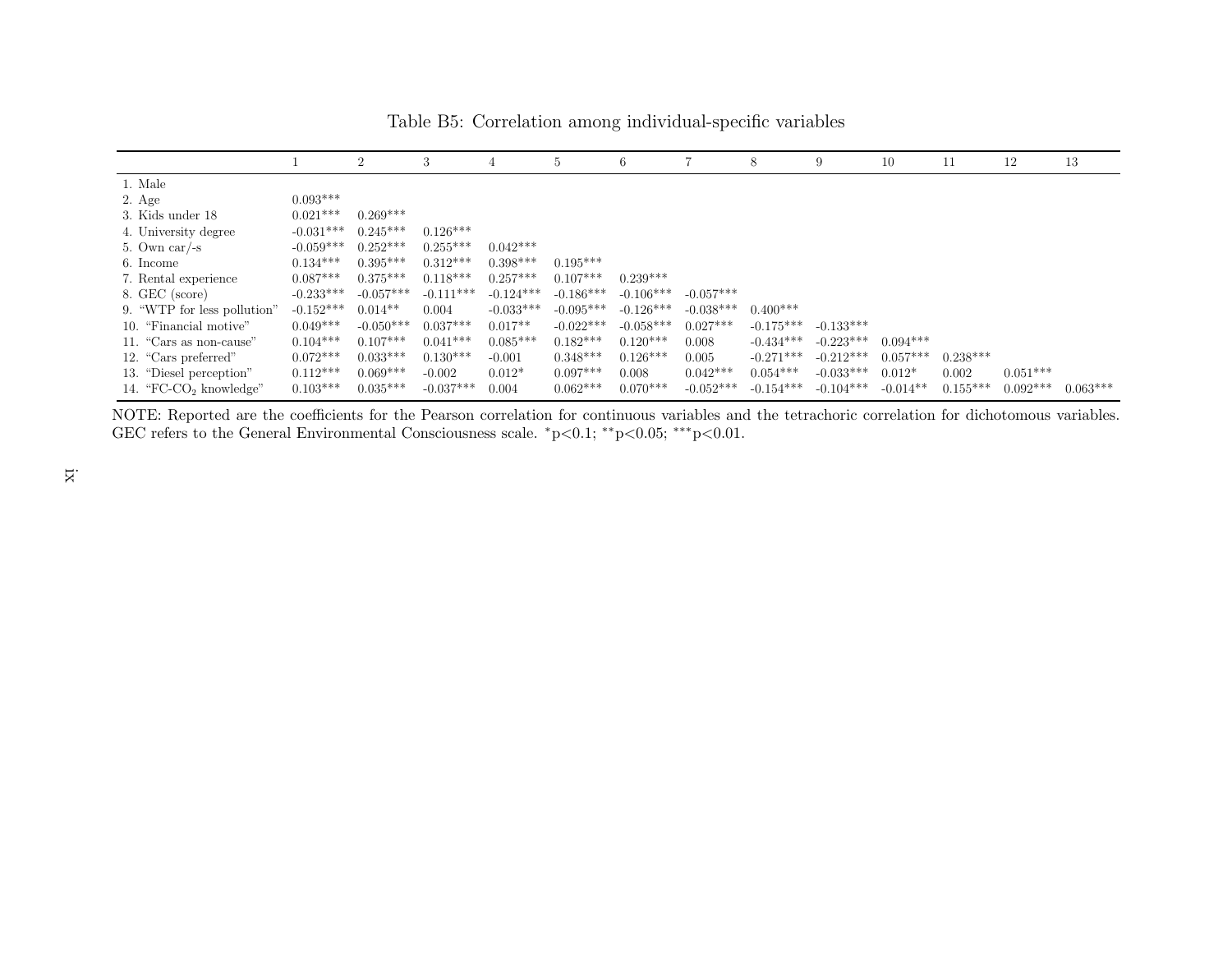## <span id="page-47-0"></span>C Additional Tables

|                                                     |                                     | Dependent Variable: Choices (FC design) |                                     |                                     |
|-----------------------------------------------------|-------------------------------------|-----------------------------------------|-------------------------------------|-------------------------------------|
|                                                     | (1)                                 | (2)                                     | (3)                                 | (4)                                 |
| Price                                               | $-0.099***$<br>(0.013)              | $-0.102***$<br>(0.014)                  | $-0.091***$<br>(0.015)              | $-0.091***$                         |
| $Price \times (Income less than average)$           |                                     |                                         | $-0.008$                            | (0.015)<br>$-0.011**$               |
| $Price \times (Income more than average)$           |                                     |                                         | (0.007)<br>$-0.021***$              | (0.005)<br>$-0.019***$              |
| Diesel                                              | $-0.103$                            | $-0.091$                                | (0.007)<br>$-0.091$                 | (0.006)<br>$-0.091$                 |
| none                                                | (0.123)<br>$-8.646***$<br>(0.522)   | (0.128)<br>$-8.873***$<br>(0.562)       | (0.129)<br>$-8.869***$<br>(0.562)   | (0.129)<br>$-8.875***$<br>(0.562)   |
| FC                                                  | $-0.676***$<br>(0.029)              | $-0.649***$<br>(0.035)                  | $-0.686***$<br>(0.039)              | $-0.684***$<br>(0.031)              |
| $FC \times Diesel$                                  | $-0.001$<br>(0.026)                 | $-0.006$<br>(0.027)                     | $-0.006$<br>(0.027)                 | $-0.006$<br>(0.027)                 |
| $FC \times (First CO2 design)$                      |                                     | $-0.038*$<br>(0.019)                    | $-0.038*$<br>(0.019)                | $-0.037*$<br>(0.019)                |
| $FC \times Male$                                    |                                     | 0.0001<br>(0.020)                       | 0.003<br>(0.020)                    | 0.002<br>(0.020)                    |
| $FC \times Age$                                     |                                     | 0.001<br>(0.001)                        | $-0.001$<br>(0.002)                 | 0.001<br>(0.001)                    |
| $FC \times Age^2$                                   |                                     |                                         | 0.0001<br>(0.0001)                  |                                     |
| $FC \times (University degree)$                     |                                     | $0.087***$<br>(0.022)                   | $0.100***$<br>(0.024)               | $0.097***$<br>(0.021)               |
| $FC \times (Own \, car - /s)$                       |                                     | $-0.009$<br>(0.022)                     | $-0.007$<br>(0.023)                 | $-0.002$<br>(0.021)                 |
| $FC \times (Income less than average)$              |                                     | $-0.046*$<br>(0.025)                    | $-0.026$<br>(0.034)                 |                                     |
| $FC \times (Income more than average)$              |                                     | $-0.044$<br>(0.029)                     | 0.020<br>(0.037)                    |                                     |
| $FC \times (Rental experience)$                     |                                     | $0.101***$<br>(0.022)                   | $0.110***$<br>(0.023)               | $0.102***$<br>(0.022)               |
| $FC \times GEC$                                     |                                     | $-0.023**$<br>(0.010)                   | $-0.022**$<br>(0.010)               | $-0.026*$<br>(0.009)                |
| $FC \times (WTP)$ for less pollution)               |                                     | $-0.028$<br>(0.026)                     | $-0.027$<br>(0.026)                 | $-0.029$<br>(0.025)                 |
| $FC \times (Financial\; motive)$                    |                                     | $-0.012$<br>(0.020)                     | $-0.011$<br>(0.020)                 | $-0.011$<br>(0.020)                 |
| $FC \times (Cars$ as non-cause)                     |                                     | 0.013<br>(0.028)                        | 0.012<br>(0.028)                    |                                     |
| $FC \times (Cars$ preferred)                        |                                     | 0.012<br>(0.024)                        | 0.012<br>(0.024)                    |                                     |
| $FC \times (Diesel\,\,perception)$                  |                                     | $-0.022$<br>(0.020)                     | $-0.023\,$<br>(0.020)               | $-0.022$<br>(0.020)                 |
| $FC \times (FC-CO2 knowledge)$                      |                                     | $-0.034$<br>(0.030)                     | $-0.031$<br>(0.030)                 | $-0.031$<br>(0.030)                 |
| Observations<br>Log Likelihood<br>Akaike Inf. Crit. | 7,950<br>$-6,021.341$<br>12,052.680 | 7,280<br>$-5,441.049$<br>10,922.100     | 7,280<br>$-5,435.846$<br>10,917.690 | 7,280<br>$-5,437.465$<br>10,910.930 |

Table C1: MNL parameter estimates (FC design)

NOTE: All individual-specific variables but income are mean-centered. The average income group serves as a reference.  $*p<0.1$ ;  $**p<0.05$ ;  $**p<0.01$ .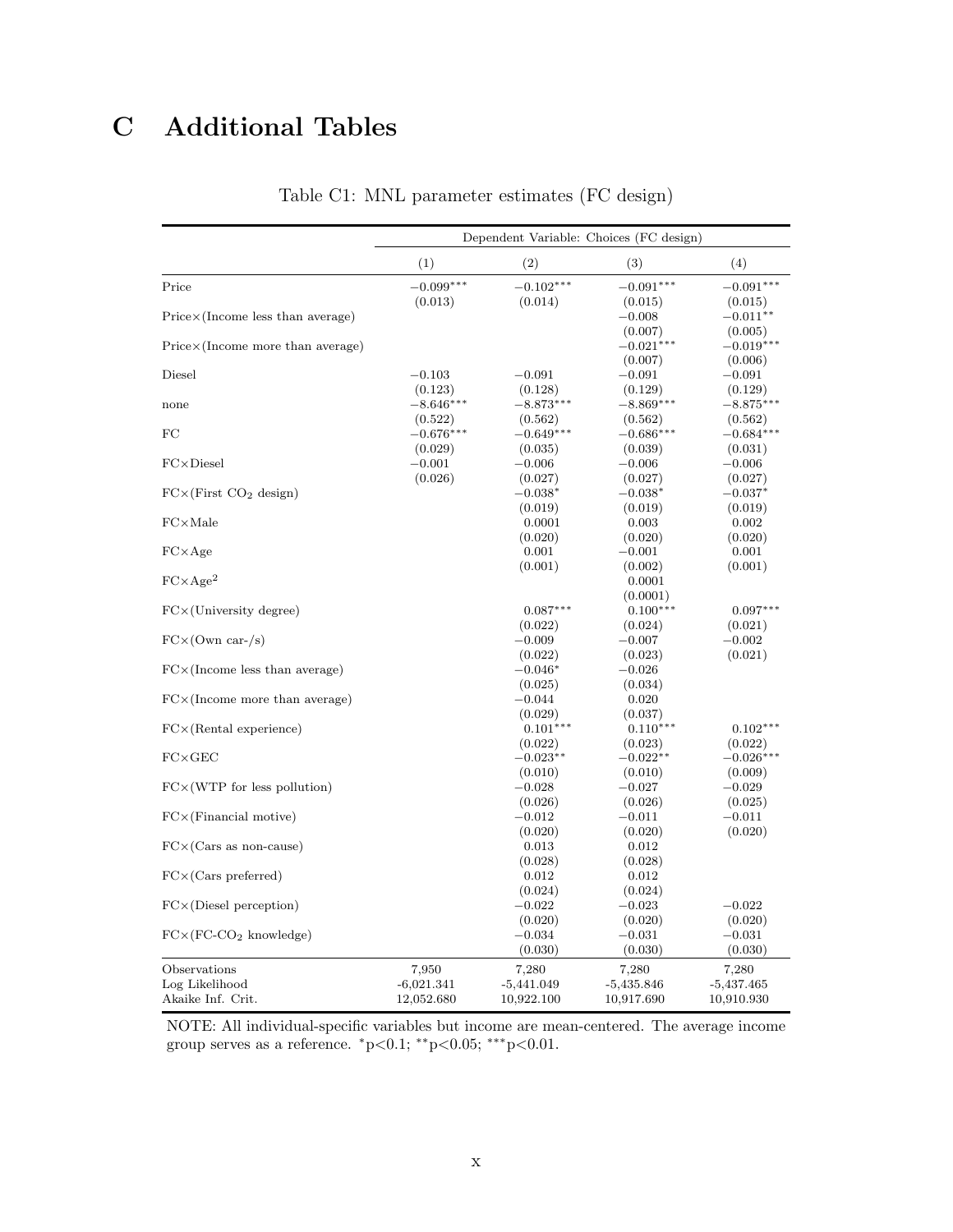<span id="page-48-0"></span>

|                                           |                            |                            | Dependent Variable: Choices $(CO2$ design) |                            |
|-------------------------------------------|----------------------------|----------------------------|--------------------------------------------|----------------------------|
|                                           | (1)                        | (2)                        | (3)                                        | (4)                        |
| Price                                     | $-0.162***$                | $-0.156***$                | $-0.145***$                                | $-0.148***$                |
| $Price \times (Income less than average)$ | (0.013)                    | (0.014)                    | (0.015)<br>$-0.012**$                      | (0.015)<br>$-0.010**$      |
|                                           |                            |                            | (0.006)                                    | (0.005)                    |
| $Price \times (Income more than average)$ |                            |                            | $-0.023***$<br>(0.007)                     | $-0.017***$<br>(0.006)     |
| $Price \times (CO_2$ design, $g/km)$      | $-0.002$                   | 0.003                      | 0.005                                      | 0.004                      |
|                                           | (0.005)                    | (0.006)                    | (0.006)                                    | (0.006)                    |
| $Price \times (CO_2$ design, kg/km)       | $-0.021***$                | $-0.018***$                | $-0.017***$                                | $-0.018***$                |
| none                                      | (0.005)<br>$-8.886***$     | (0.006)<br>$-9.075***$     | (0.006)<br>$-9.073***$                     | (0.006)<br>$-9.078***$     |
|                                           | (0.506)                    | (0.542)                    | (0.542)                                    | (0.542)                    |
| Diesel                                    | $-0.099$                   | $-0.098$                   | $-0.099$                                   | $-0.098$                   |
|                                           | (0.121)                    | (0.126)                    | (0.126)                                    | (0.126)                    |
| CO <sub>2</sub>                           | $-0.155***$                | $-0.142***$                | $-0.157***$                                | $-0.146***$                |
| $CO2 \times (CO2$ design, $g/km)$         | (0.012)<br>0.015           | (0.014)<br>0.010           | (0.015)<br>0.009                           | (0.013)<br>0.011           |
|                                           | (0.010)                    | (0.011)                    | (0.011)                                    | (0.011)                    |
| $CO2 \times (CO2$ design, kg/km)          | $0.070***$                 | $0.056***$                 | $0.055***$                                 | $0.056***$                 |
|                                           | (0.010)                    | (0.011)                    | (0.011)                                    | (0.011)                    |
| $CO2\times$ Diesel                        | $0.016*$                   | 0.013                      | 0.013                                      | 0.013                      |
|                                           | (0.010)                    | (0.010)                    | (0.010)                                    | (0.010)                    |
| $CO2\times$ (First $CO2$ design)          |                            | $0.031***$                 | $0.032***$                                 | $0.032***$                 |
| $CO2\times$ Male                          |                            | (0.007)<br>$0.043***$      | (0.007)<br>$0.044***$                      | (0.007)<br>$0.044***$      |
|                                           |                            | (0.007)                    | (0.008)                                    | (0.007)                    |
| $CO2\times Age$                           |                            | $-0.001***$                | $-0.002***$                                | $-0.001**$                 |
|                                           |                            | (0.0004)                   | (0.001)                                    | (0.0004)                   |
| $CO2 \times Age^2$                        |                            |                            | 0.00003                                    |                            |
|                                           |                            |                            | (0.00002)                                  |                            |
| $CO2\times$ (University degree)           |                            | $0.049***$                 | $0.054***$                                 | $0.053***$                 |
| $CO_2 \times (Own \text{ car} - /s)$      |                            | (0.008)<br>0.013           | (0.008)<br>$0.014*$                        | (0.007)<br>$0.018**$       |
|                                           |                            | (0.008)                    | (0.008)                                    | (0.008)                    |
| $CO2 \times (Income less than average)$   |                            | $-0.009$                   | 0.003                                      |                            |
|                                           |                            | (0.009)                    | (0.011)                                    |                            |
| $CO2 \times (Income more than average)$   |                            | $-0.0004$                  | $0.023*$                                   |                            |
|                                           |                            | (0.011)                    | (0.013)                                    |                            |
| $CO2 \times (Rental experience)$          |                            | $0.027***$<br>(0.008)      | $0.030***$<br>(0.008)                      | $0.027***$<br>(0.008)      |
| $CO2 \times GEO$                          |                            | $-0.021***$                | $-0.020***$                                | $-0.023***$                |
|                                           |                            | (0.004)                    | (0.004)                                    | (0.004)                    |
| $CO2 \times (WTP)$ for less pollution)    |                            | $-0.132***$                | $-0.130***$                                | $-0.133***$                |
|                                           |                            | (0.012)                    | (0.012)                                    | (0.012)                    |
| $CO2 \times (Financial\; motive)$         |                            | $0.025***$                 | $0.026***$                                 | $0.026***$                 |
| $CO2 \times (Cars as non-cause)$          |                            | (0.007)<br>0.012           | (0.007)<br>0.012                           | (0.007)                    |
|                                           |                            | (0.011)                    | (0.011)                                    |                            |
| $CO2 \times (Cars preferred)$             |                            | 0.010                      | 0.011                                      |                            |
|                                           |                            | (0.009)                    | (0.009)                                    |                            |
| $CO2 \times (Diesel)$ perception)         |                            | $-0.014**$                 | $-0.015**$                                 | $-0.015**$                 |
|                                           |                            | (0.007)                    | (0.007)                                    | (0.007)                    |
| $CO_2 \times (FC-CO_2 \text{ knowledge})$ |                            | $-0.030***$                | $-0.029***$                                | $-0.029***$                |
|                                           |                            | (0.011)                    | (0.011)                                    | (0.011)                    |
| Observations<br>Log Likelihood            | 7,757                      | 7,280                      | 7,280                                      | 7,280                      |
| Akaike Inf. Crit.                         | $-6,461.606$<br>12,941.210 | $-5,771.973$<br>11,591.950 | $-5,765.251$<br>11,584.500                 | $-5,769.501$<br>11,583.000 |

Table C2: MNL parameter estimates  $(\mathrm{CO}_2$  design)

NOTE: All individual-specific variables but income are mean-centered. The average income group serves as a reference.  $^*p{<}0.1;$   $^{**}p{<}0.05;$   $^{***}p{<}0.01.$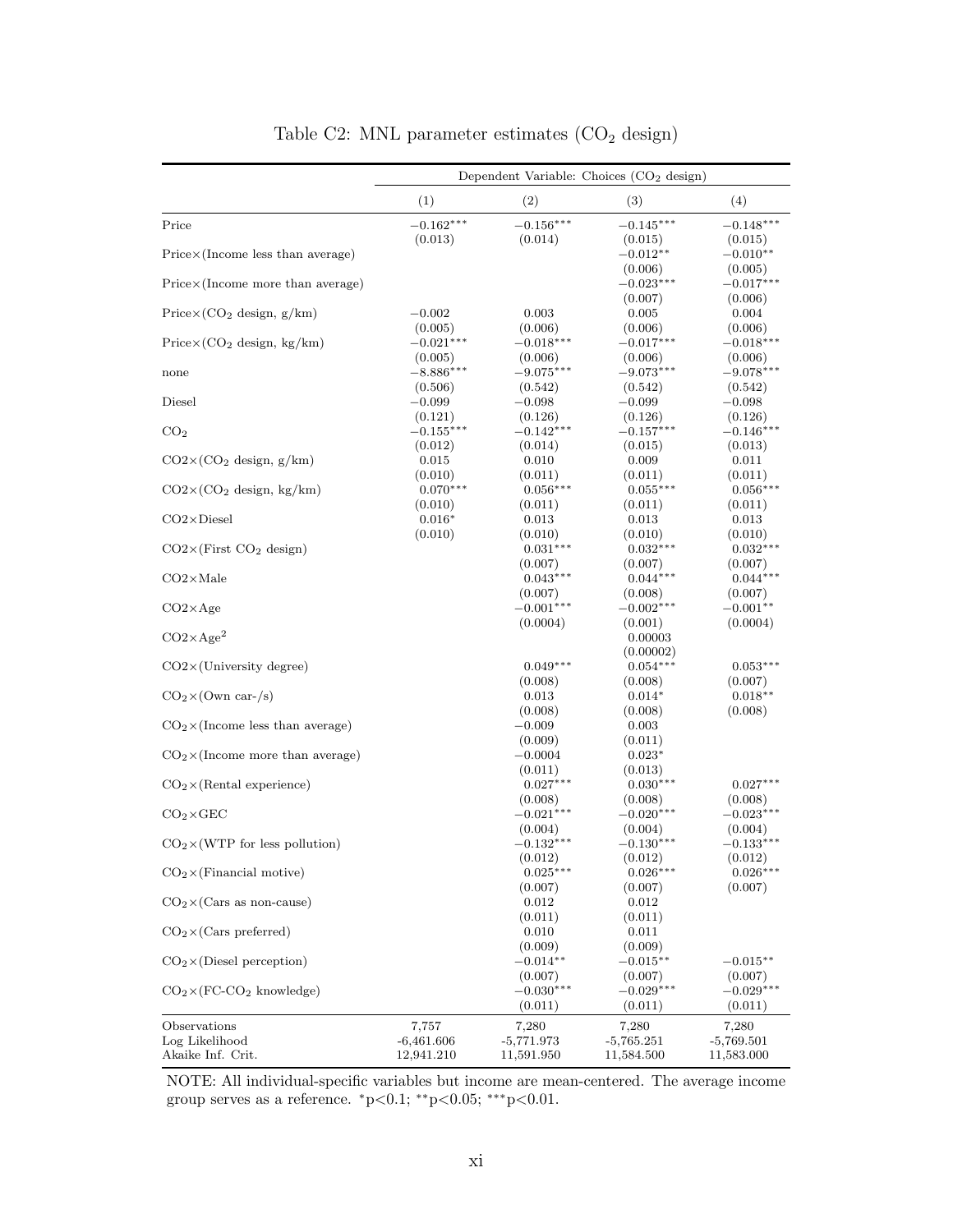<span id="page-49-0"></span>

|                                              |                                 | Dependent Variable: Choices      |
|----------------------------------------------|---------------------------------|----------------------------------|
|                                              | $(1)$ FC design                 | $(2)$ CO <sub>2</sub> design     |
| NegPrice                                     | $-1.135***$<br>(0.100)          | $-1.013***$<br>(0.073)           |
| none                                         | $-29.393***$<br>(1.649)         | $-37.277***$<br>(1.778)          |
| Diesel                                       | 0.179<br>(0.116)                | $0.339***$<br>(0.129)            |
| NegFC                                        | $0.367***$<br>(0.049)           |                                  |
| ${\rm NegCO2}$                               |                                 | $-1.066***$<br>(0.076)           |
| $NegPrice \times (CO2 design, g/km)$         |                                 | $0.107***$<br>(0.026)            |
| $NegPrice \times (CO_2$ design, kg/km)       |                                 | $0.138***$                       |
| $NegPrice \times (Income less than average)$ | 0.055                           | (0.040)<br>$0.138***$            |
| NegPrice×(Income more than average)          | (0.052)<br>0.081                | (0.030)<br>$0.202***$            |
| $NegFC \times (First CO2 design)$            | (0.053)<br>$-0.022\,$           | (0.048)                          |
| $NegFC\times Male$                           | (0.048)<br>$0.115***$           |                                  |
| $NegFC \times (University degree)$           | (0.048)<br>$-0.044$             |                                  |
| $NegFC \times (Rental experience)$           | (0.047)<br>$-0.168***$          |                                  |
| $NegFC \times GEO$                           | (0.054)<br>$0.068***$           |                                  |
| $NegFC \times (WTP)$ for less pollution)     | (0.021)<br>$0.136**$<br>(0.063) |                                  |
| $NegFC \times (Financial\; motive)$          | -0.002                          |                                  |
| $NegFC \times (Diesel\,\,perception)$        | (0.051)<br>0.014<br>(0.061)     |                                  |
| $NegFC \times (FC-CO2$ knowledge)            | $-0.013$<br>(0.076)             |                                  |
| $NegCO2\times (CO2$ design, $g/km)$          |                                 | $-0.203***$                      |
| $NegCO2\times (CO2$ design, kg/km)           |                                 | (0.057)<br>$-0.438***$           |
| $NegCO2\times (First CO2 design)$            |                                 | (0.065)<br>$-0.329***$           |
| $NegCO2\times Male$                          |                                 | (0.058)<br>$-0.009$              |
| $NegCO2\times (University degree)$           |                                 | (0.045)<br>$-0.310***$           |
| $NegCO2\times (Rental experience)$           |                                 | (0.045)<br>$-0.221***$           |
| $NegCO2\times GEC$                           |                                 | (0.054)<br>$0.239***$            |
| $NegCO2\times(WTP)$ for less pollution)      |                                 | (0.032)<br>$1.170***$            |
| $NegCO2\times (Financial\; motive)$          |                                 | (0.114)<br>$-0.246***$           |
| $NegCO2\times(Diesel)$ perception)           |                                 | (0.063)<br>0.083                 |
| $NegCO2\times (FC-CO2$ knowledge)            |                                 | (0.053)<br>$0.341***$<br>(0.087) |

Table C3: MXL parameter estimates (full sample)

Continues on the next page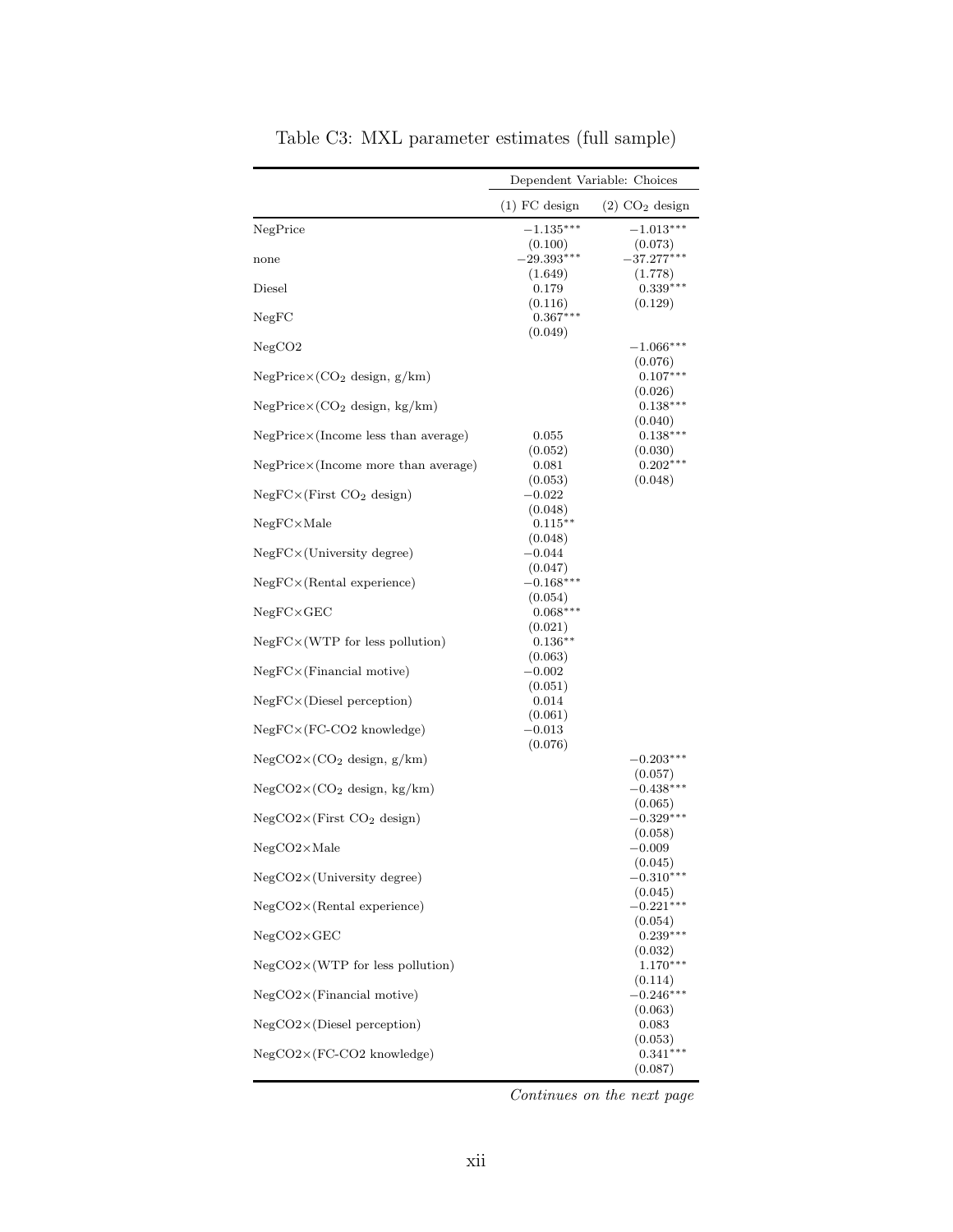|                      |                 | Dependent Variable: Choices  |
|----------------------|-----------------|------------------------------|
|                      | $(1)$ FC design | $(2)$ CO <sub>2</sub> design |
| sd.NegPrice.NegPrice | $0.607***$      | $-0.806***$                  |
|                      | (0.030)         | (0.028)                      |
| sd.NegPrice.none     | $-9.563***$     | $23.071***$                  |
|                      | (0.761)         | (1.382)                      |
| sd.NegPrice.Diesel   | $0.976***$      | $-1.092***$                  |
|                      | (0.144)         | (0.160)                      |
| sd.NegPrice.NegFC    | $-0.002$        |                              |
|                      | (0.036)         |                              |
| sd.NegPrice.NegCO2   |                 | 0.066                        |
|                      |                 | (0.041)                      |
| sd.none.none         | $-8.464***$     | $-12.290***$                 |
|                      | (0.617)         | (0.804)                      |
| sd.none.Diesel       | $-0.058$        | $-0.219$                     |
|                      | (0.165)         | (0.173)                      |
| sd.none.NegFC        | $0.513***$      |                              |
|                      | (0.039)         |                              |
| sd.none.NegCO2       |                 | $0.738***$                   |
|                      |                 | (0.030)                      |
| sd.Diesel.Diesel     | $2.146***$      | $2.551***$                   |
|                      | (0.116)         | (0.132)                      |
| sd.Diesel.NegFC      | $0.337***$      |                              |
|                      | (0.025)         |                              |
| sd.NegFC.NegFC       | 0.065           |                              |
|                      | (0.045)         |                              |
| sd.Diesel.NegCO2     |                 | $0.236***$                   |
|                      |                 | (0.036)                      |
| sd.NegCO2.NegCO2     |                 | $0.322***$                   |
|                      |                 | (0.028)                      |
| Observations         | 7,280           | 7,280                        |
| Log Likelihood       | $-4,244.401$    | $-4,192.690$                 |
| Akaike Inf. Crit.    | 8,538.802       | 8,443.381                    |
| Bayesian Inf. Crit.  | 8,711.124       | 8,643.274                    |
|                      |                 |                              |

NOTE: The estimation of random coefficient logit model is based on maximum simulated likelihood method using the "gmnl" R package (version 1.1-3). Optimization of the log-likelihood is by BFGS maximization method. Simulation is based on 2000 Halton draws. Price,  $FC$ , and  $CO<sub>2</sub>$  enter the model as negative values. Individual-specific variables are meancentered.  $*p<0.1$ ;  $*p<0.05$ ;  $**p<0.01$ .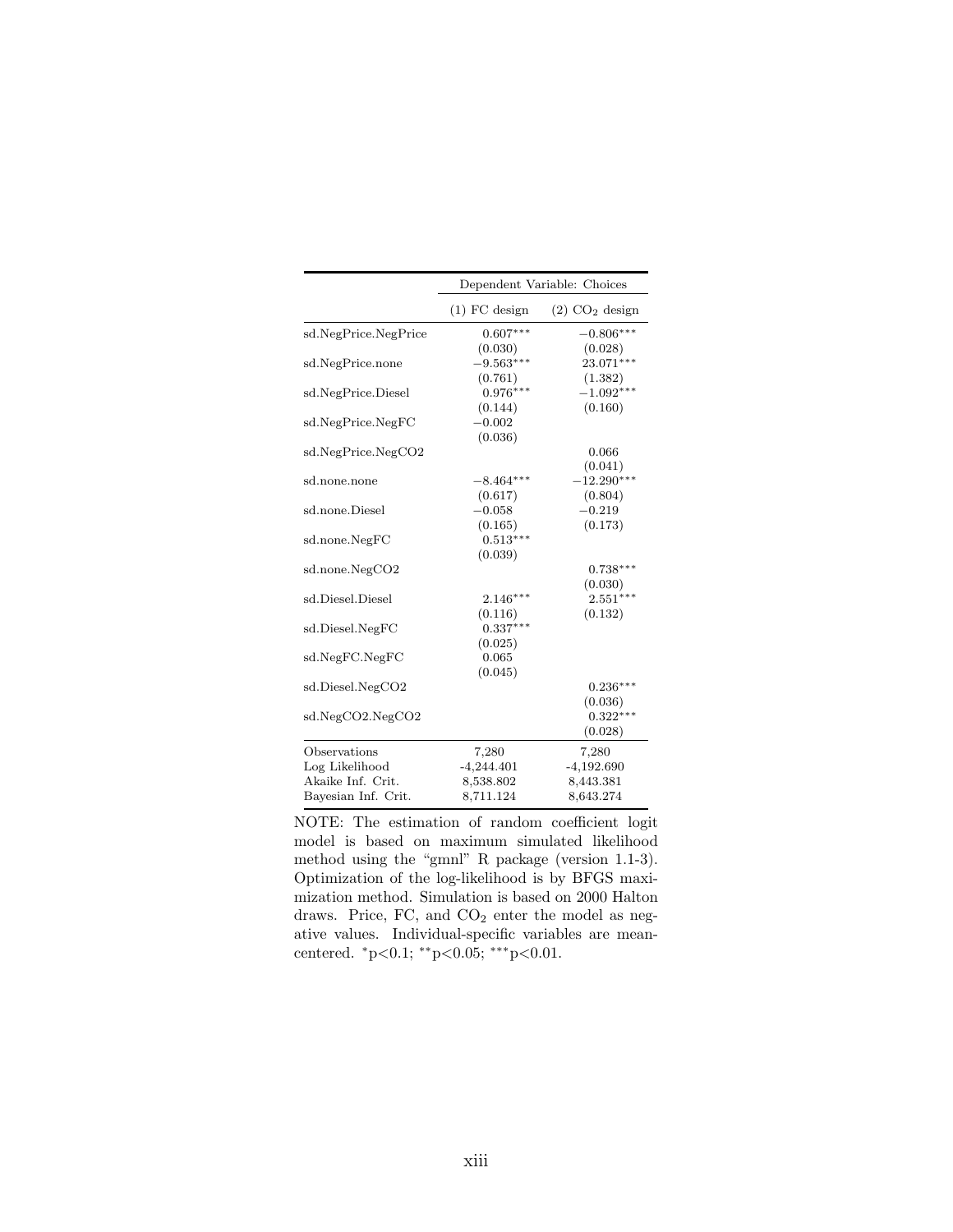|               | Price   | None    | <b>Diesel</b> | Metric  |
|---------------|---------|---------|---------------|---------|
|               |         |         | FC design     |         |
| Price         | 1       | 0.68    | $-0.37$       | $-0.02$ |
| None          | 0.68    | 1       | $-0.29$       | 0.48    |
| <b>Diesel</b> | $-0.37$ | $-0.29$ | 1             | $-0.44$ |
| Metric        | $-0.02$ | 0.48    | $-0.44$       | 1       |
|               |         |         | $CO2$ design  |         |
| Price         | 1       | 0.74    | $-0.27$       | 0.09    |
| None          | 0.74    | 1       | $-0.30$       | 0.47    |
| Diesel        | $-0.27$ | $-0.30$ | 1             | $-0.01$ |
| Metric        | 0.09    | 0.47    | $-0.01$       | 1       |

<span id="page-51-0"></span>Table C4: Empirical correlation in taste parameters for attributes

NOTE: Correlations for the price and the metric are given for the negative variable values. A negative correlation suggests a larger coefficient in absolute terms.

Table C5: Relative attribute importance (MXL model)

<span id="page-51-1"></span>

|        | Attribute        | Price  |      | Diesel |      | $FC$ or $CO2$ |      |
|--------|------------------|--------|------|--------|------|---------------|------|
| Design |                  | Median | SE   | Median | SE   | Median        | SE   |
|        | FC (1/100 km)    | 0.34   | 0.02 | 0.15   | 0.01 | 0.46          | 0.01 |
|        | $CO2$ (g/100 km) | 0.42   | 0.02 | 0.19   | 0.01 | 0.31          | 0.02 |
|        | $CO2$ (g/km)     | 0.48   | 0.02 | 0.19   | 0.01 | 0.26          | 0.02 |
|        | $CO2$ (kg/km)    | 0.51   | 0.02 | 0.20   | 0.01 | 0.21          | 0.02 |

NOTE: The table reports the median RAI values for an average sample person computed based on draws from the population distribution of the taste parameters. Standard errors are computed from 300 bootstrap resamples of the taste parameter draws.

Table C6: WTP  $(\epsilon)$  for FC and CO<sub>2</sub> over the whole trip (MXL model)

<span id="page-51-2"></span>

|        | Attribute               |          |      | FC (11/100 km)           |                                    |       |         |      | CO <sub>2</sub> (1 g/km) |               |      |
|--------|-------------------------|----------|------|--------------------------|------------------------------------|-------|---------|------|--------------------------|---------------|------|
| Design |                         | Median   | SE.  | $2.5\%$                  | $97.5\%$                           | SD.   | Median  | SE   |                          | $2.5\%$ 97.5% | -SD  |
|        | FC $(l/100 \text{ km})$ |          |      | $-45.11$ $3.83$ $-52.87$ | $\textcolor{red}{\textbf{-37.91}}$ | 71.06 | $-1.80$ |      | $0.15$ $-2.11$ $-1.52$   |               | 2.84 |
|        | CO2 (g/100 km)          | $-23.90$ | 2.24 | $-28.75$                 | $-20.22$                           | 92.91 | -0.96   | 0.09 | $-1.15$ $-0.81$          |               | 3.72 |
|        | CO2 (g/km)              | $-17.44$ | 1.54 | $-20.54$                 | -14.69                             | 67.63 | $-0.70$ | 0.06 | -0.82 $\,$               | $-0.59$       | 2.71 |
|        | $CO2$ (kg/km)           | -13.42   | 1.40 | $-16.14$                 | -10.99                             | 51.96 | $-0.54$ | 0.06 | $-0.65$                  | $-0.44$       | 2.08 |

NOTE: The table reports the summary statistics for WTP values in  $\epsilon$  for the whole trip (10 days; 2000) km) for an average sample person based on 10,000 draws from the population distribution of the taste parameters. Standard errors (SE) and confidence interval (2.5% and 97.5%) of the median are computed from 300 bootstrap resamples of the draws. SD stands for standard deviation. Bold values: computed from the estimates. Non-bold values: implied by the values from other designs. The implied WTP (FC) values based on the WTP ( $CO<sub>2</sub>$ ) are computed as WTP( $CO<sub>2</sub>$ )×25 for both engine types on average. The implied WTP  $(CO_2)$  values based on the WTP  $(FC)$  are computed as WTP $(FC)/25$  for both engine types on average.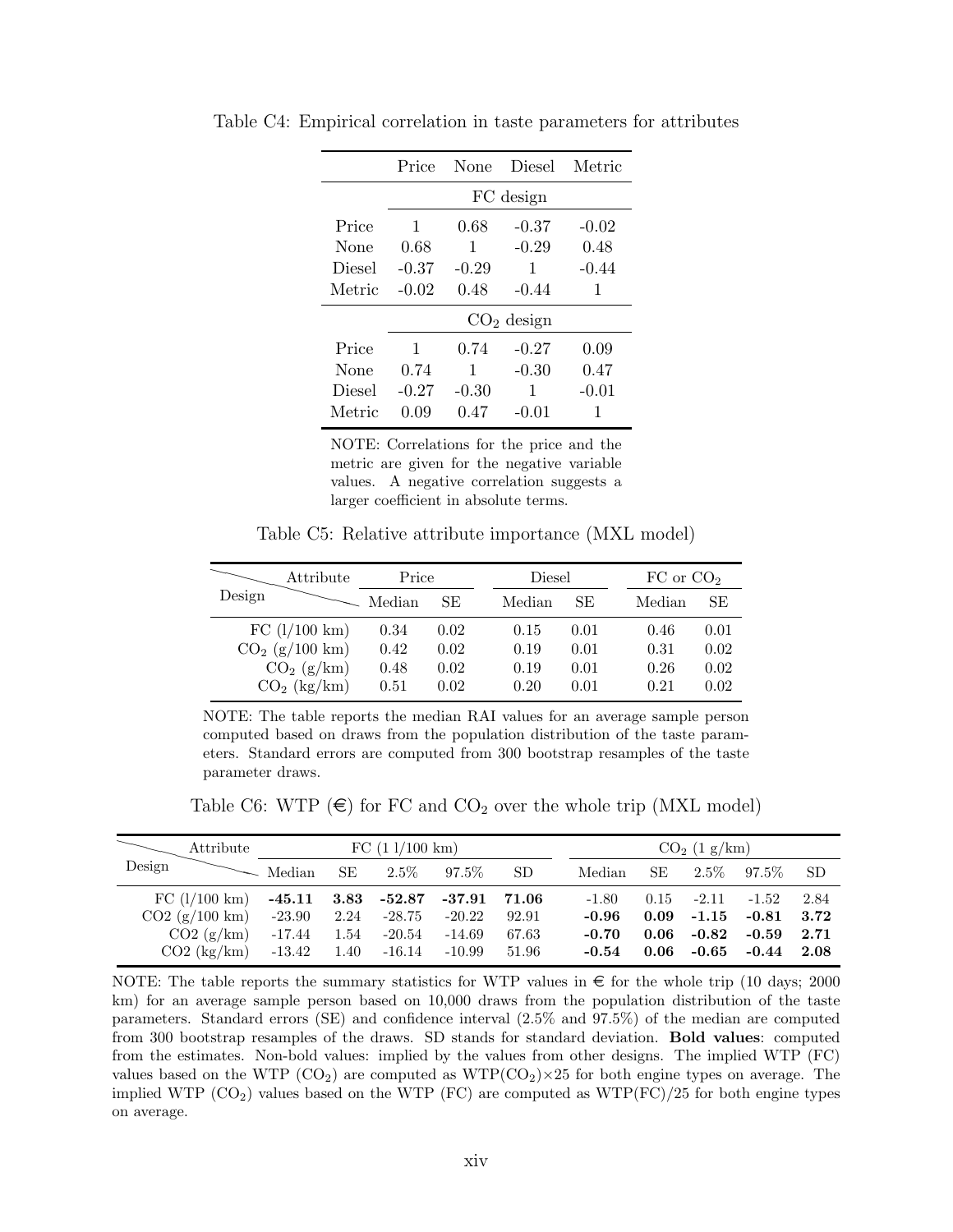$\triangle WTP$ , 1 l/100 km  $\triangle WTP$ , 1 g/km  $(FC \text{ design})$   $(CO<sub>2</sub> \text{ design})$ Mean SE Mean SE Gender (male = 1)  $3.68$  1.54  $-0.01$  0.11 University degree  $(yes = 1) -1.41 -1.44 -0.80 -0.15$ Rental Experience  $(yes = 1)$  -5.45 1.88 -0.59 0.16 Environmental consciousness (score) 2.10 0.70 0.61 0.11 "WTP for less pollution" (yes = 1)  $4.40$   $2.17$   $2.99$   $0.45$ "Financial motive" (yes = 1)  $-0.08$  1.57  $-0.65$  0.18 "Diesel perception" (yes = 1)  $0.47$  1.97  $0.23$  0.14 "FC-CO<sub>2</sub> knowledge" (yes = 1)  $-0.57$  2.41 0.88 0.23

<span id="page-52-0"></span>Table C7: Differences in WTP  $(\epsilon)$  for a reduction in FC and CO<sub>2</sub> by individual-specific variables

NOTE: The table presents the differences in WTP in  $\epsilon$  for FC and CO<sub>2</sub> for the whole trip (10 days; 2000 km) among respondents described by various characteristics. Values are computed based on 300 bootstrap resamples of draws for 10,000 random individuals from the estimated distribution of the taste parameters. Positive values mean higher WTP for a reduction in FC by 1 l/100 km or  $CO_2$  emissions by 1 g/km compared to a reference group.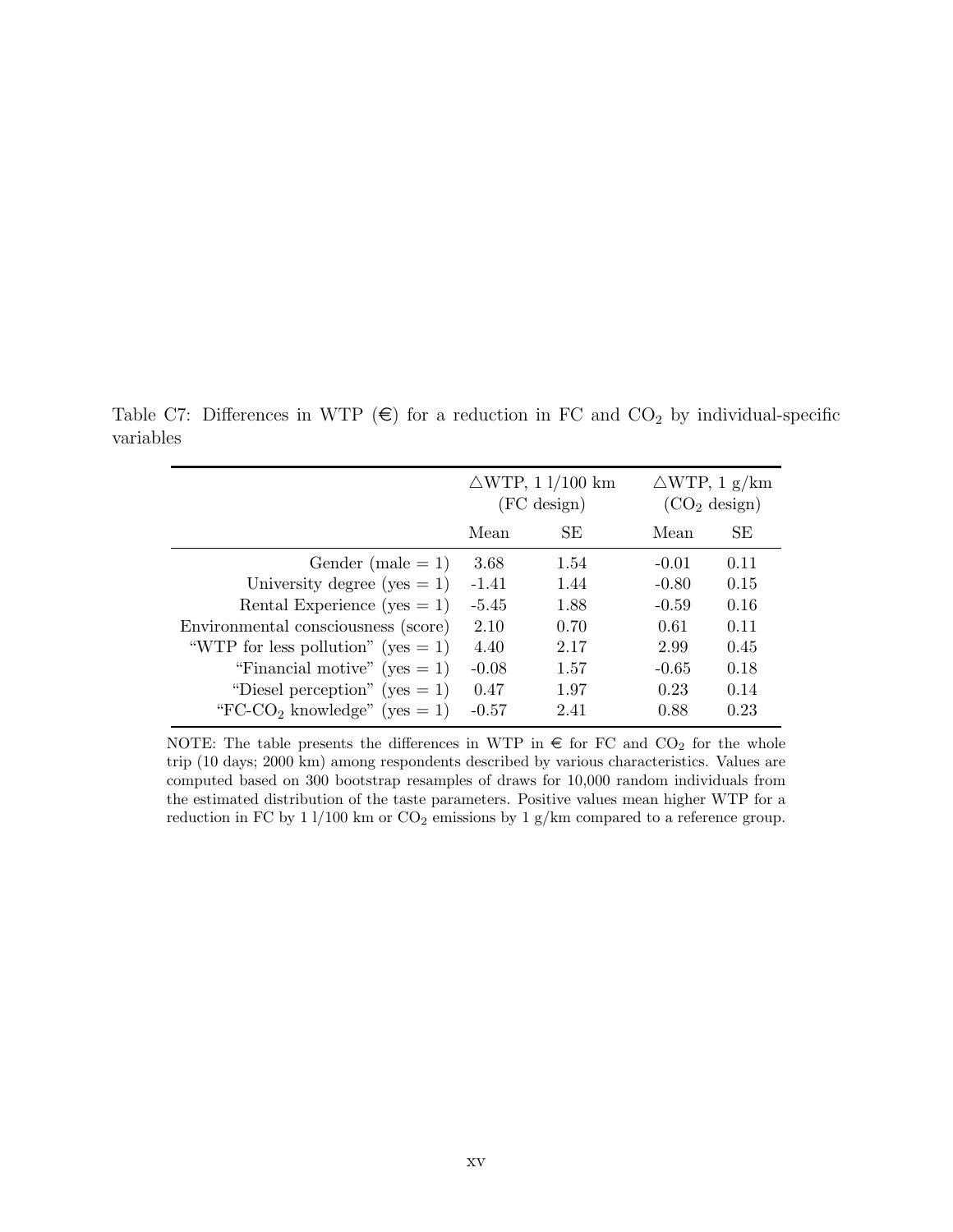| Gender     | GEC         | Financial motive | Rental experience | $FC-CO2$ knowledge | mean      | SE       |
|------------|-------------|------------------|-------------------|--------------------|-----------|----------|
| Male       | Low GEC     | Yes              | $\rm No$          | No                 | 36.21     | 5.67     |
| Male       | Average GEC | Yes              | $\rm No$          | $\rm No$           | $35.92\,$ | 5.86     |
| Male       | High GEC    | Yes              | No                | $\rm No$           | 34.84     | 6.35     |
| Male       | Low GEC     | N <sub>o</sub>   | No                | $\rm No$           | 32.32     | 6.09     |
| $\rm Male$ | Low GEC     | Yes              | Yes               | $\rm No$           | 31.06     | 4.04     |
| Male       | Average GEC | Yes              | Yes               | $\rm No$           | 30.98     | 4.24     |
| Male       | Average GEC | N <sub>o</sub>   | No                | $\rm No$           | 30.94     | 6.23     |
| Female     | Low GEC     | Yes              | No                | $\rm No$           | 30.56     | 4.83     |
| Male       | High GEC    | Yes              | Yes               | $\rm No$           | 30.30     | 4.76     |
| Female     | Average GEC | Yes              | No                | N <sub>o</sub>     | 29.85     | 4.97     |
| Male       | Low GEC     | Yes              | N <sub>o</sub>    | Yes                | 29.64     | 6.54     |
| Male       | High GEC    | N <sub>o</sub>   | N <sub>o</sub>    | $\rm No$           | 28.47     | 6.69     |
| Female     | High GEC    | Yes              | N <sub>o</sub>    | $\rm No$           | 28.33     | 5.40     |
| Male       | Low GEC     | N <sub>o</sub>   | Yes               | N <sub>o</sub>     | 27.97     | 4.35     |
| Male       | Average GEC | Yes              | No                | Yes                | 27.73     | 7.01     |
| Male       | Average GEC | No               | Yes               | $\rm No$           | 27.02     | 4.50     |
| Female     | Low GEC     | N <sub>o</sub>   | N <sub>o</sub>    | $\rm No$           | 26.66     | 5.46     |
| Female     | Low GEC     | Yes              | Yes               | $\rm No$           | 26.33     | 3.58     |
| Female     | Average GEC | Yes              | Yes               | N <sub>o</sub>     | 25.91     | 3.75     |
| Male       | Low GEC     | Yes              | Yes               | Yes                | 25.80     | 4.99     |
| Male       | High GEC    | No               | Yes               | $\rm No$           | 25.22     | 4.98     |
| Female     | Average GEC | No               | N <sub>o</sub>    | $\rm No$           | 24.85     | 5.58     |
| Female     | High GEC    | Yes              | Yes               | $\rm No$           | 24.85     | 4.23     |
| Male       | High GEC    | Yes              | No                | Yes                | 24.61     | 7.88     |
| Male       | Average GEC | Yes              | Yes               | Yes                | 24.44     | 5.45     |
| Male       | Low GEC     | No               | No                | Yes                | 24.07     | 6.85     |
| Female     | Low GEC     | Yes              | N <sub>o</sub>    | Yes                | 24.04     | 5.74     |
| Female     | Low GEC     | N <sub>o</sub>   | Yes               | $\rm No$           | 23.23     | 4.07     |
| Male       | High GEC    | Yes              | Yes               | Yes                | 22.11     | 6.30     |
| Female     | High GEC    | No               | N <sub>o</sub>    | $\rm No$           | 21.93     | 6.01     |
| Female     | Average GEC | No               | Yes               | $\rm No$           | 21.93     | 4.22     |
| Female     | Average GEC | Yes              | N <sub>o</sub>    | Yes                | 21.72     | 6.17     |
| Male       | Low GEC     | N <sub>o</sub>   | Yes               | Yes                | 21.36     | 5.20     |
| Female     | Low GEC     | Yes              | Yes               | Yes                | 21.12     | 4.51     |
| Male       | Average GEC | No               | No                | Yes                | 20.62     | 7.32     |
| Female     | High GEC    | No               | $_{\rm Yes}$      | N <sub>o</sub>     | 19.76     | 4.69     |
| Female     | Average GEC | Yes              | Yes               | Yes                | 19.41     | 4.95     |
| Male       | Average GEC | No               | Yes               | Yes                | 18.77     | 5.68     |
| Female     | Low GEC     | No               | N <sub>o</sub>    | Yes                | 18.45     | $6.27\,$ |
| Female     | High GEC    | Yes              | N <sub>o</sub>    | Yes                | 18.14     | 7.02     |
| Female     | High GEC    | Yes              | Yes               | Yes                | 16.70     | 5.77     |
| Female     | Low GEC     | No               | Yes               | Yes                | 16.67     | 4.91     |
| Male       | High GEC    | No               | N <sub>o</sub>    | Yes                | 15.52     | 8.28     |
| Male       | High GEC    | No               | Yes               | Yes                | 14.87     | 6.62     |
| Female     | Average GEC | No               | N <sub>o</sub>    | Yes                | 14.57     | 6.74     |
| Female     | Average GEC | No               | Yes               | Yes                | 13.72     | 5.39     |
| Female     | High GEC    | No               | Yes               | Yes                | 9.43      | 6.36     |

<span id="page-53-0"></span>Table C8: Differences in the WTP for identical improvements in  $FC$  and  $CO<sub>2</sub>$  for various population sub-groups

NOTE: The average values of the metric effect for various sub-groups of interest are presented, with standard errors computed based on 300 bootstrap resamples of draws from the distribution of the taste parameters. The metric effect is given by differences in the WTP for 1 l/100 km computed for the FC-design and CO<sub>2</sub>design (in g/km), for both engine types on average :  $\frac{A}{A} \sqrt{TP(FC\text{-}CO_2)} = \text{WTP(FC)} - \text{WTP(CO}_2, \text{g/km}) \times 25.$ All other individual-specific variables are held at their sample averages.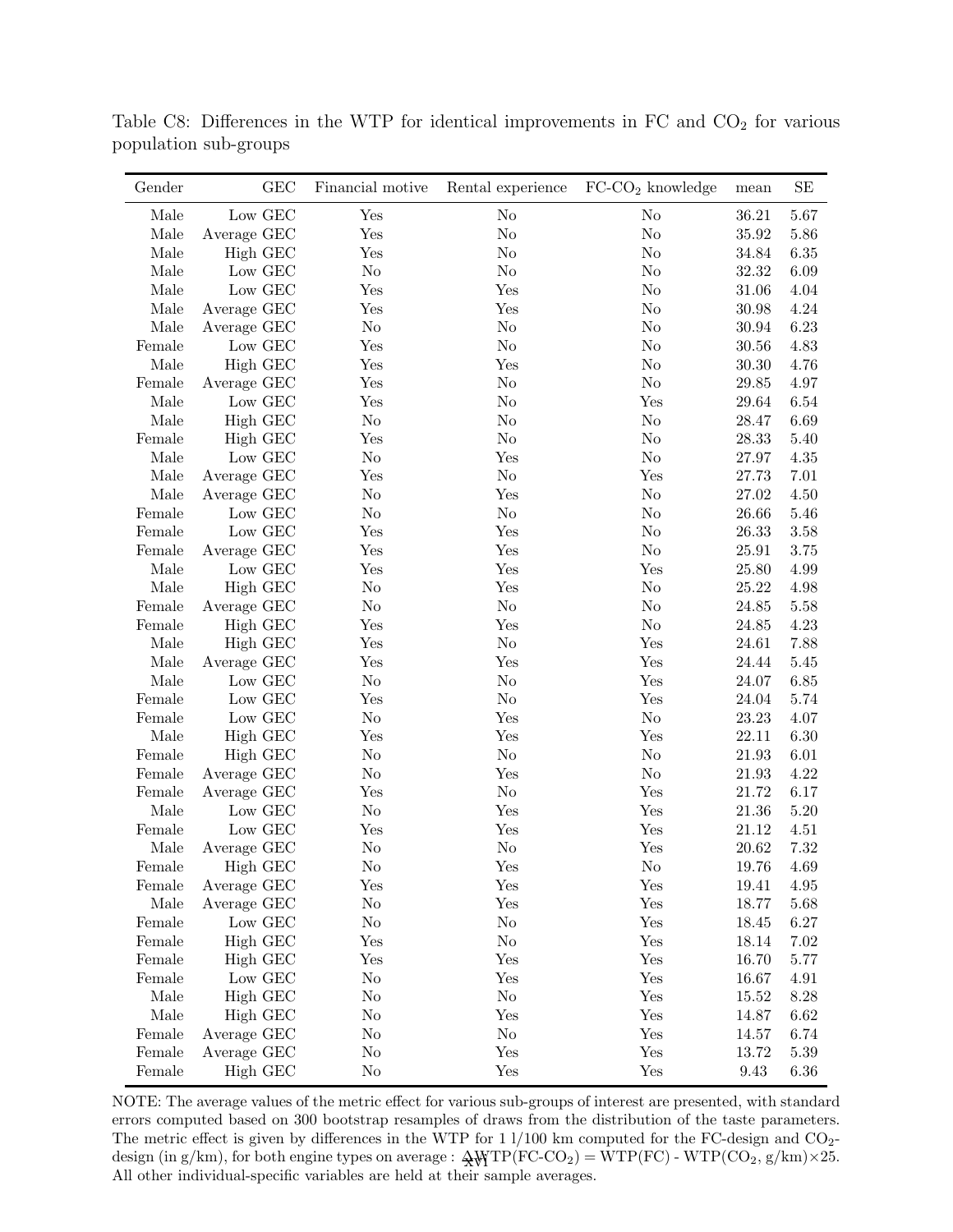|                                                          |                     | Dependent Variable: $\ln(S_{EFO}) - \ln(1 - S_{EFO})$ |                       |
|----------------------------------------------------------|---------------------|-------------------------------------------------------|-----------------------|
|                                                          | Case 1              | Case 2                                                | $\rm Case~3$          |
|                                                          | (Min EnvC & Min TC) | (Min EnvC)                                            | (Min EnvC $\&$ Min P) |
| Design $CO2$ (g/100 km)                                  | $0.186***$          | $0.216***$                                            | $-0.002$              |
|                                                          | (0.003)             | (0.004)                                               | (0.004)               |
| Design $CO_2$ (kg/km)                                    | $-0.145***$         | $-0.132***$                                           | $-0.013***$           |
|                                                          | (0.003)             | (0.004)                                               | (0.004)               |
| Design FC $(l/100 \text{ km})$                           | $1.002***$          | $0.643***$                                            | $-0.185***$           |
|                                                          | (0.003)             | (0.004)                                               | (0.004)               |
| $\triangle$ EnvC                                         | $0.003***$          | $0.006***$                                            | $-0.002***$           |
|                                                          | (0.0001)            | (0.0001)                                              | (0.0002)              |
| $\triangle TC$                                           | $0.012***$          | $0.013***$                                            | $-0.015***$           |
|                                                          | (0.0001)            | (0.0001)                                              | (0.0004)              |
| Design $CO_2$ (g/100 km) $\times \triangle$ EnvC         | $0.001***$          | $0.001***$                                            | $-0.002***$           |
|                                                          | (0.0001)            | (0.0001)                                              | (0.0003)              |
| Design $CO_2$ (kg/km) $\times \triangle$ EnvC            | $-0.001***$         | $-0.001***$                                           | $0.002***$            |
|                                                          | (0.0001)            | (0.0001)                                              | (0.0003)              |
| Design FC $(l/100 \text{ km}) \times \Delta \text{EnvC}$ | $0.004***$          | $0.004***$                                            | $-0.006***$           |
|                                                          | (0.0001)            | (0.0001)                                              | (0.0003)              |
| Design $CO_2$ (g/100 km) $\times \triangle TC$           | $-0.001***$         | $-0.001***$                                           | 0.001                 |
|                                                          | (0.0002)            | (0.0001)                                              | (0.001)               |
| Design $CO_2$ (kg/km) $\times \Delta TC$                 | $0.001***$          | 0.0001                                                | $-0.0001$             |
|                                                          | (0.0002)            | (0.0001)                                              | (0.001)               |
| Design FC $(l/100 \text{ km}) \times \Delta \text{TC}$   | $0.001***$          | $0.004***$                                            | $-0.005***$           |
|                                                          | (0.0002)            | (0.0001)                                              | (0.001)               |
| $\triangle EnvC\times \triangle TC$                      | $0.00003***$        | $-0.0001***$                                          | $-0.0001***$          |
|                                                          | (0.00000)           | (0.00000)                                             | (0.00002)             |
| Constant                                                 | $-0.132***$         | $-1.159***$                                           | $0.062***$            |
|                                                          | (0.002)             | (0.003)                                               | (0.003)               |
| Observations                                             | 42,792              | 80,568                                                | 4,780                 |
| Adjusted $\mathbb{R}^2$                                  | 0.858               | 0.700                                                 | 0.767                 |
| ${\mathcal F}$ Statistic                                 | 21,622.970***       | $15,655.500***$                                       | $1,311.870***$        |

<span id="page-54-0"></span>Table C9: Effects of choice set characteristics on choice shares of the environmentally friendly option

NOTE: The dependent variable is the natural logarithm of the average EFO choice share relative to the shares of other options  $(\ln(S_{EFO}) - \ln(1 - S_{EFO}))$ . To account for uncertainty in the dependent variable, the (feasible) generalized least squares regression is estimated with the weights being (squared) bootstrapped standard errors of the average choice shares. The regression analysis is performed for each case separately, pooling observations from the four designs. The reference category in each case is the  $CO<sub>2</sub>$  design (g/km).  $\triangle$ TC and  $\triangle$ EnvC refer to differences in the total financial and environmental costs between the first and the second options in the simulated choice sets, respectively. The total financial and environmental costs are computed for the whole trip (10 days; 2000 kilometers).  $\triangle TC$  and  $\triangle EnvC$  are mean-centered for each case. Standard errors are in parentheses.  $p<0.1$ ; \*\*p<0.05; \*\*\*p<0.01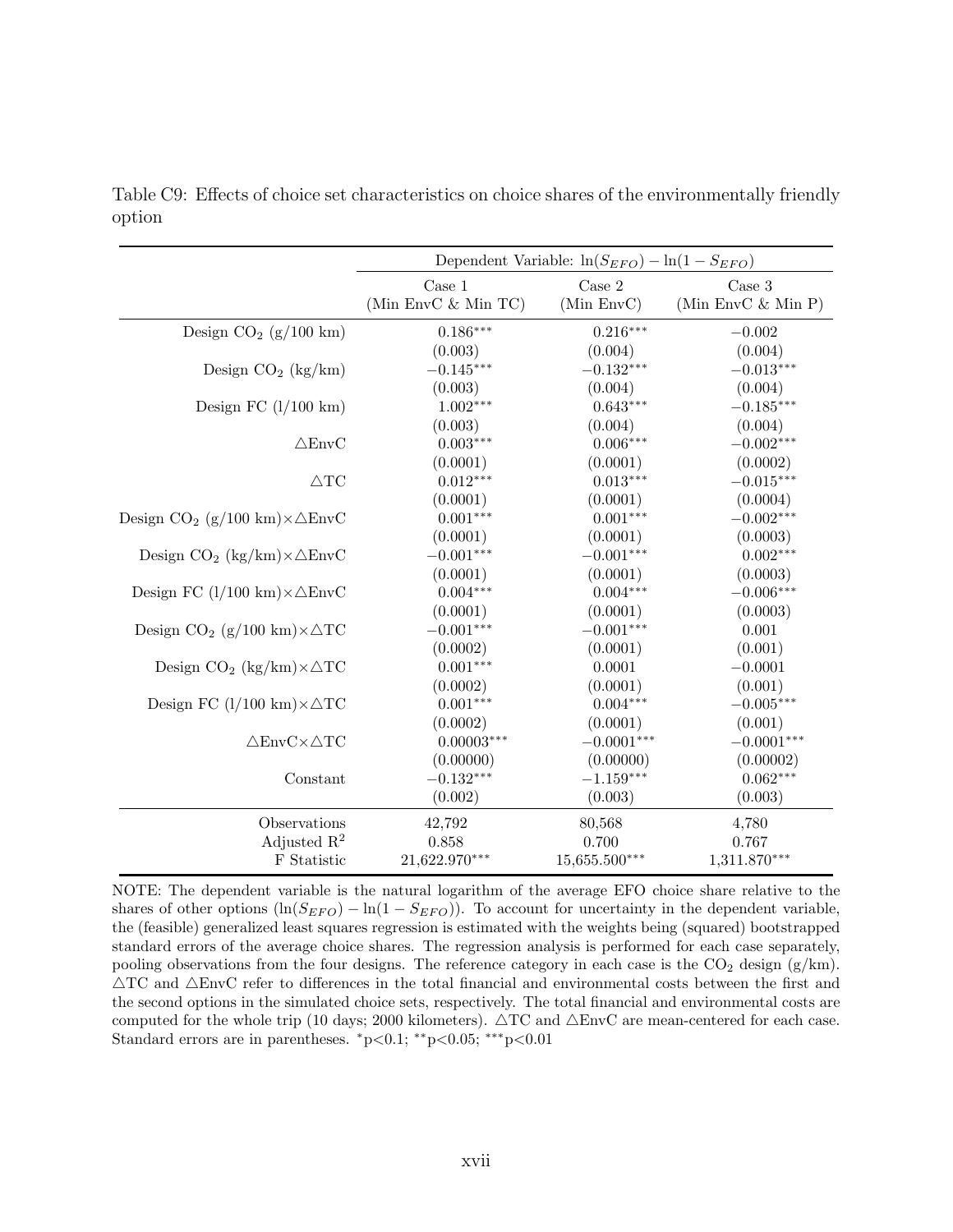|                                              | Dependent Variable: Choices         |                                   |  |  |
|----------------------------------------------|-------------------------------------|-----------------------------------|--|--|
|                                              | $(1)$ FC design                     | $(2)$ CO <sub>2</sub> design      |  |  |
| NegPrice                                     | $-0.534***$                         | $-0.802***$                       |  |  |
| none                                         | (0.098)<br>$-51.236^{\ast\ast\ast}$ | (0.098)<br>$-50.207***$           |  |  |
| Diesel                                       | (3.379)<br>$0.523***$               | (3.074)<br>$0.698***$             |  |  |
| NegFC                                        | (0.146)<br>$0.605***$               | (0.176)                           |  |  |
| NegCO2                                       | (0.059)                             | $-1.186***$<br>(0.109)            |  |  |
| $NegPrice \times (CO2 design, g/km)$         |                                     | $-0.037$<br>(0.053)               |  |  |
| $NegPrice \times (CO2 design, kg/km)$        |                                     | $-0.043$                          |  |  |
| $NegPrice \times (Income less than average)$ | $-0.008$                            | (0.049)<br>$0.380***$             |  |  |
| $NegPrice \times (Income more than average)$ | (0.073)<br>$-0.004$<br>(0.072)      | (0.044)<br>$0.169**$<br>(0.069)   |  |  |
| $NegFC \times (First CO2 design)$            | 0.001<br>(0.052)                    |                                   |  |  |
| $NegFC\times Male$                           | $0.106**$<br>(0.053)                |                                   |  |  |
| $NegFC \times (University degree)$           | $-0.073$<br>(0.055)                 |                                   |  |  |
| $NegFC \times GEO$                           | $0.060**$                           |                                   |  |  |
| $NegFC \times (WTP)$ for less pollution)     | (0.025)<br>$0.132**$<br>(0.065)     |                                   |  |  |
| $NegFC \times (Financial\; motive)$          | $-0.041$<br>(0.060)                 |                                   |  |  |
| $NegFC \times (Diesel\,\,perception)$        | $0.124**$<br>(0.059)                |                                   |  |  |
| $NegFC \times (FC-CO2 knowledge)$            | $-0.037$<br>(0.093)                 |                                   |  |  |
| NegCO2ex(CO <sub>2</sub> design, g/km)       |                                     | $-0.204**$<br>(0.084)             |  |  |
| $NegCO2e\times (CO2$ design, kg/km)          |                                     | $-0.268***$<br>(0.069)            |  |  |
| $NegCO2\times (First CO2 design)$            |                                     | $-0.576***$<br>(0.060)            |  |  |
| $NegCO2\times Male$                          |                                     | $-0.677***$                       |  |  |
| $NegCO2\times (University degree)$           |                                     | (0.073)<br>$-0.497***$<br>(0.053) |  |  |
| $NegCO2\times GEC$                           |                                     | $0.353***$<br>(0.041)             |  |  |
| $NegCO2\times(WTP)$ for less pollution)      |                                     | $1.110***$<br>(0.125)             |  |  |
| $NegCO2\times (Financial\; motive)$          |                                     | $-0.040$<br>(0.064)               |  |  |
| $NegCO2\times(Diesel\,\,perception)$         |                                     | $0.151***$<br>(0.056)             |  |  |
| $NegCO2\times (FC-CO2 knowledge)$            |                                     | 0.138<br>(0.098)                  |  |  |

<span id="page-55-0"></span>Table C10: MXL parameter estimates (sample with rental experience)

Continues on the next page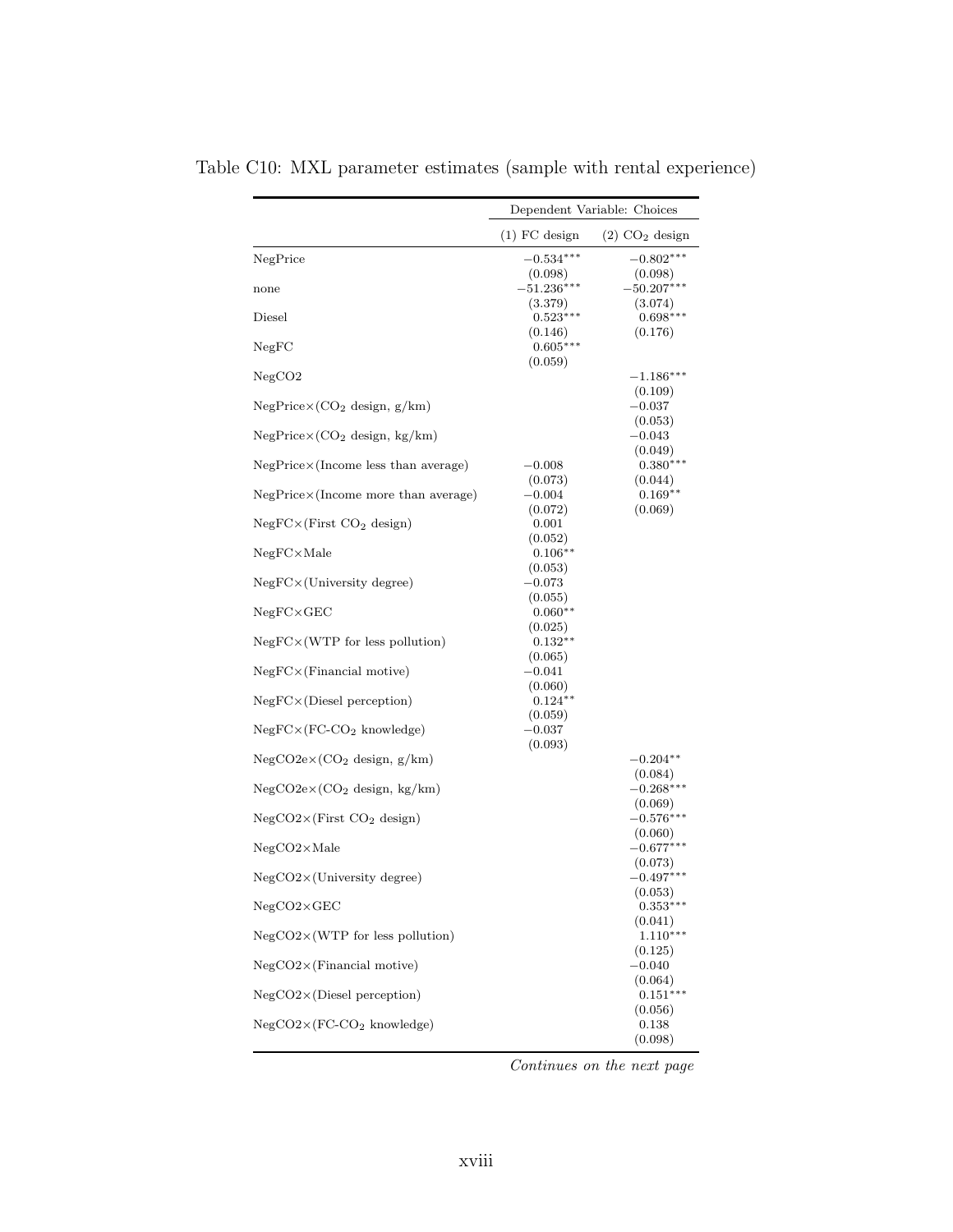|                      | Dependent Variable: Choices |                              |  |  |  |
|----------------------|-----------------------------|------------------------------|--|--|--|
|                      | $(1)$ FC design             | $(2)$ CO <sub>2</sub> design |  |  |  |
| sd.NegPrice.NegPrice | $-0.648***$                 | $0.856***$                   |  |  |  |
|                      | (0.032)                     | (0.037)                      |  |  |  |
| sd.NegPrice.none     | 24.788***                   | $-23.862***$                 |  |  |  |
|                      | (1.903)                     | (1.641)                      |  |  |  |
| sd.NegPrice.Diesel   | $-0.727***$                 | $1.272***$                   |  |  |  |
|                      | (0.148)                     | (0.195)                      |  |  |  |
| sd.NegPrice.NegFC    | $-0.343***$                 |                              |  |  |  |
|                      | (0.034)                     |                              |  |  |  |
| sd.NegPrice.NegCO2   |                             | 0.003                        |  |  |  |
|                      |                             | (0.031)                      |  |  |  |
| sd.none.none         | $-0.574**$                  | $-14.773***$                 |  |  |  |
|                      | (0.287)                     | (1.165)                      |  |  |  |
| sd.none.Diesel       | $2.213***$                  | $-0.290$                     |  |  |  |
|                      | (0.144)                     | (0.235)                      |  |  |  |
| sd.none.NegFC        | $0.232***$                  |                              |  |  |  |
|                      | (0.033)                     |                              |  |  |  |
| sd.none.NegCO2       |                             | $0.723***$                   |  |  |  |
|                      |                             | (0.027)                      |  |  |  |
| sd.Diesel.Diesel     | 0.253                       | $2.726***$                   |  |  |  |
|                      | (0.297)                     | (0.169)                      |  |  |  |
| sd.Diesel.NegFC      | $-0.191***$                 |                              |  |  |  |
|                      | (0.032)                     |                              |  |  |  |
| sd.NegFC.NegFC       | $0.414***$                  |                              |  |  |  |
|                      | (0.035)                     |                              |  |  |  |
| sd.Diesel.NegCO2     |                             | $0.130***$                   |  |  |  |
|                      |                             | (0.031)                      |  |  |  |
| sd.NegCO2.NegCO2     |                             | $0.626***$                   |  |  |  |
|                      |                             | (0.047)                      |  |  |  |
| Observations         | 4,620                       | 4,620                        |  |  |  |
| Number of persons    | 362                         | 354                          |  |  |  |
| Log Likelihood       | $-2,681.846$                | $-2,588.445$                 |  |  |  |
| Akaike Inf. Crit.    | 5,411.691                   | 5,232.889                    |  |  |  |
| Bayesian Inf. Crit.  | 5,566.207                   | 5,413.158                    |  |  |  |

NOTE: The estimation of random coefficient logit model is based on maximum simulated likelihood method using the "gmnl" R package (version 1.1-3). Optimization of the log-likelihood is by BFGS maximization method. Simulation is based on 2000 Halton draws. Price, FC, and  $CO<sub>2</sub>$  enter the model as negative values. Individual-specific variables are meancentered. <sup>∗</sup>p<0.1; ∗∗p<0.05; ∗∗∗p<0.01.